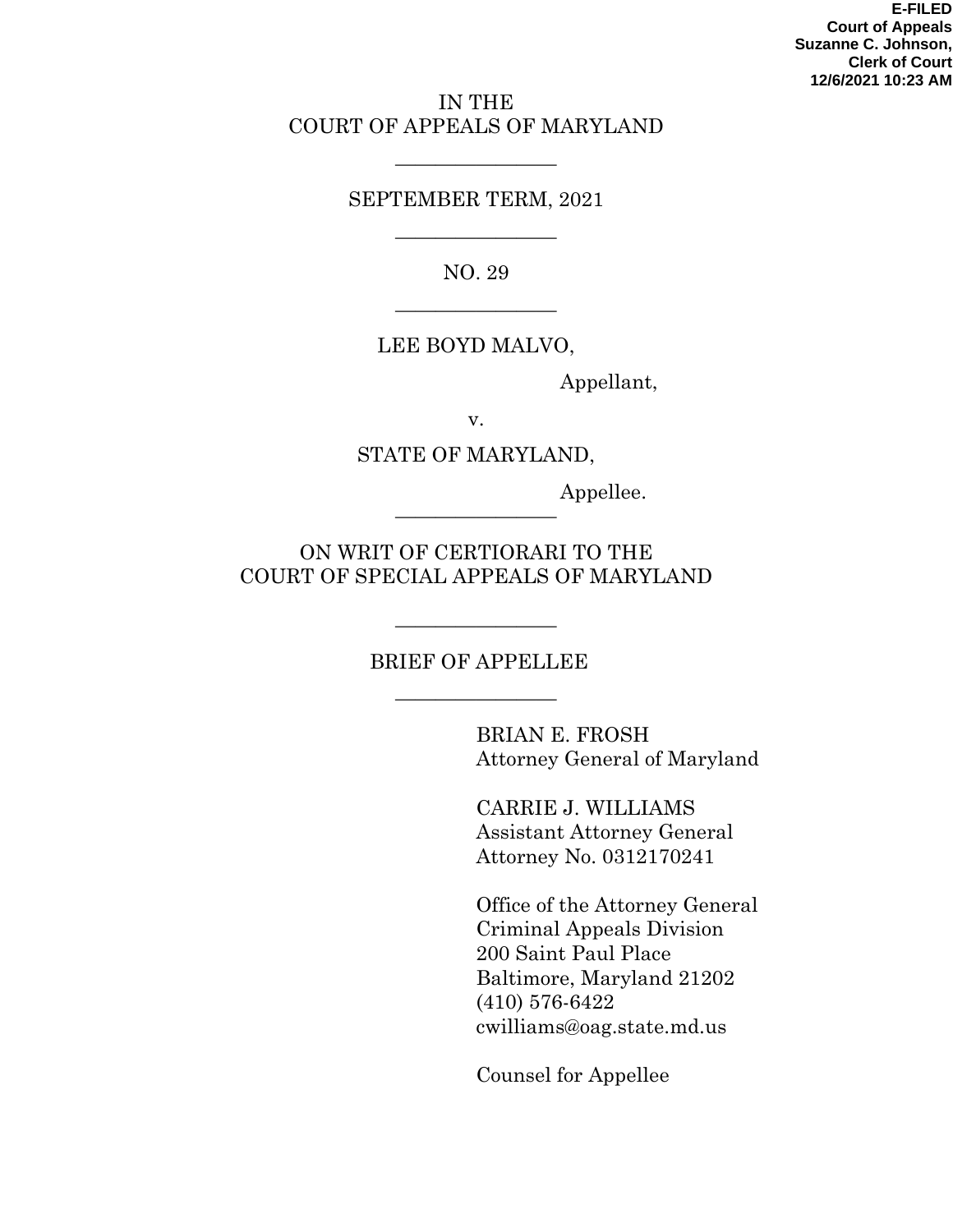# TABLE OF CONTENTS

| А.          | Malvo and Muhammad shot 18 people, killing 12                                                                                                                                                                                                                                                       |  |  |  |
|-------------|-----------------------------------------------------------------------------------------------------------------------------------------------------------------------------------------------------------------------------------------------------------------------------------------------------|--|--|--|
| <b>B.</b>   | Malvo pleaded guilty to six counts of first-degree<br>murder in the Circuit Court for Montgomery<br>County and was sentenced to six consecutive                                                                                                                                                     |  |  |  |
| $C_{\cdot}$ | After 11 years, Malvo claims his Maryland                                                                                                                                                                                                                                                           |  |  |  |
|             |                                                                                                                                                                                                                                                                                                     |  |  |  |
| А.          | MALVO'S SIX CONSECUTIVE LIFE-WITHOUT-<br>PAROLE SENTENCES FOR SIX DISTINCT<br>SNIPER-STYLE MURDERS ARE LEGAL UNDER<br>THE EIGHTH AMENDMENT AND ARTICLE 25.  12<br>Malvo's sentences are not illegal because they do                                                                                 |  |  |  |
|             | not violate the Eighth Amendment.  15<br>Procedural defects are not cognizable<br>1.<br>illegal sentence claims and, regardless,<br>under Jones, a discretionary sentencing<br>the only procedural<br>is<br>scheme<br>requirement necessary for a juvenile life<br>without parole sentence to<br>be |  |  |  |
|             | 2.<br>Malvo's sentence is not disproportionate<br>under the Eighth Amendment.  23                                                                                                                                                                                                                   |  |  |  |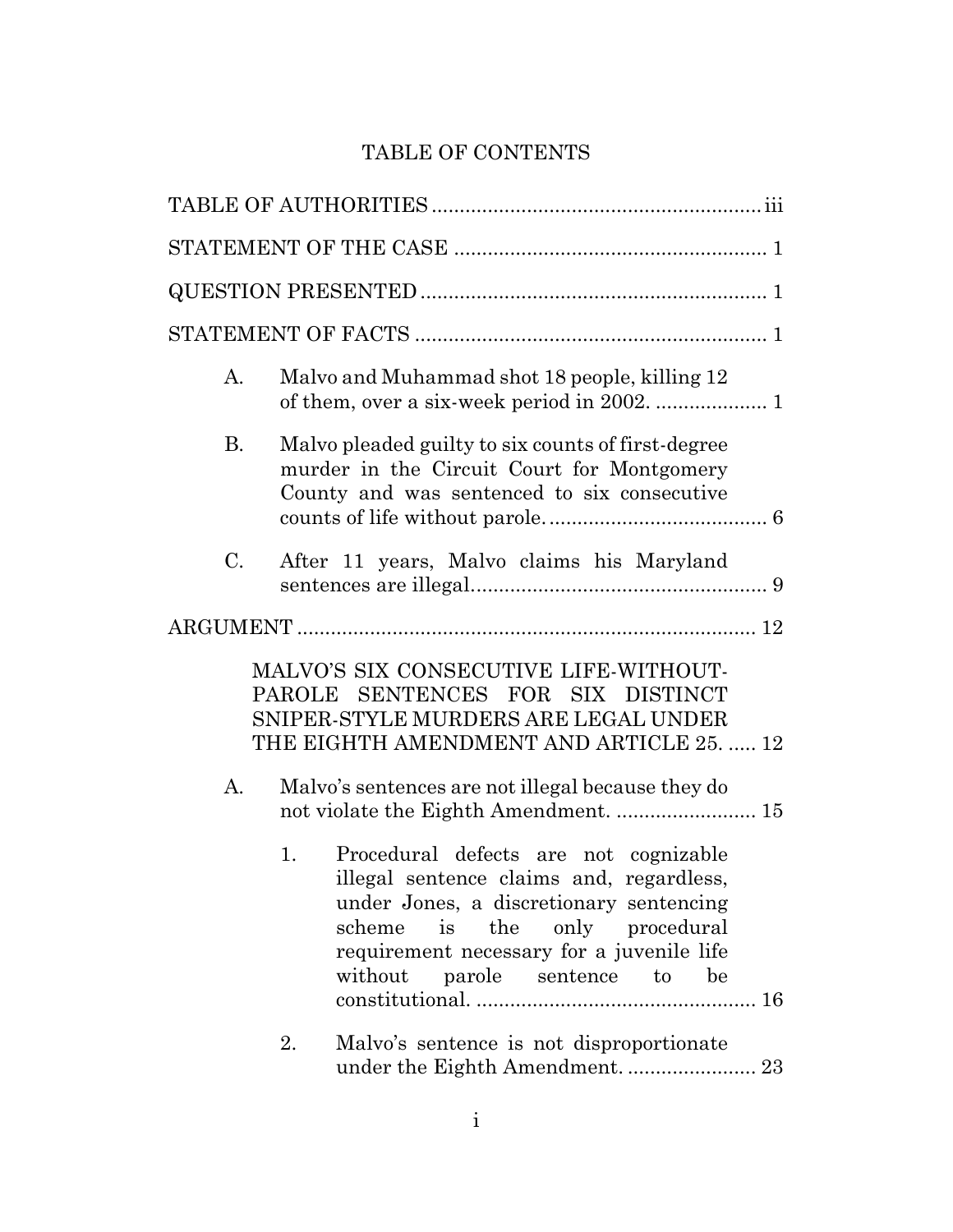|                                                                           |    | No court has opined on the appropriate<br>$\mathbf{i}$ .<br>test for an as-applied proportionality<br>challenge in juvenile life without parole |  |  |
|---------------------------------------------------------------------------|----|-------------------------------------------------------------------------------------------------------------------------------------------------|--|--|
|                                                                           |    | ii. JUVRA provides the meaningful<br>opportunity for release that <i>Miller</i>                                                                 |  |  |
|                                                                           |    | iii. Judge Ryan did not make an implicit                                                                                                        |  |  |
| <b>B.</b>                                                                 |    | Malvo's sentences are not illegal because they do                                                                                               |  |  |
|                                                                           | 1. | JUVRA provides a meaningful<br>opportunity for release that defeats                                                                             |  |  |
|                                                                           | 2. | Article 25 does not provide broader<br>protections than the Eighth Amendment 40                                                                 |  |  |
|                                                                           | 3. | Juvenile life-without-parole sentences are                                                                                                      |  |  |
|                                                                           | 4. | Judge Ryan did not implicitly determine                                                                                                         |  |  |
|                                                                           | 5. | Post-JUVRA, this Court need not consider<br>whether Article 25 requires a finding of<br>permanent incorrigibility in order to                   |  |  |
|                                                                           |    |                                                                                                                                                 |  |  |
| CERTIFICATION OF WORD COUNT AND<br>COMPLIANCE WITH THE MARYLAND RULES  52 |    |                                                                                                                                                 |  |  |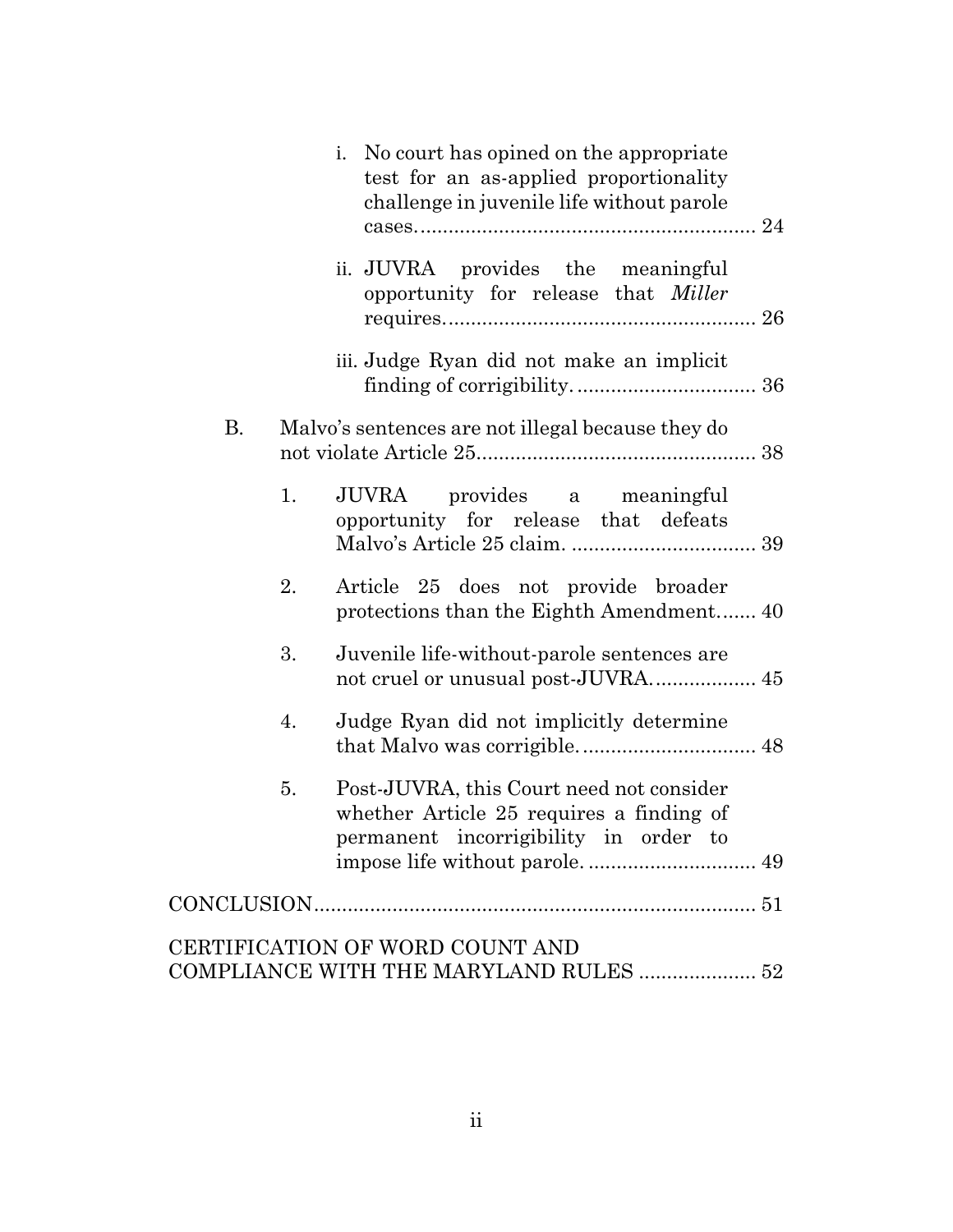# TABLE OF AUTHORITIES

# Page

# *Cases*

| Aravanis v. Somerset County,        |
|-------------------------------------|
| Brown v. State,                     |
| Carter v. State,                    |
| Colvin v. State,                    |
| Detwiler v. State,                  |
| Franklin v. State,                  |
| Graham v. Florida,                  |
| Greco v. State,                     |
| Harmelin v. Michigan,               |
| Harrison-Solomon v. State,          |
| In re Adoption/G'ship of Dustin R., |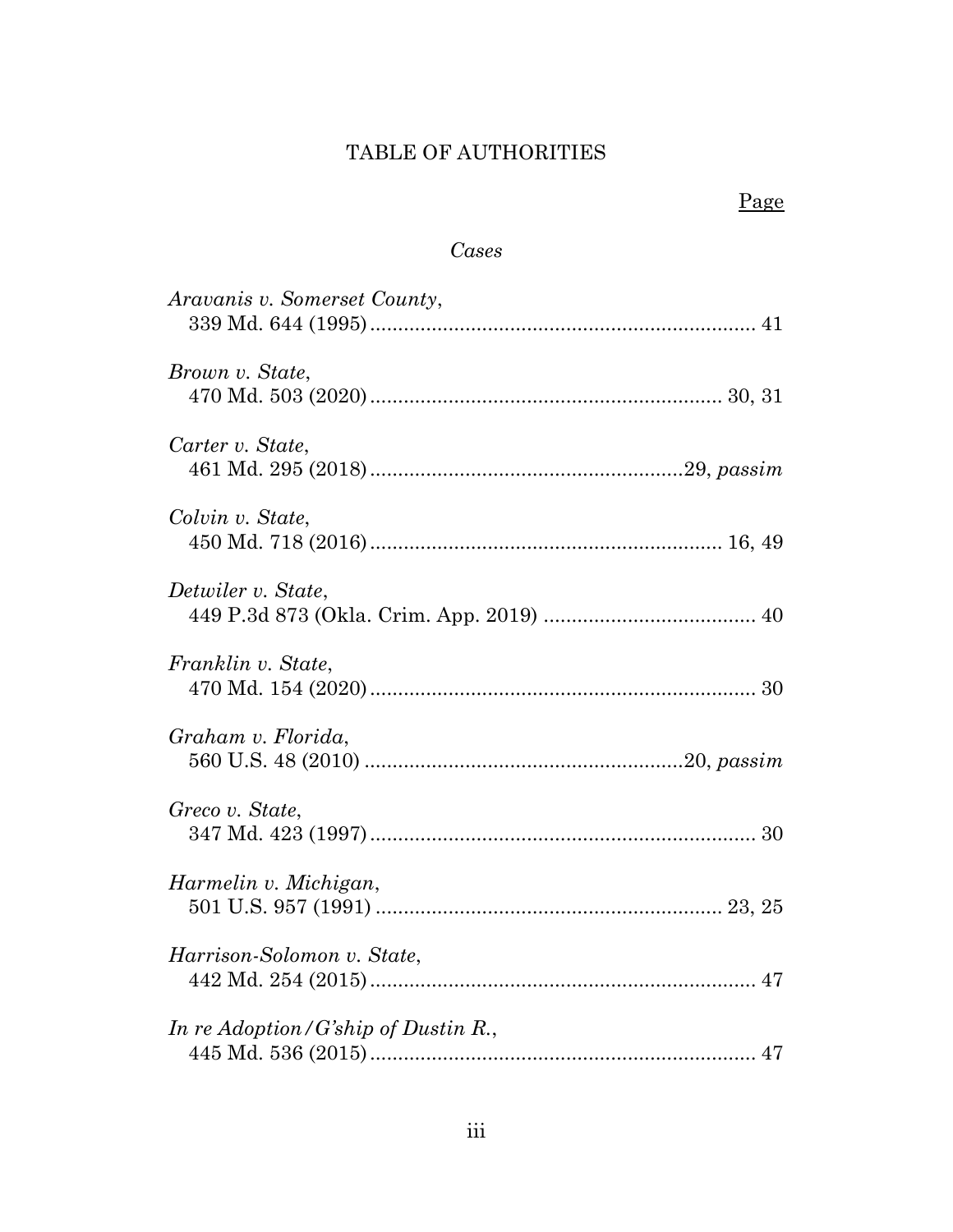| Jones v. Mississippi,    |
|--------------------------|
| McCullough v. State,     |
| <i>Medley v.</i> State,  |
| Meyer v. State,          |
| Miller v. Alabama,       |
| Montgomery v. Louisiana, |
| Muhammad v. State,       |
| Roper v. Simmons,        |
| <i>Thomas v. State,</i>  |
| Trimble v. State,        |
| Tshiwala v. State.       |
| United States v. Grant.  |
| Vasquez v. Commonwealth, |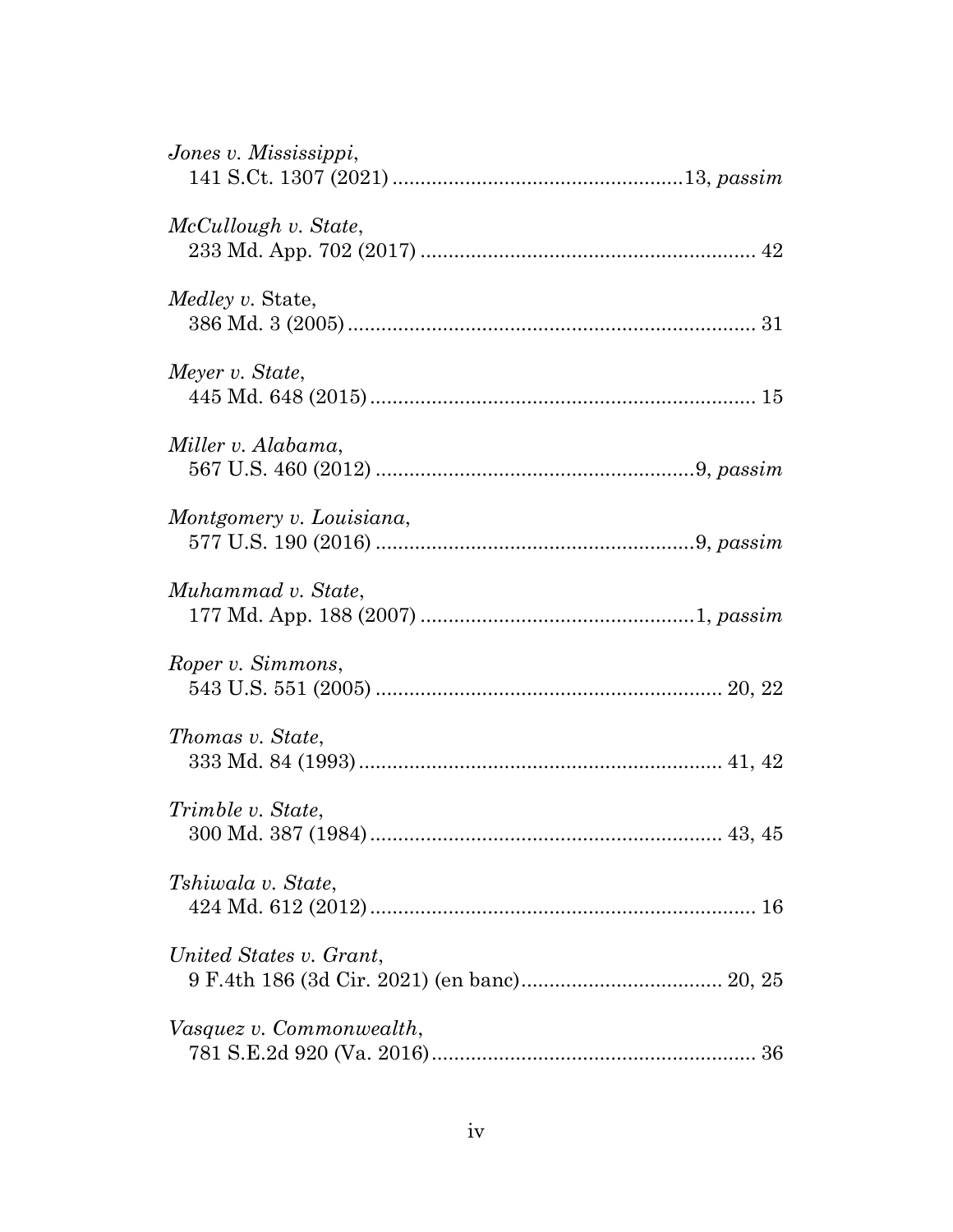| Walker v. State,                                                                                          |  |  |  |  |
|-----------------------------------------------------------------------------------------------------------|--|--|--|--|
| <b>Constitutional Provisions</b>                                                                          |  |  |  |  |
|                                                                                                           |  |  |  |  |
|                                                                                                           |  |  |  |  |
| <i><u>Statutes</u></i>                                                                                    |  |  |  |  |
| Md. Code Ann., Crim. Proc. Art., § 8-11026, passim                                                        |  |  |  |  |
| Rules                                                                                                     |  |  |  |  |
|                                                                                                           |  |  |  |  |
| Miscellaneous                                                                                             |  |  |  |  |
| Berry, William, The Evolving Standards, As-Applied,                                                       |  |  |  |  |
|                                                                                                           |  |  |  |  |
|                                                                                                           |  |  |  |  |
| Juvenile Restoration Act, 2021 Md. Laws Ch.                                                               |  |  |  |  |
| Mann, Ronald J., The Individualized-Consideration<br>Principle and the Death Penalty As Cruel and Unusual |  |  |  |  |
|                                                                                                           |  |  |  |  |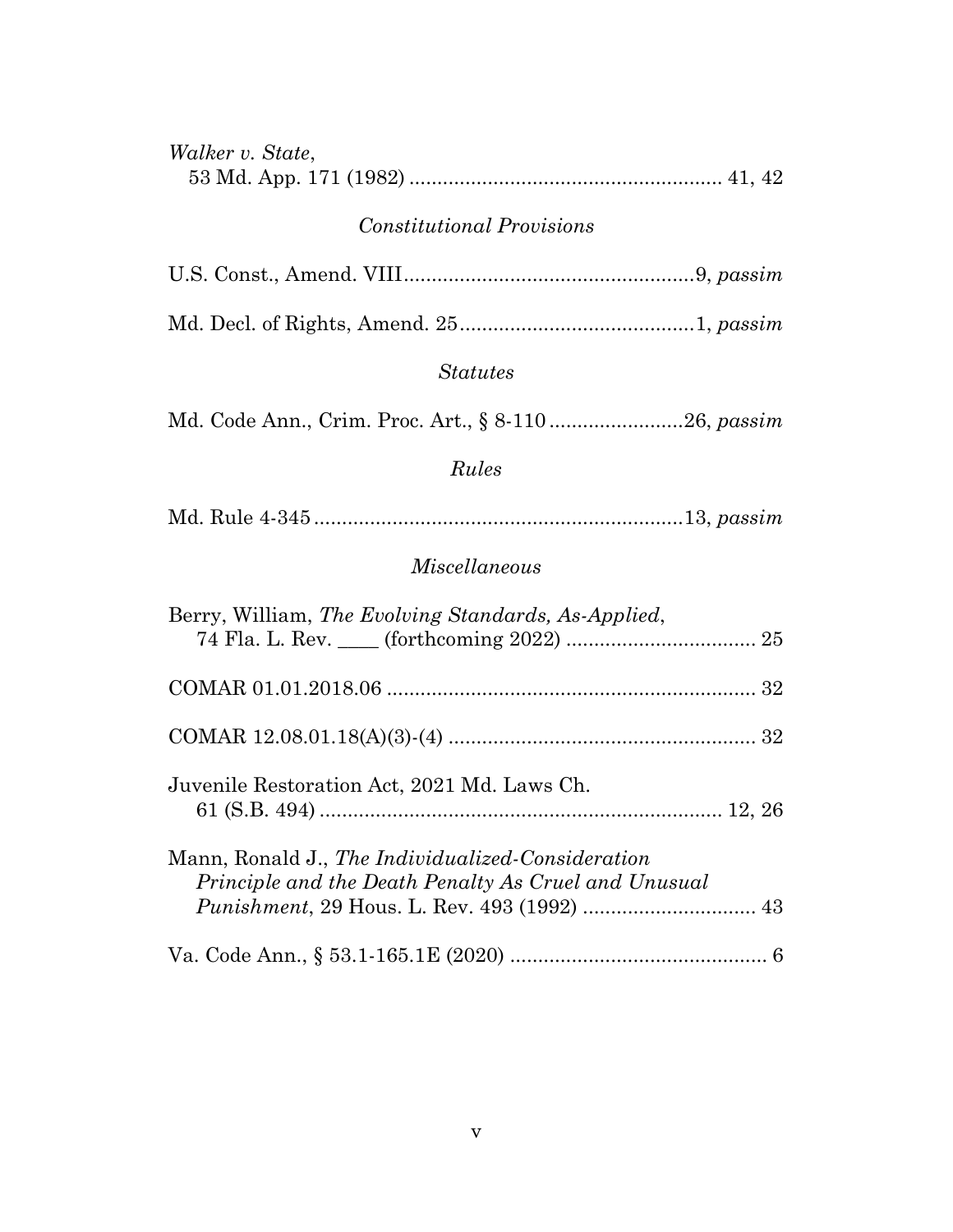#### STATEMENT OF THE CASE

Appellee, the State of Maryland, accepts the Statement of the Case in Appellant Lee Boyd Malvo's brief.

#### QUESTION PRESENTED

Are Malvo's six consecutive life-without-parole sentences for six distinct sniper-style murders legal under the Eighth Amendment and Article 25?

#### STATEMENT OF FACTS

The State of Maryland accepts Sections C-G of the Statement of Facts set forth in Malvo's brief, subject to the following additions, corrections, and modifications:

### **A. Malvo and Muhammad shot 18 people, killing 12 of them, over a six-week period in 2002.**

"For 22 days in October of 2002, Montgomery County, Maryland, was gripped by a paroxysm of fear[.]'" (E. 180) (quoting *Muhammad v. State*, 177 Md. App. 188, 198 (2007)). Malvo and Muhammad shot random strangers going about their daily lives, pumping gas, buying groceries, and mowing the lawn. (E. 95-99).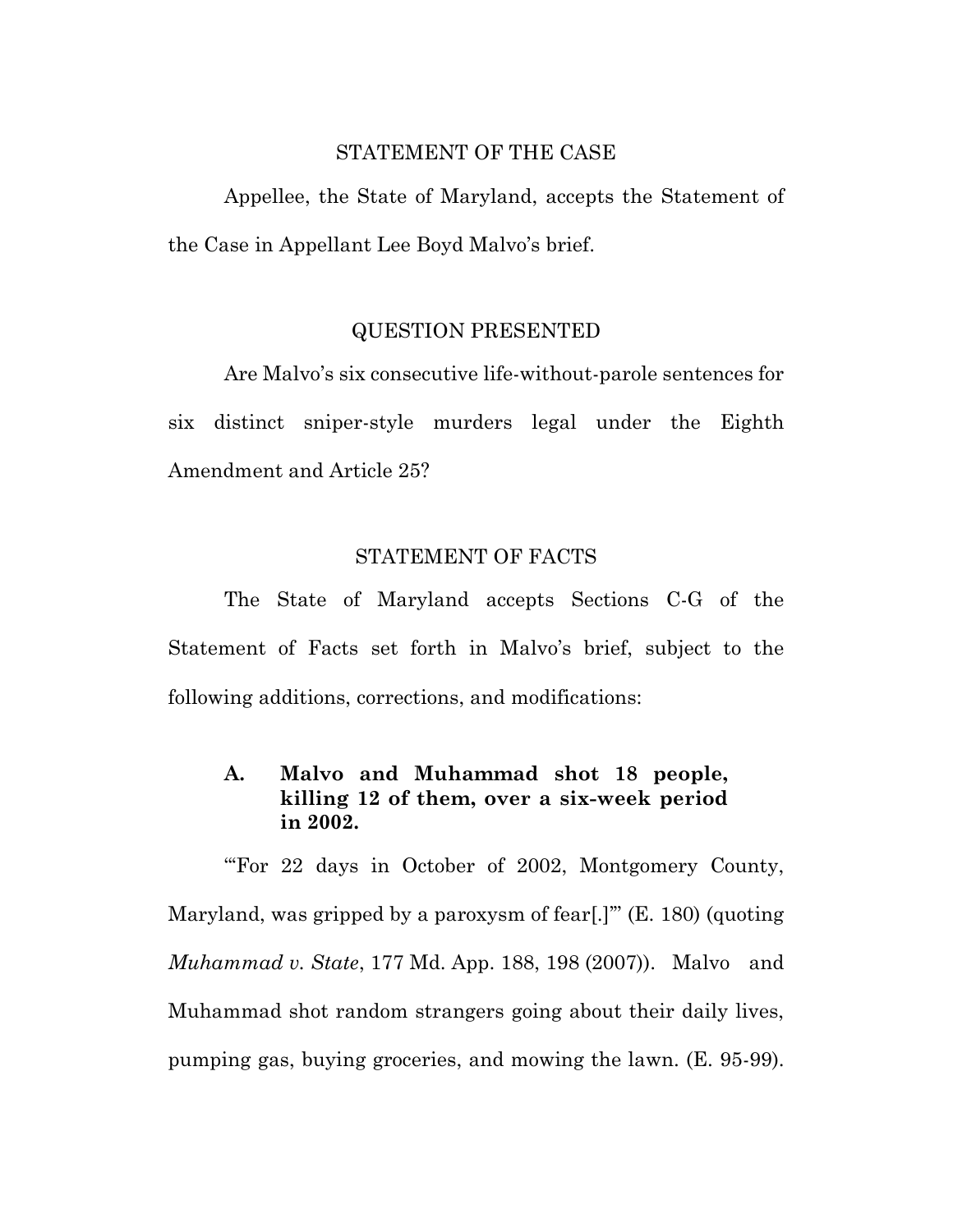They hunted their victims with a high velocity Bushmaster rifle from a 1990 Chevrolet Caprice outfitted with a sniper's nest in the trunk, leading the media to dub them the "D.C. Snipers." (E. 180- 81). "'Seized with epidemic apprehension of random and sudden violence, people were afraid to stop for gasoline, because a number of the shootings had occurred at gas stations. Schools were placed on lock-down status. On one occasion, Interstate 95 was closed in an effort to apprehend the sniper.'" (E. 180-81) (quoting *Muhammad*, 177 Md. App. at 200). In the words of the prosecutor at Malvo's sentencing, it was "the worst criminal act ever perpetrated upon our community." (E. 121).

In the first 22 days of October, Muhammad and Malvo killed six people in Montgomery County, Maryland. (E. 95-99). They killed four more people in D.C. and Virginia and wounded three others, including a 13-year-old boy in Prince George's County, Maryland. *Muhammad*, 177 Md. App. at 195-211.

The six murders that Malvo and Muhammad committed in Montgomery County were: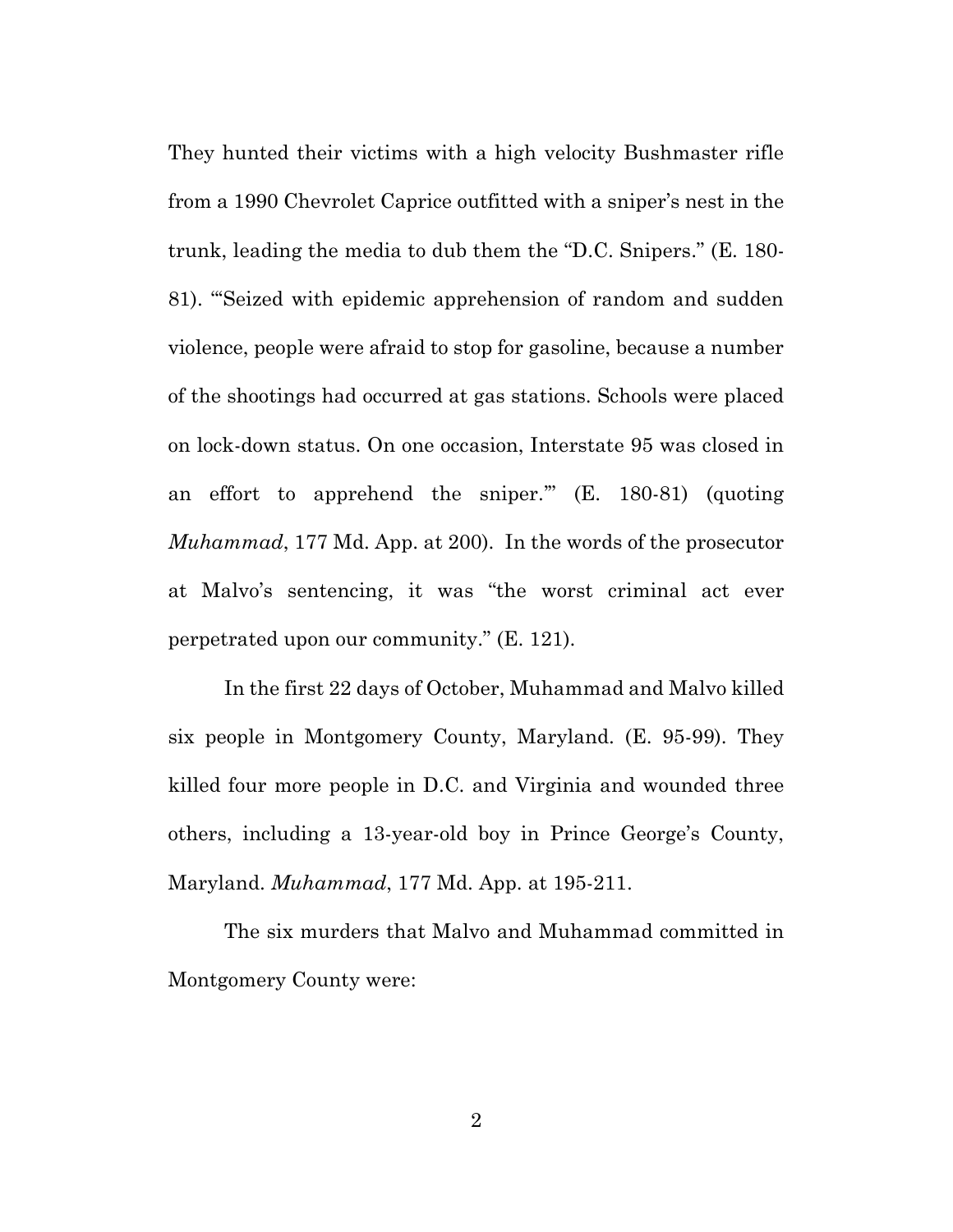- October 2, 2002, 6:02 p.m.: James Martin was shot in the back as he walked toward the Shoppers Food Warehouse. (E. 95). He said "help me" and died almost immediately. (E. 95).
- October 3, 2002, 7:41 a.m.: James Sonny Buchanan was shot in the back as he was mowing the lawn at the Fitzgerald Auto Mall. (E. 96). He ran toward the dealership, where he collapsed and died. (E. 96).
- October 3, 2002, 8:12 a.m.: Premkumar Walekar was shot while fueling his taxi cab at a Mobile gas station. (E. 96). He died within minutes. (E. 96).
- October 3, 2002, 8:37 a.m.: Maria Sarah Ramos was shot in the head while she sat on a bench at the Leisure World Shopping Center. (E. 97). She died instantly. (E. 97).
- October 3, 2002, 9:58 a.m.: Lori Ann Lewis-Rivera was shot in the back and killed while vacuuming her minivan at the gas station. (E. 97).
- October 22, 2002, 6:00 a.m.: Conrad Johnson was shot in the abdomen while onboard a commuter bus. (E. 98). He later died at the hospital. (E. 98).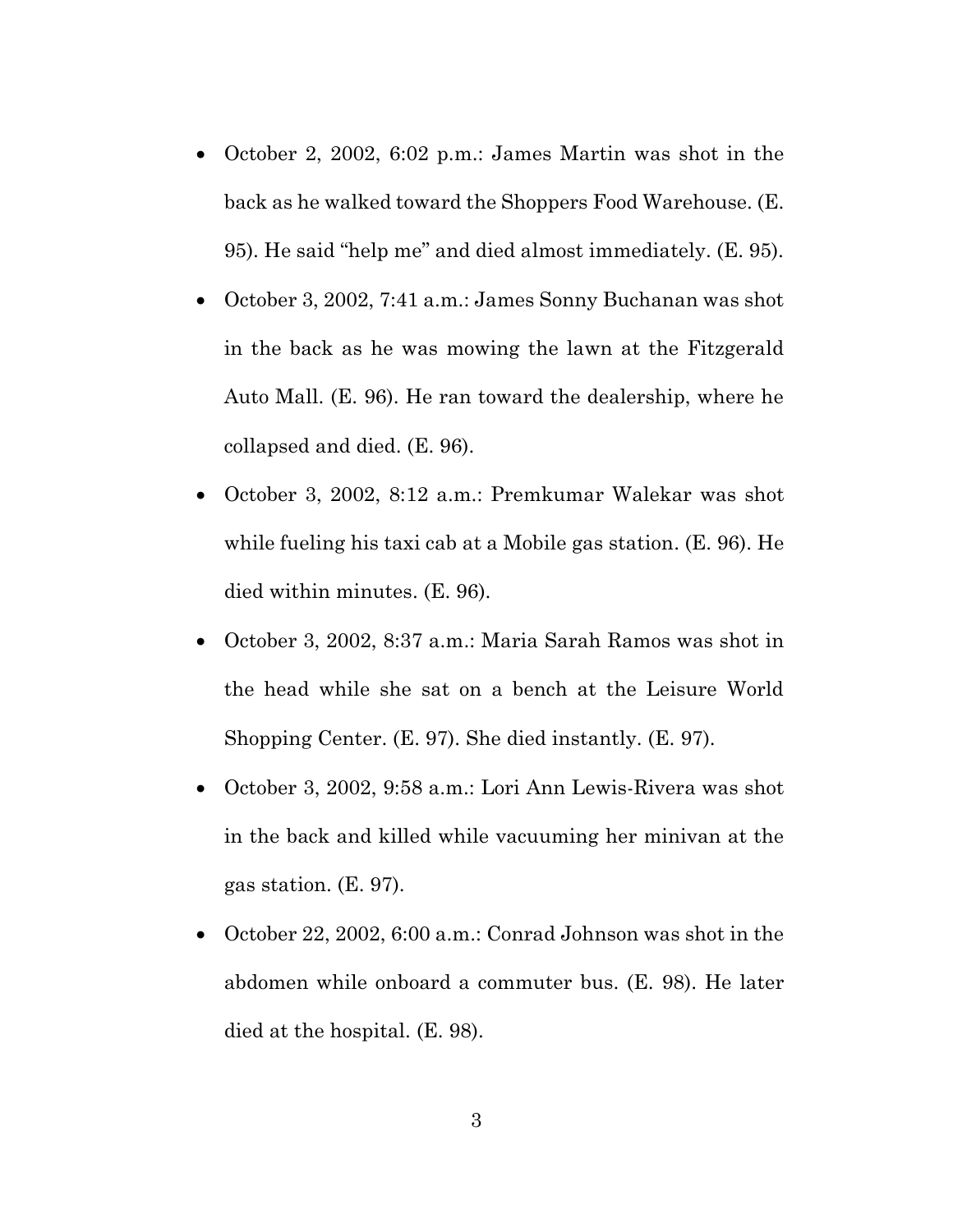The violence spread beyond Montgomery County. Malvo and Muhammad killed a man in the District of Columbia on October 3, 2002; shot and seriously wounded a woman in Fredericksburg, Virginia on October 4, 2002; shot and nearly killed a 13-year-old boy outside his middle school in Prince George's County, Maryland on October 7, 2002; killed a man in Manassas, Virginia on October 9, 2002; killed a man at a Fredericksburg, Virginia gas station on October 11, 2002; killed a woman in a Home Depot parking lot in Falls Church, Virginia on October 14, 2002; and seriously wounded a man in the parking lot of the Ponderosa Steak House in Ashland, Virginia on October 19, 2002. *Muhammad*, 177 Md. App. at 205-11. All these victims were shot from a distance with a high velocity rifle. *Id*.

During the October sniper attacks, Muhammad and Malvo left notes for the police in an attempt to extort money from the government. (E. 100-01, 103). One of the notes was written on a "death Tarot card." (E. 104). Another stated that more people would be killed unless \$10 million was placed into a particular bank account. (E. 105). It closed with, "P.S. your children are not safe anywhere at any time." (E. 106).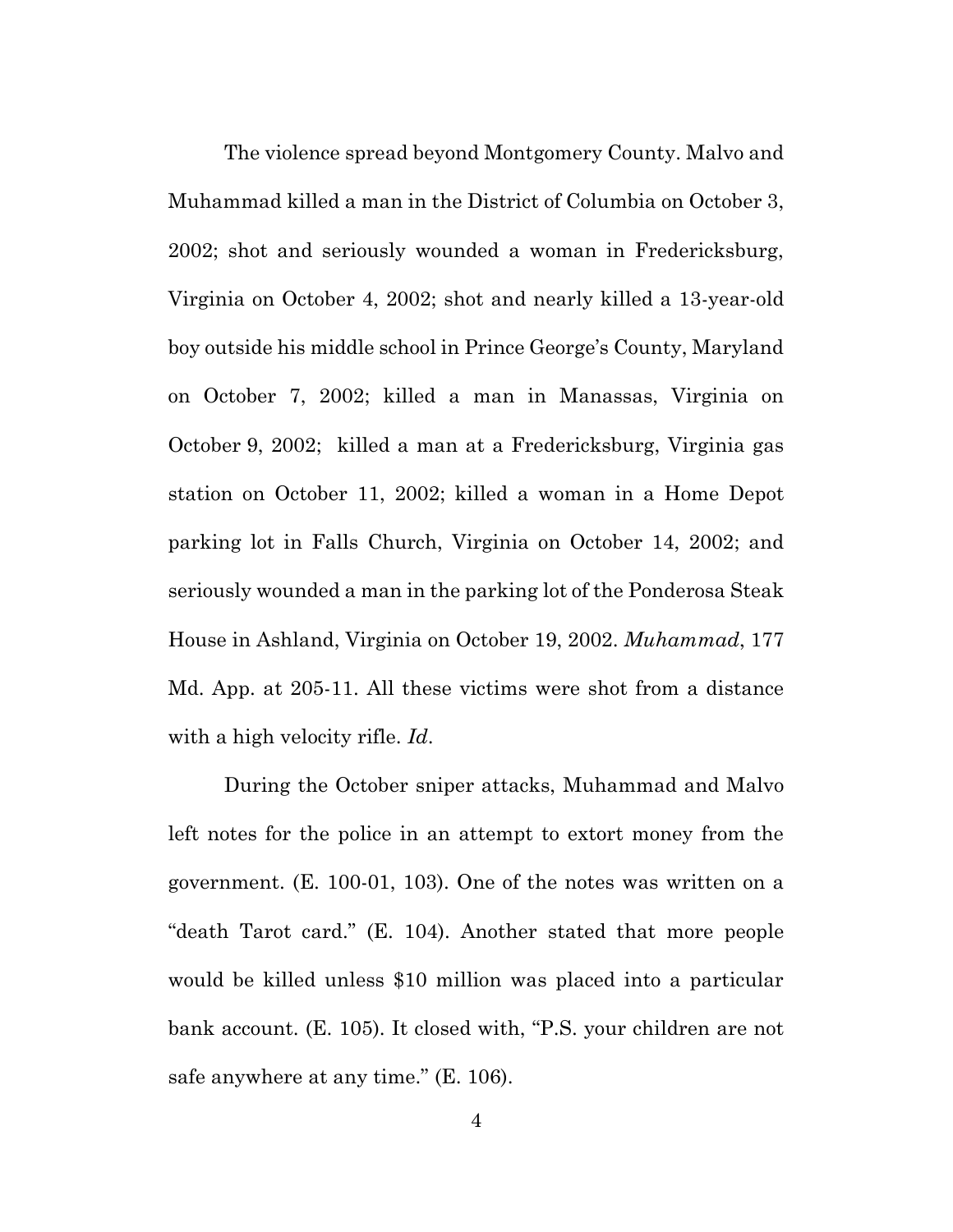After Muhammad and Malvo were apprehended, it was discovered that their crime spree began before October 2002. They shot Paul LaRuffa five times outside his restaurant in Clinton, Maryland on September 5, 2002. (E. 101). Ten days later on September 15, 2002, Malvo shot Muhammad Rashid also in Clinton, Maryland. (E. 101). On September 21, 2002, they shot two women in Alabama during a liquor store robbery. *Id*. at 213. One of the women died and the other suffered serious injuries. *Id*. Two days later, they shot and killed the manager of a beauty shop in Baton Rouge, Louisiana. (E. 102).

Malvo and Muhammad were captured on October 24, 2002, while sleeping in their blue Chevrolet Caprice at a rest stop in Frederick, Maryland. (E. 99). Paul LaRuffa's laptop was found in their car, loaded with software containing "many maps of the Washington D.C. area." (E. 100). One of the maps had "skull and crossbones" icons marking the location of several shootings. (E. 100). The backseat of the car was hinged to allow for easy access to the trunk, and a hole was cut in the trunk just above the license plate that allowed a muzzle of a rifle to extend out. (E. 100).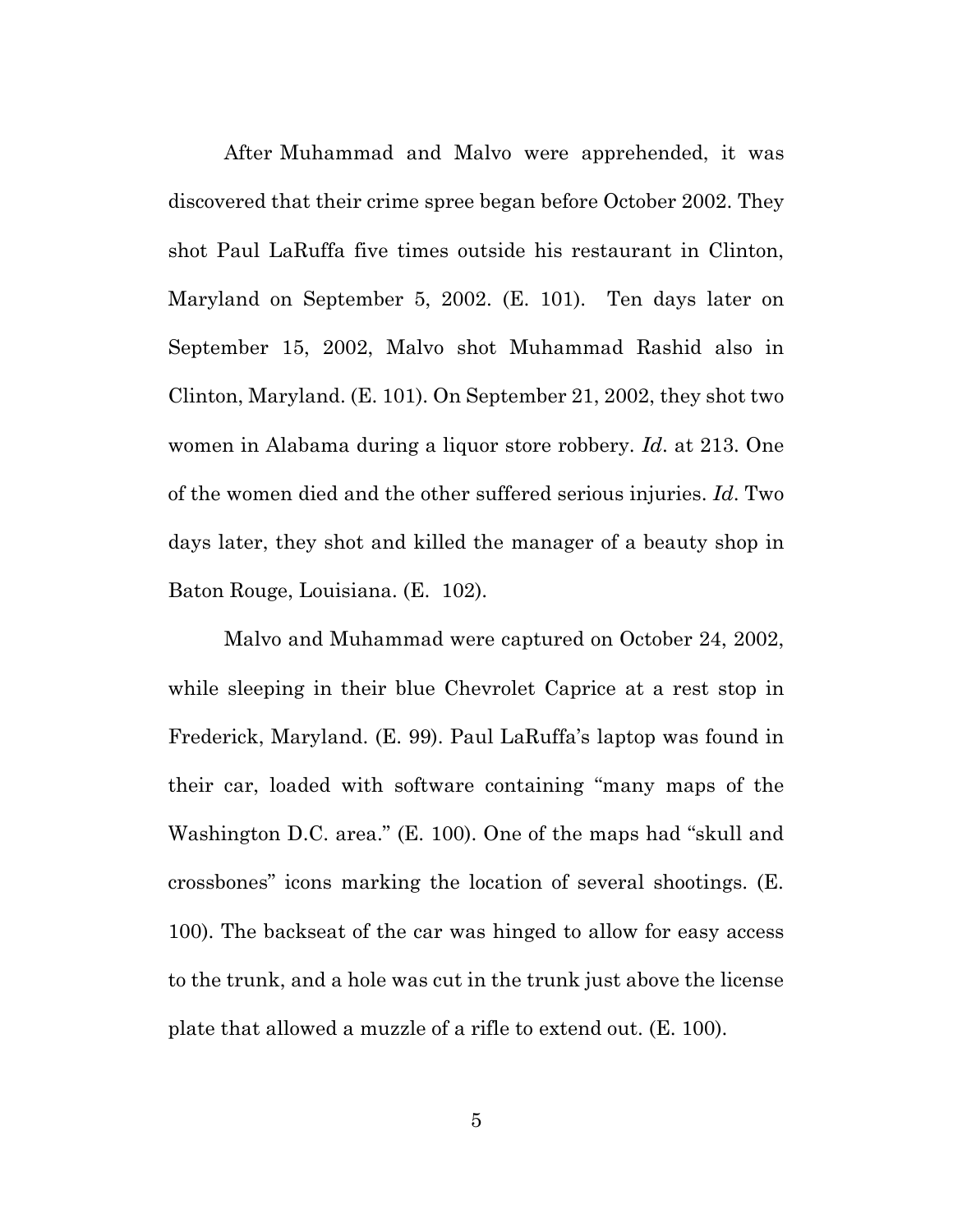**B. Malvo pleaded guilty to six counts of firstdegree murder in the Circuit Court for Montgomery County and was sentenced to six consecutive counts of life without parole.**

After Malvo was convicted in Virginia of three counts of murder and one count of attempted murder, he pleaded guilty to all six counts of first-degree murder that he was facing in the Circuit Court for Montgomery County.<sup>1</sup> On October 10, 2006, Malvo's plea was accepted and he was found guilty of all six counts. (E. 108).

Sentencing was held on November 8, 2006, before the Honorable James L. Ryan. (E. 113). The State sought six consecutive sentences of life without parole. (E. 119). While acknowledging that Malvo was "under the sway of a truly evil man who infused a 17-year-old with the ideology of hate[,]" the State also noted that Malvo committed all of his "brutal" crimes as "a

**<sup>1</sup>** Malvo was sentenced to four terms of life imprisonment plus 11 years for his Virginia convictions. Although Malvo was not originally eligible for parole in Virginia, a subsequent change to Virginia law makes all juvenile offenders parole-eligible after 20 years' incarceration. See Va. Code Ann. § 53.1-165.1E (2020).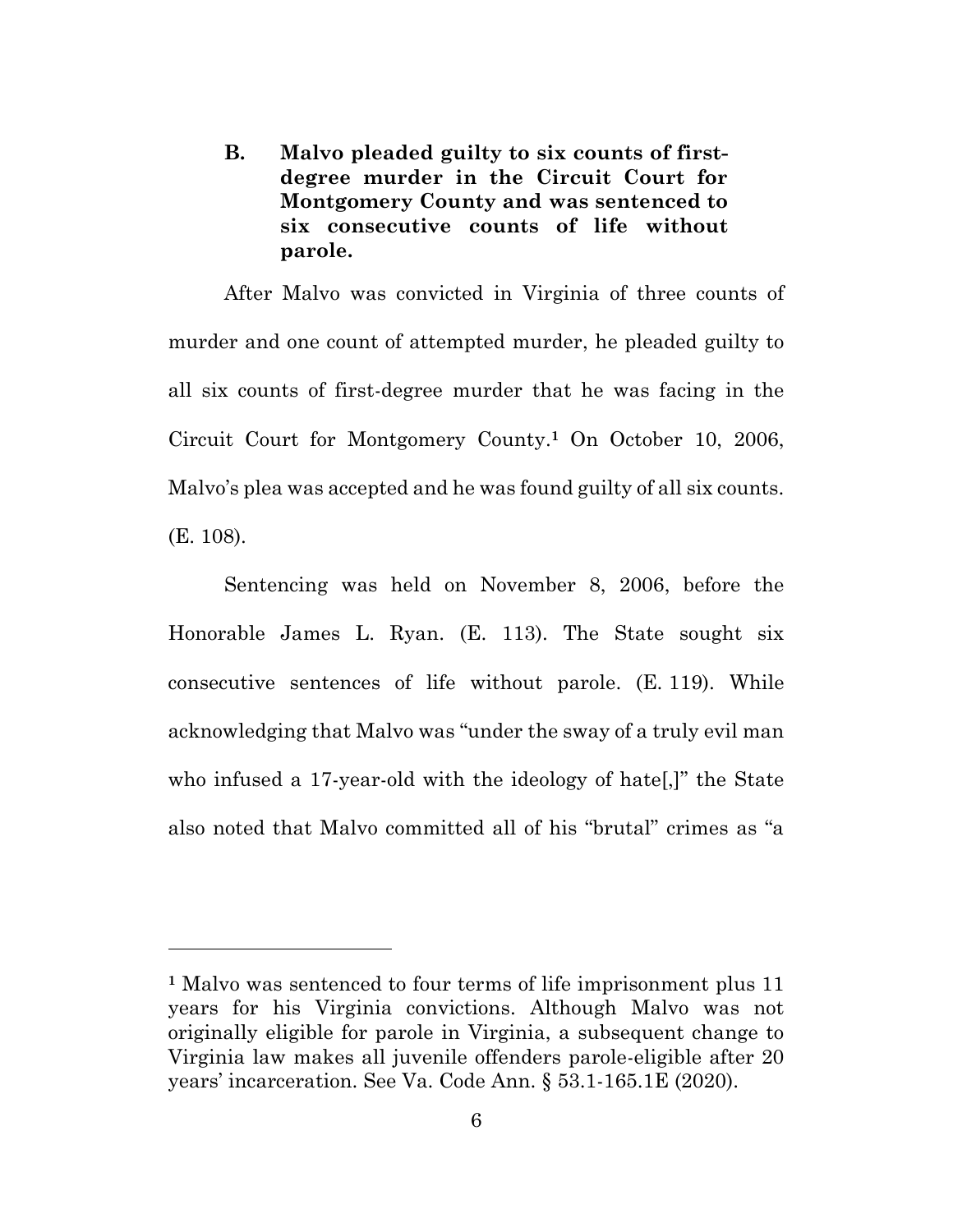cognizant, thinking, and deliberate 17-year-old" "without mental defect." (E. 121).

In response, Malvo's attorneys accepted that "there will be no Lee Boyd Malvo in our community anymore," and that Malvo would be "locked in a cell for the rest of his life," but urged the court to make Malvo's sentences concurrent to each other and concurrent to his sentences in Virginia. (E. 123, 125). Defense counsel focused on Malvo's youth, referring to him repeatedly as a "young man," and explaining John Allen Muhammad's profound influence on Malvo. (E. 123-24). Counsel explained how Muhammad "took this young man under his wing" "[a]t the tender age of 15 or 16" "when there was no one else in the world to take care of this young man, and he turned him into a killing machine." (E. 123-24).

Counsel argued that "it is an absolute tragedy, absolute tragedy that this young man was abandoned and led down a road of random violence, murder, and hatred," but emphasized that "that's not who Lee Boyd Malvo is anymore." (E. 124). Counsel told the court about Malvo's expressed remorse and cooperation with police. (E. 123-25). Malvo, counsel said, "has made a sea change of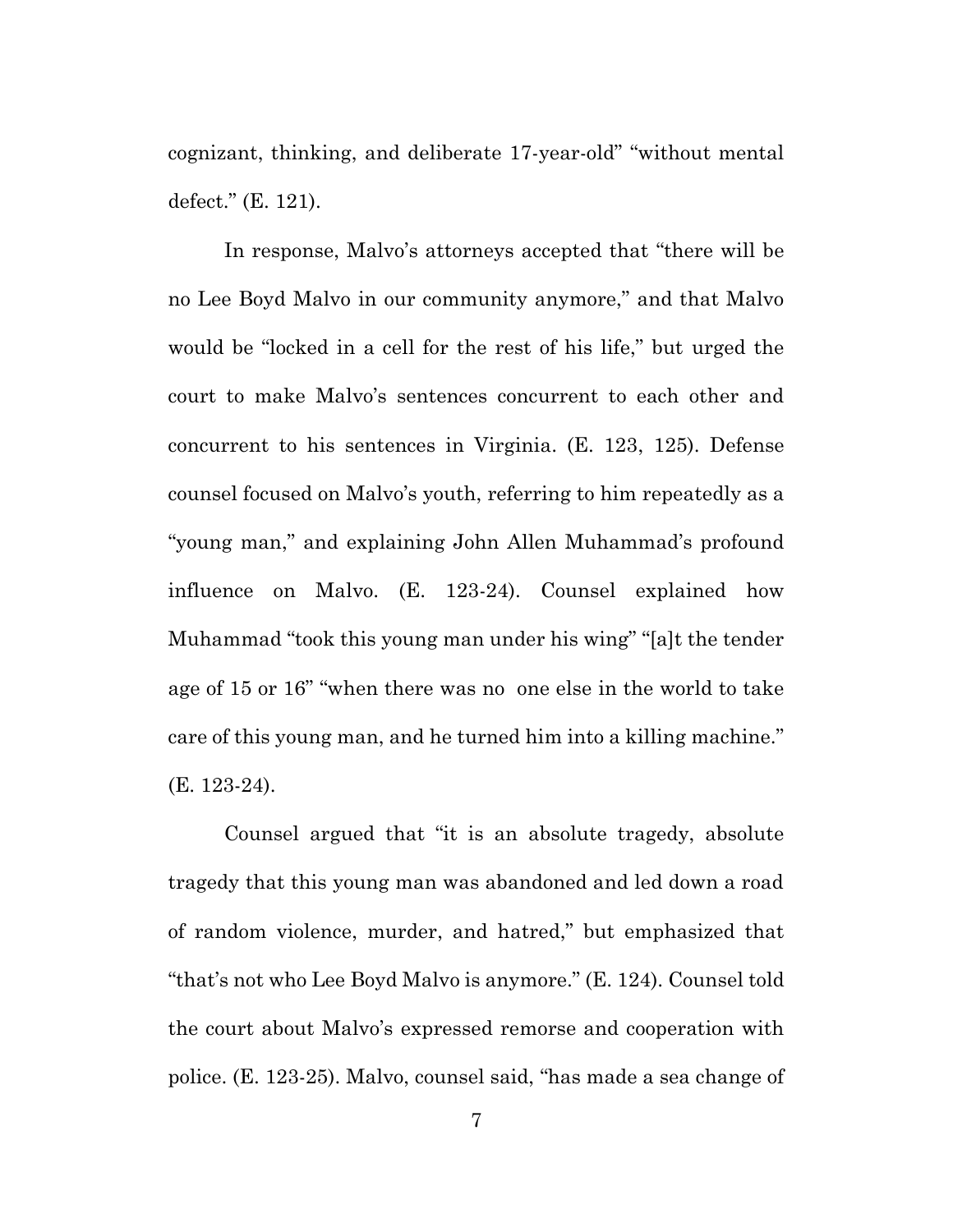difference in his life, and is trying to make amends." (E. 124). He "wonders why he did what he did, and he'll have the rest of his life to try to figure it out." (E. 124).

Malvo himself addressed the court and expressed remorse for his actions. (E. 125-27). He accepted responsibility and said that he would never forgive himself for the loss he caused his victims' families. (E. 125-27).

Before imposing sentence, Judge Ryan acknowledged that Malvo expressed remorse and provided helpful information to the police and prosecutors, and that, upon meeting Muhammad, Malvo's "chances for a successful life became worse than they already were." (E. 128). The court also noted that Malvo appeared to have "changed" since he was taken into custody four years earlier. (E. 127-28). Nonetheless, Judge Ryan concluded that while Malvo "could have been somebody different," "could have been better," he instead "knowingly, willingly, and voluntarily participated in the cowardly murders of innocent, defenseless human beings." (E. 128). The court sentenced Malvo to six consecutive terms of life without parole. (E. 128-29).

8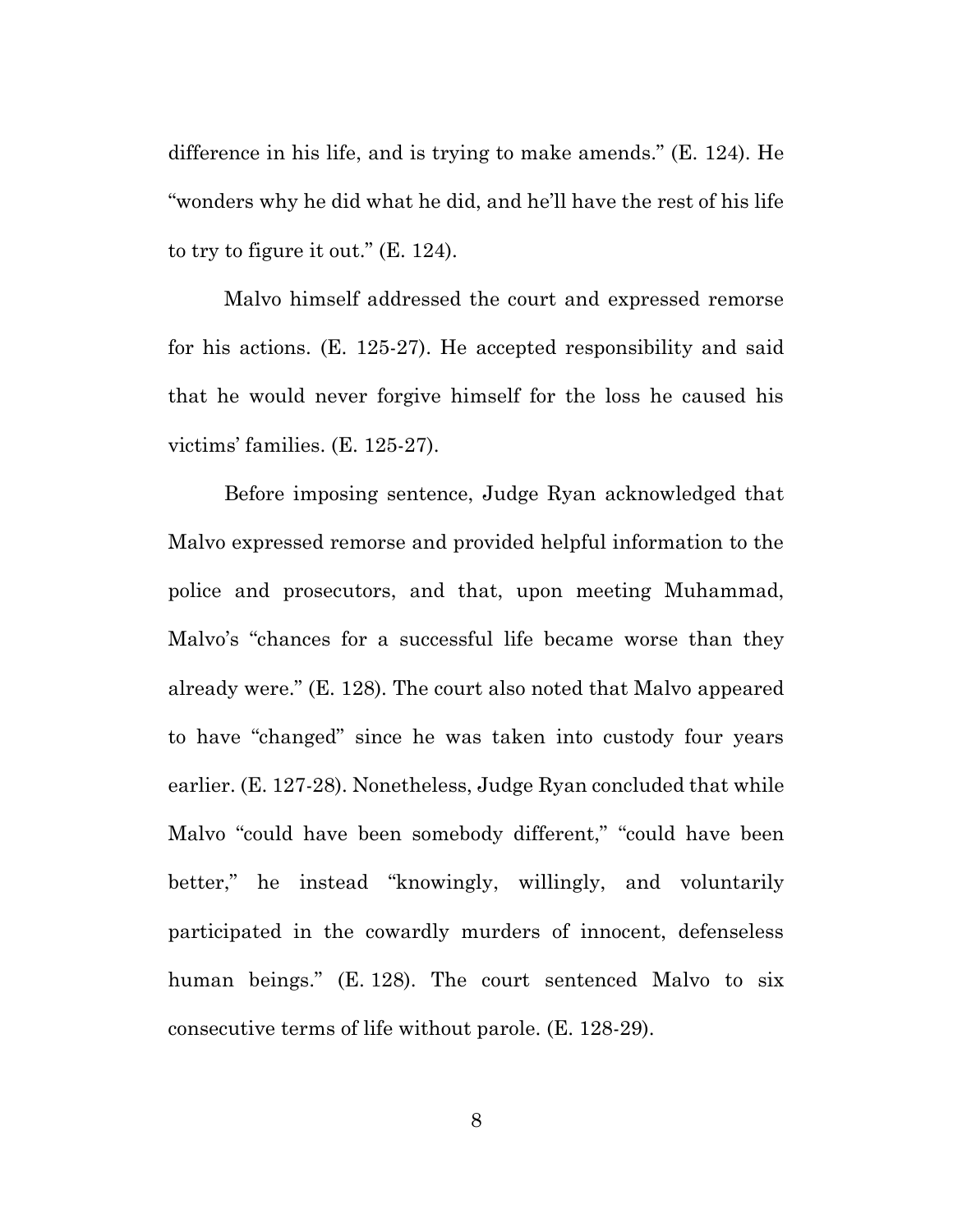#### **C. After 11 years, Malvo claims his Maryland sentences are illegal.**

In 2017, Malvo filed a motion to correct an illegal sentence, arguing that his six consecutive life-without-parole sentences violate the Eighth Amendment of the U.S. Constitution and Article 25 of the Maryland Declaration of Rights. The crux of Malvo's argument was that the Supreme Court's decisions in *Miller v. Alabama*, 567 U.S. 460 (2012), and *Montgomery v. Louisiana*, 577 U.S. 190 (2016), applied to discretionary sentences of life without parole and that, in order for a juvenile to be lawfully sentenced to life without parole, a judge must have made "a properly informed, forward looking determination that that particular child . . . exhibits such irretrievable depravity that rehabilitation is impossible." (E. 138). Judge Ryan did not comply with that procedural requirement, the argument goes, and, therefore, Malvo's sentences are illegal and he is entitled to a new sentencing hearing. (E. 142-44). Alternatively, Malvo argued that life without parole for juveniles is cruel or unusual punishment under Article 25 of the Maryland Declaration of Rights and requires a categorical ban. (E. 186).

9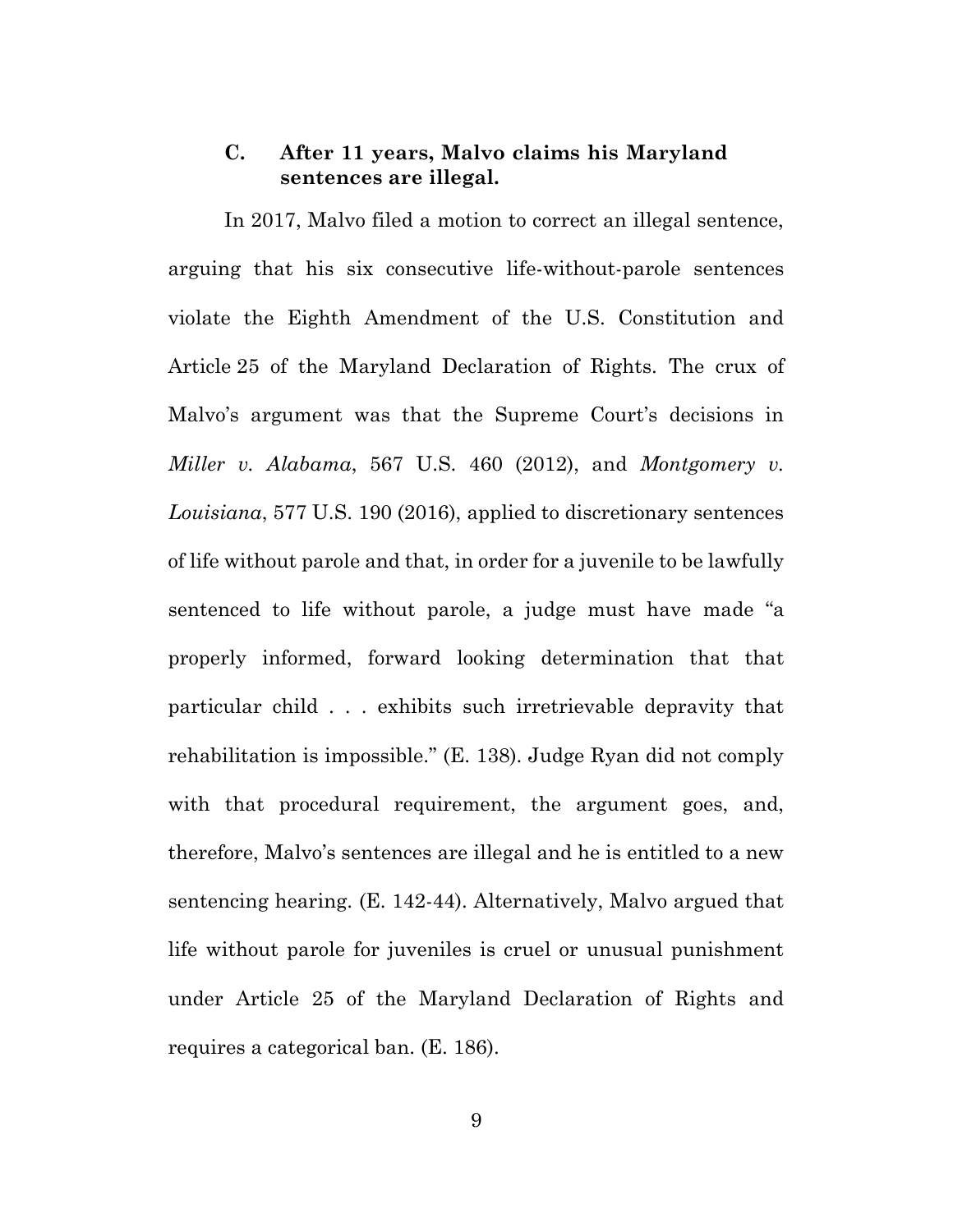By order dated August 15, 2017, the Honorable Robert A. Greenberg denied Malvo's motion. (E. 199). In the accompanying memorandum opinion, Judge Greenberg ruled that Malvo's sentence was not illegal. (E. 190). *Miller* and *Montgomery*, the court explained, applied only to mandatory life without parole sentences "because they deprive the sentencing judge of the ability to consider *any* mitigating circumstances that might otherwise ameliorate the harshest sentence, a case which most assuredly is not present here." (E. 190).

Even if the requirements of *Miller* and *Montgomery* applied to Malvo's discretionary life without parole sentences, Judge Greenberg continued, Judge Ryan's sentencing complied with those requirements. (E. 195-98).

Judge Ryan considered Malvo's youth, Muhammad's influence over Malvo, and Malvo's family and home environment, Judge Greenberg found. (E. 195-96). Judge Ryan also considered Malvo's participation with the prosecution and assistance to authorities. (E. 197). He considered the circumstances of the crimes, including the "elaborate" planning undertaken by Malvo and Muhammad to perpetrate the murders. (E. 196). Finally,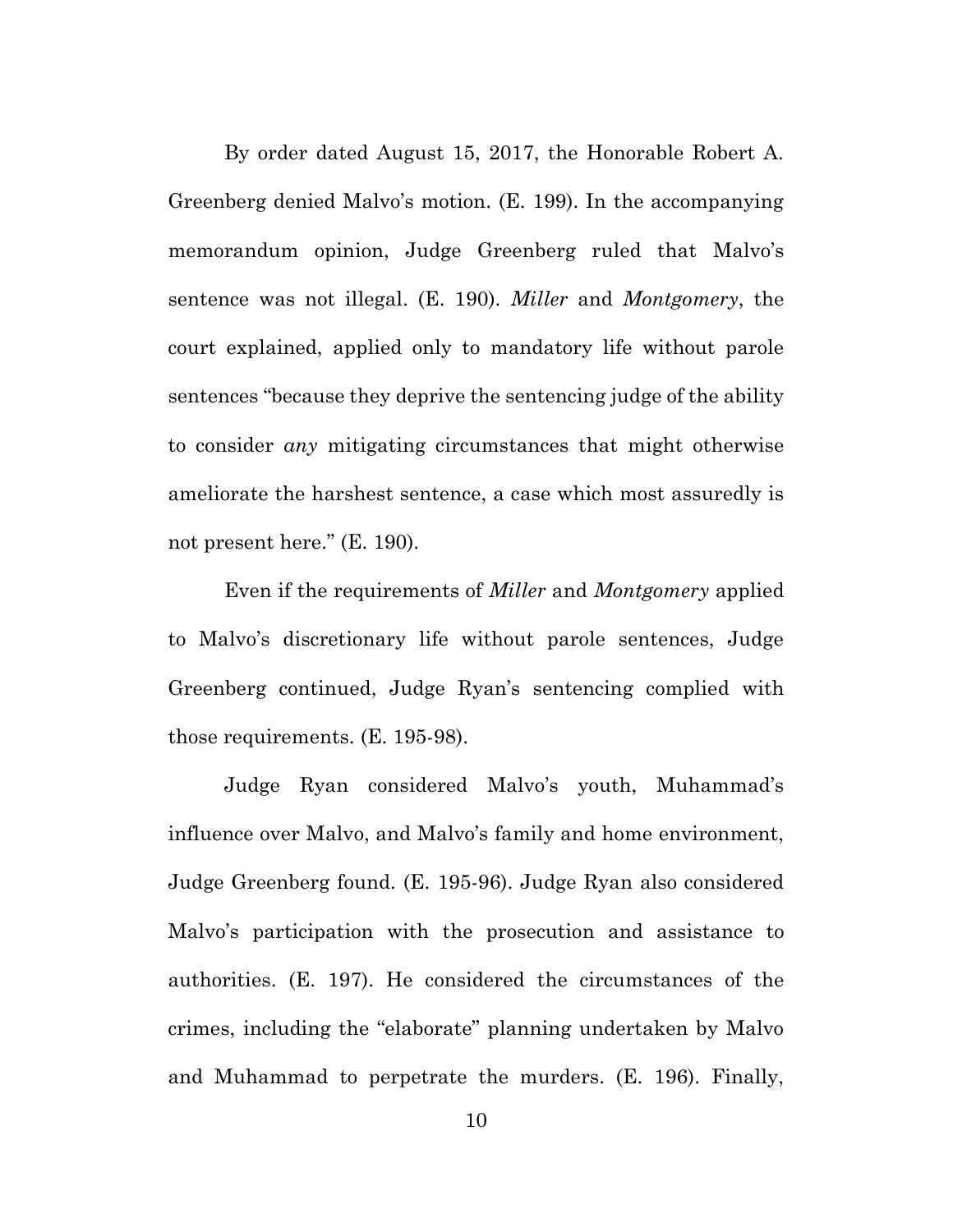Judge Greenberg found, Judge Ryan considered "'the possibility of rehabilitation.'" (E. 197) (quoting *Miller*, 567 U.S. at 478). Assessing all those factors, Judge Ryan determined that Malvo "was among the most uncommon of juvenile offenders, deserving of a lifetime of imprisonment without the possibility of parole." (E. 197).

As for Malvo's Article 25 argument, The circuit court noted that Malvo cited no authority for the contention that Article 25 provides him more expansive rights than those provided by the Eighth Amendment and ruled that Article 25 should be interpreted in pari materia with the Eighth Amendment. (E. 198).

Malvo appealed the circuit court's decision, and then petitioned this Court for a prejudgment writ of certiorari. The case was stayed in the Court of Special Appeals pending further litigation and is now before this Court. (Brief of Appellant at 2). Additional facts will be provided in the Argument section as they become relevant.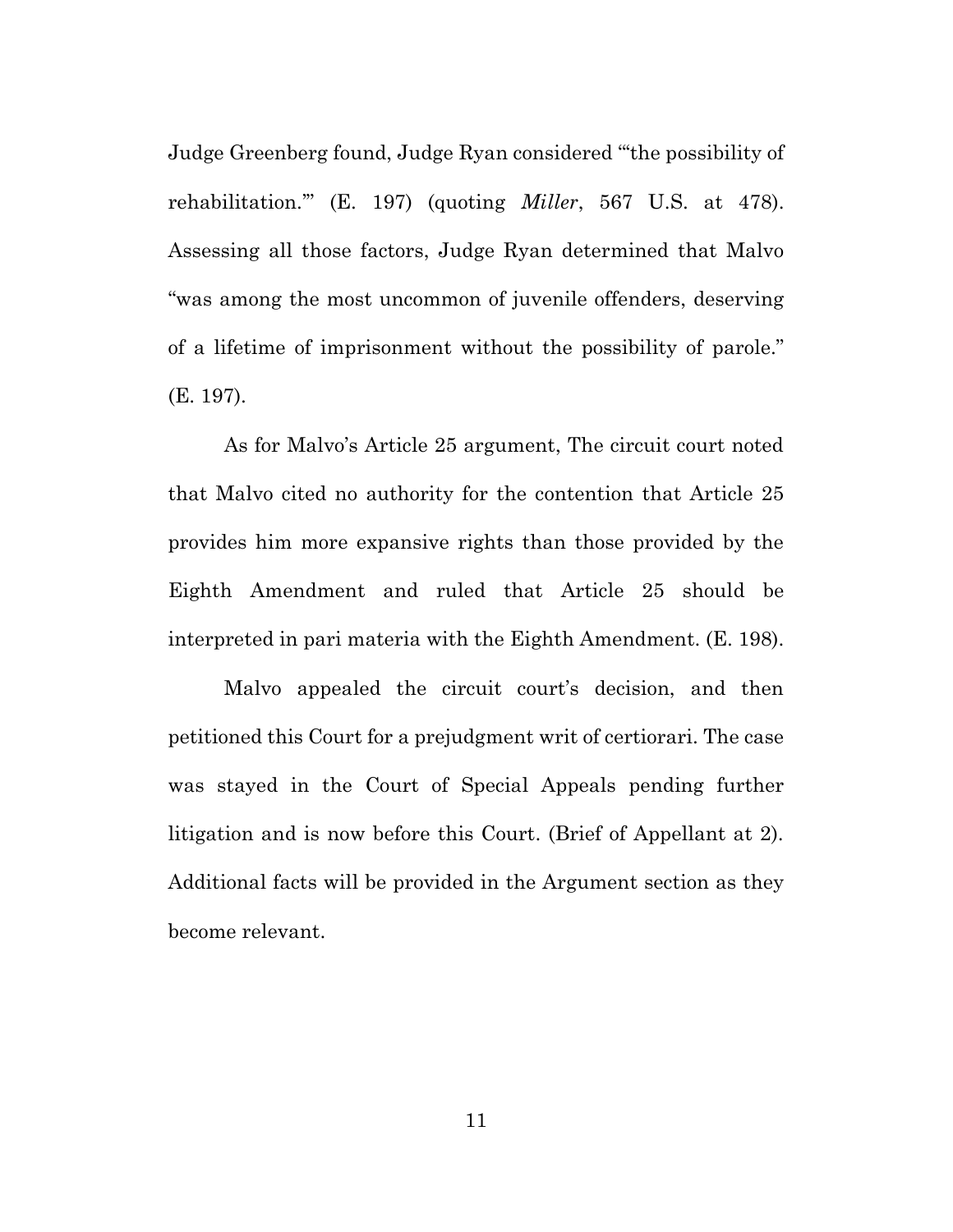#### ARGUMENT

### MALVO'S SIX CONSECUTIVE LIFE-WITHOUT-PAROLE SENTENCES FOR SIX DISTINCT SNIPER-STYLE MURDERS ARE LEGAL UNDER THE EIGHTH AMENDMENT AND ARTICLE 25.

Malvo attacks the legality of his life-without-parole sentences on two main fronts. First, he claims that his sentences violate the Eighth Amendment for two reasons: 1) he was entitled under *Miller* to a hearing in which a judge considered his youth as mitigation, and Judge Ryan's sentencing hearing did not fulfill those procedural requirements, (Brief of Appellant at 20-34); and 2) as-applied, his life-without-parole sentences are disproportionate under the Eighth Amendment because Judge Ryan "implicitly determined that [Malvo] was reparable or corrigible." (Brief of Appellant at 34-43).

Second, Malvo argues that Article 25 provides greater protection than the Eighth Amendment, and claims that his sentences violate Article 25 for two reasons: 1) the passage of the Juvenile Restoration Act ("JUVRA")**<sup>2</sup>** demonstrates that life without parole is cruel or unusual in Maryland, (Brief of Appellant

**<sup>2</sup>** *See* Juvenile Restoration Act, 2021 Md. Laws Ch. 61 (S.B. 494).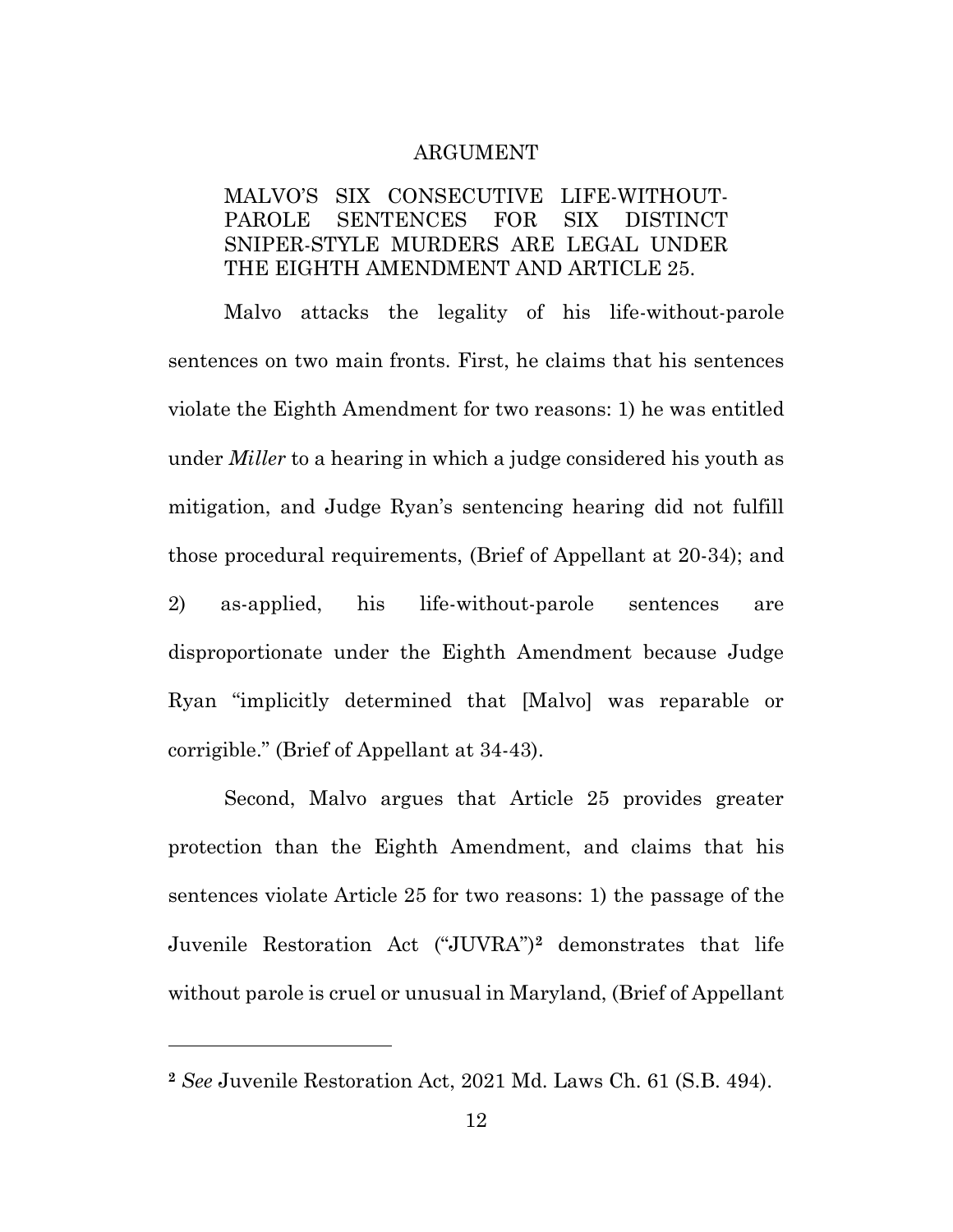at 50-54); 2) alternatively, Article 25 requires a finding that a juvenile is permanently incorrigible in order for a life-withoutparole sentence to be legal or, at the least, prohibits a juvenile found to be corrigible from being sentenced to life without parole. (Brief of Appellant at 54-57).

The short and complete answer to Malvo's procedural Eighth Amendment argument is that *Jones v. Mississippi*, 141 S.Ct. 1307 (2021), forecloses it. *Jones*'s pronouncement is clear—so long as the sentencing court had the discretion to impose a sentence less than life without parole, the constitutional procedural requirements are met. *Id*. at 1313. Judge Ryan was not required to sentence Malvo to life without parole. No more procedural protection is required by the Eighth Amendment.**<sup>3</sup>**

As for Malvo's as-applied proportionality challenge, neither this Court nor the Supreme Court has announced the test for determining proportionality for a juvenile serving life without parole. Assuming, *arguendo*, that life without parole is a disproportionate sentence for a juvenile found to be corrigible,

**<sup>3</sup>** As explained, *infra*, procedural defects are not cognizable as Rule 4-345(a) claims in any event.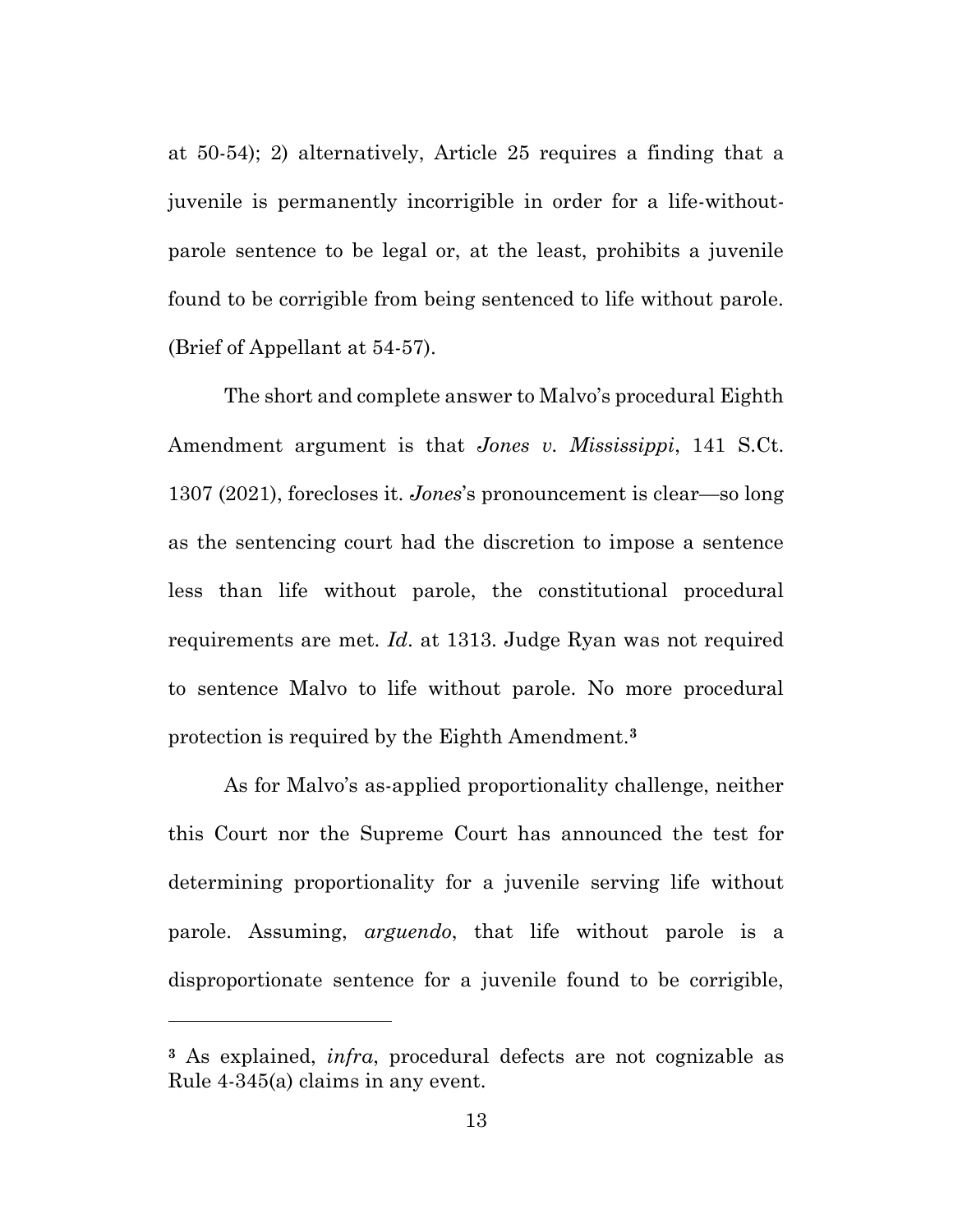Malvo's claim still fails for two reasons. First, the passage of JUVRA provides the meaningful opportunity for release necessary to resolve the proportionality challenge. Second, Judge Ryan did not find Malvo to be corrigible. To the contrary, Judge Ryan's comments at sentencing suggest that he found Malvo to be one of the rare juveniles that are not capable of rehabilitation.

Malvo's Article 25 claims fare no better. Article 25 is typically interpreted *in pari materia* with the Eighth Amendment. But even if Malvo is correct that Article 25 provides additional protections, and even if he is correct that it is cruel or unusual punishment under Article 25 to sentence a juvenile to life without a meaningful opportunity for release, JUVRA provides the necessary opportunity for release. If Article 25 requires a finding of incorrigibility, or at least the absence of a finding of corrigibility, the sentencing hearing in this case includes the necessary finding.

To the extent that Malvo's complaints are cognizable on a motion to correct an illegal sentence, the circuit court correctly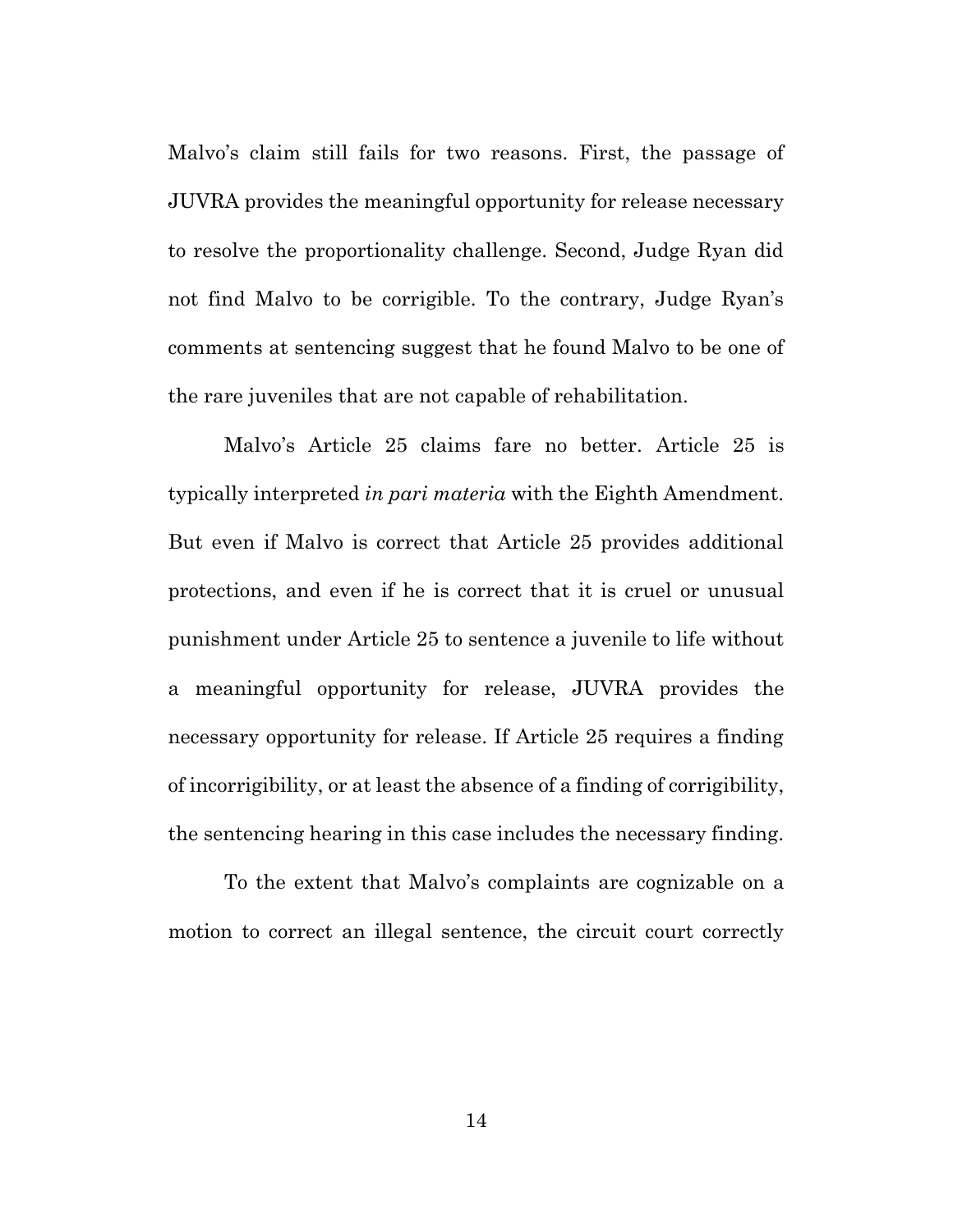found that Malvo's sentences are not illegal and he is not entitled to resentencing.**<sup>4</sup>**

### **A. Malvo's sentences are not illegal because they do not violate the Eighth Amendment.**

Malvo makes two Eighth Amendment claims. First, he argues that his sentencing hearing "did not satisfy *Miller*'s procedural requirements." (Brief of Appellant at 20). He next makes an as-applied proportionality challenge. (Brief of Appellant at 34). Sentences of life without parole for crimes committed as a juvenile, Malvo argues, are disproportionate where the sentencing court makes an implicit finding that the defendant is corrigible. (Brief of Appellant at 34-40). Judge Ryan made such a finding, Malvo says, and so the sentence of life without parole, as applied here, is constitutionally disproportionate. (Brief of Appellant at 41- 43). Neither of Malvo's Eighth Amendment claims holds water.

**<sup>4</sup>** Whether a sentence is illegal under Rule 4-345(a) is a question of law; reviewed de novo. *Meyer v. State*, 445 Md. 648, 663 (2015).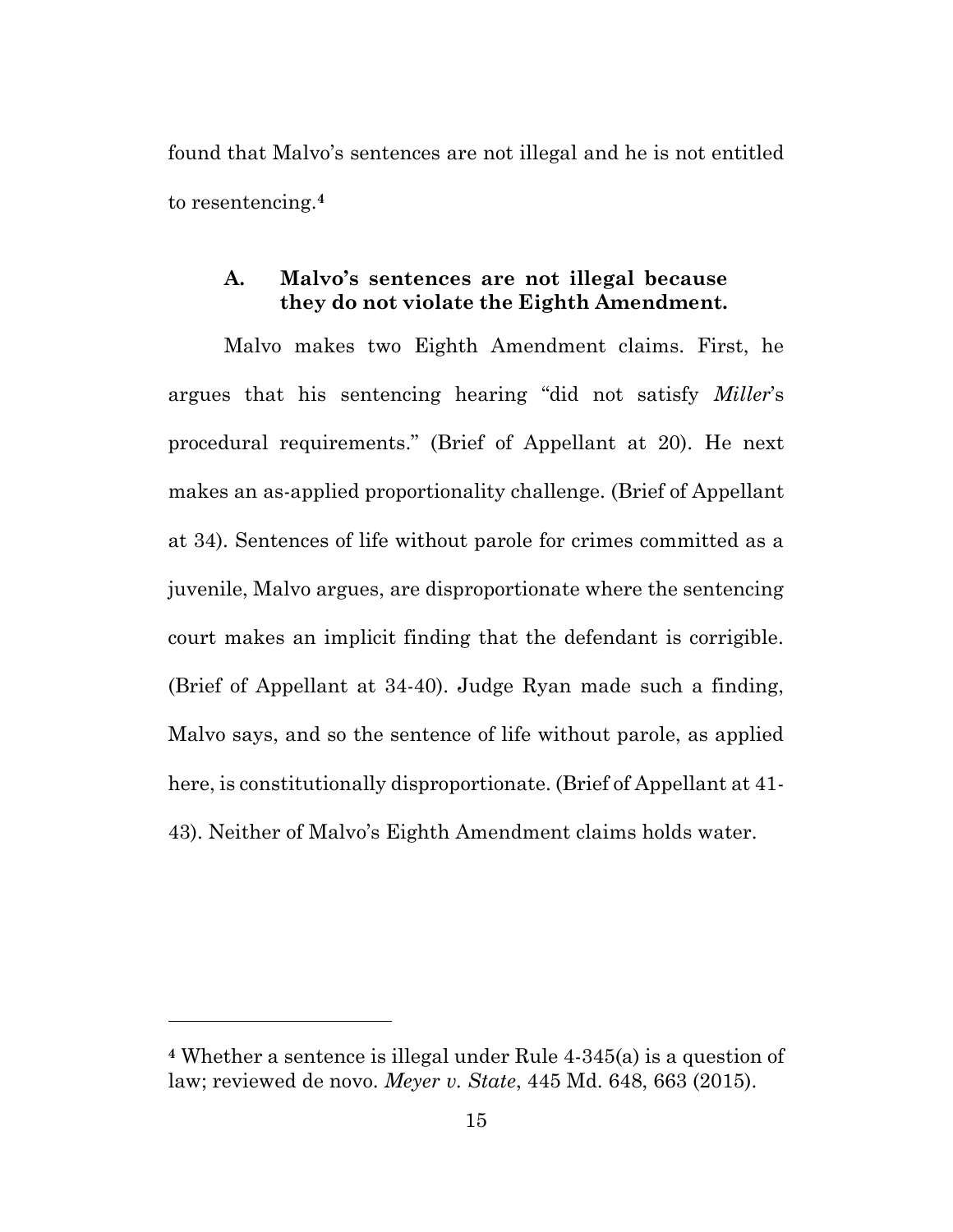1. *Procedural defects are not cognizable illegal sentence claims and, regardless, under* Jones*, a discretionary sentencing scheme is the only procedural requirement necessary for a juvenile life without parole sentence to be constitutional.*

Malvo identifies two procedural requirements that he claims are necessary in order to legally sentence a juvenile to life without parole. (Brief of Appellant at 20-24). First, Malvo claims, when determining the appropriate sentence, a court must give "individualized' consideration" to five "hallmark features' of youth[.]" (Brief of Appellant at 20-21) (quoting *Miller*, 567 U.S. at 477-78). Second, a court must "consider the juvenile offender's postconviction conduct, and treat any subsequent growth in maturity as weighing against life without parole." (Brief of Appellant at 23-24). Malvo's sentencing did not comply with these procedural requirements, he contends, and his sentences are, therefore, illegal.

Preliminarily, procedural defects are not cognizable claims under a Rule 4-345(a) motion to correct an illegal sentence. *See Colvin v. State*, 450 Md. 718, 725 (2016) ("A sentence does not become 'an illegal sentence because of some arguable procedural flaw in the sentencing procedure.'") (quoting *Tshiwala v. State*, 424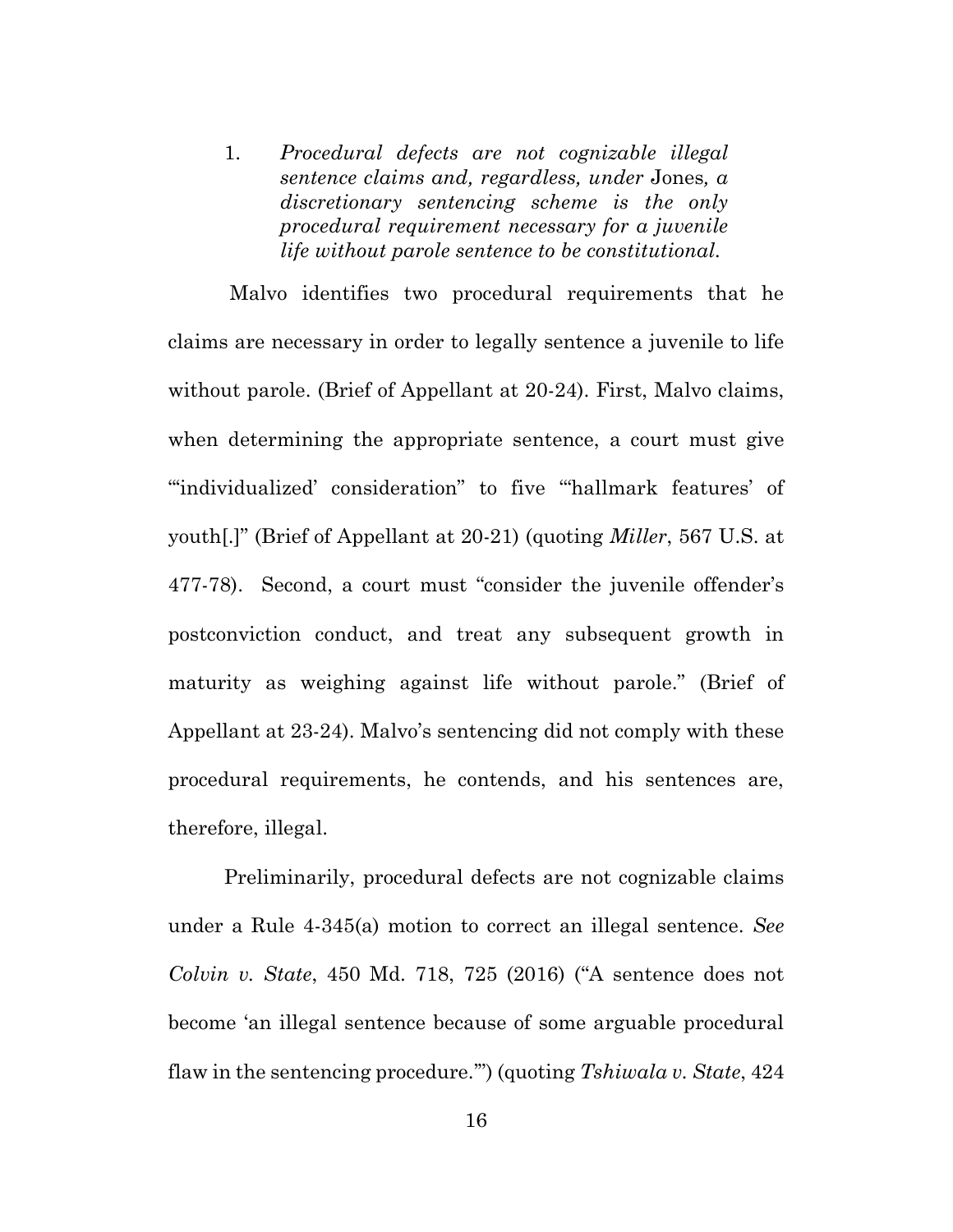Md. 612, 619 (2012)). So even if Malvo were right about the procedural requirements of a juvenile life without parole sentencing hearing, it would not render his sentences illegal.

More fundamentally, Malvo is wrong about the procedural requirements for his sentencing. Malvo's support for his argument lies in his interpretation of *Miller* and, to a lesser extent, *Montgomery*. (Brief of Appellant at 20-24). This is its fatal flaw. Malvo quotes extensively from *Miller* to argue that certain considerations are procedurally required in order to constitutionally sentence juveniles to life without parole. (Brief of Appellant at 21-24). According to Malvo, the Supreme Court in *Miller* held that a sentencing court must "take into account how children are different, and how those differences counsel against irrevocably sentencing them to a lifetime in prison" before imposing life without parole. (Brief of Appellant at 20). This includes "'individualized' consideration" of the "hallmark" characteristics of youth:

(1) the child's "immaturity, impetuosity, and failure to appreciate risks and consequences"; (2) "the family and home environment that surrounds him—and from which he cannot usually extricate himself—no matter how brutal or dysfunctional"; (3) "the circumstances of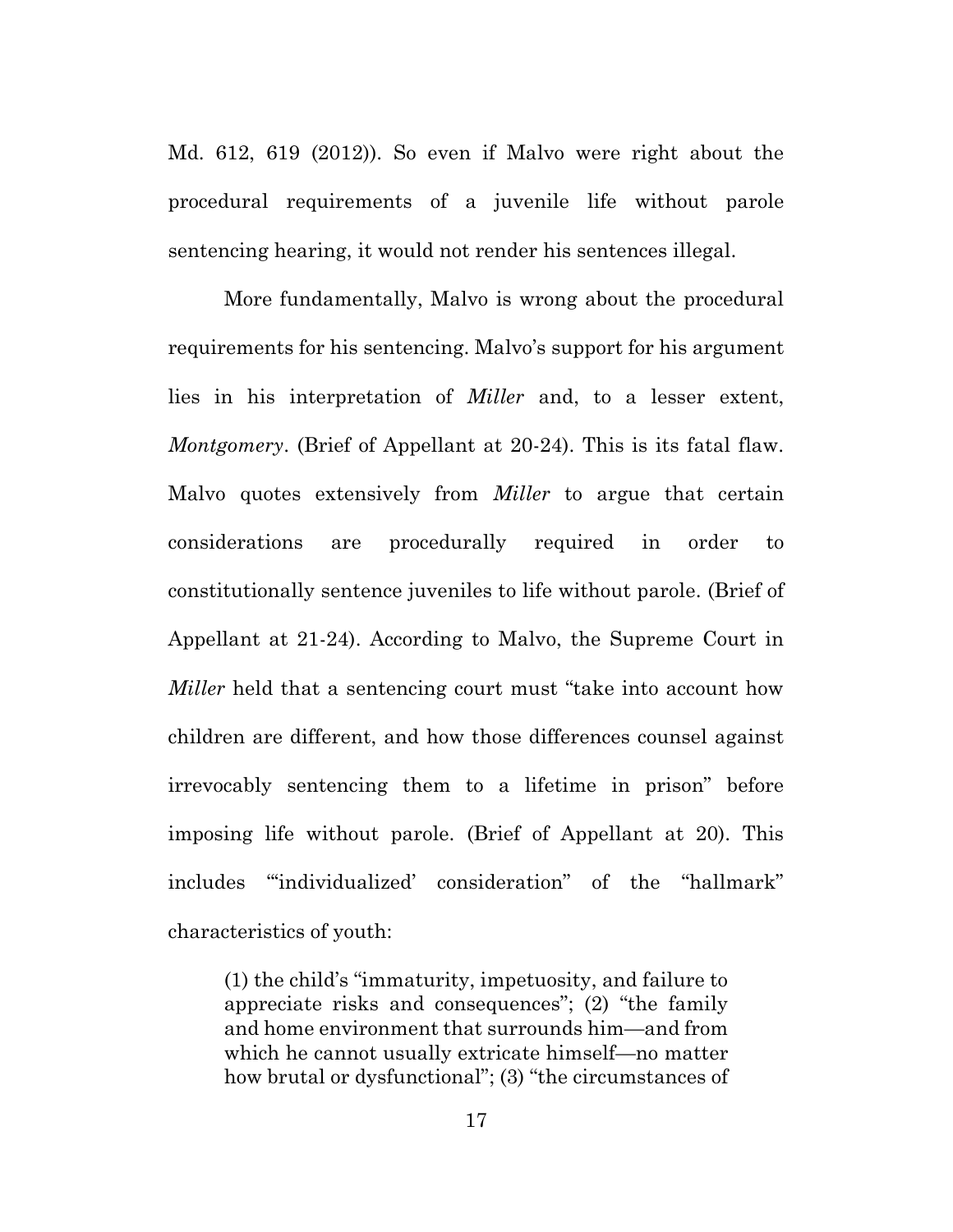the homicide offense, including the extent of his participation … and the way familial and peer pressures may have affected him"; (4) "incompetencies associated with youth—for example, his inability to deal with police officers or prosecutors (including on a plea agreement) or his incapacity to assist his own attorneys"; and (5) "the possibility of rehabilitation."

(Brief of Appellant at 21) (quoting *Miller*, 567 U.S. at 477–478, 480).

A sentencing court must also, Malvo argues, consider the juvenile's postconviction conduct. (Brief of Appellant at 23-24). Any demonstration of growth in maturity must be considered mitigation and weighed against a life without parole sentence. (Brief of Appellant at 23-24). This is "key evidence of *transient* immaturity at the time of the crime" and suggests a capacity for rehabilitation. (Brief of Appellant at 24) (emphasis in original).

Malvo's interpretation of *Miller*'s procedural requirements is incorrect. We know so because, in April of this year, the Supreme Court itself interpreted *Miller* and *Montgomery*, and expressly pronounced the necessary procedures that the Eighth Amendment requires before sentencing a juvenile to life without parole. All that is required is a discretionary sentencing scheme that allows a court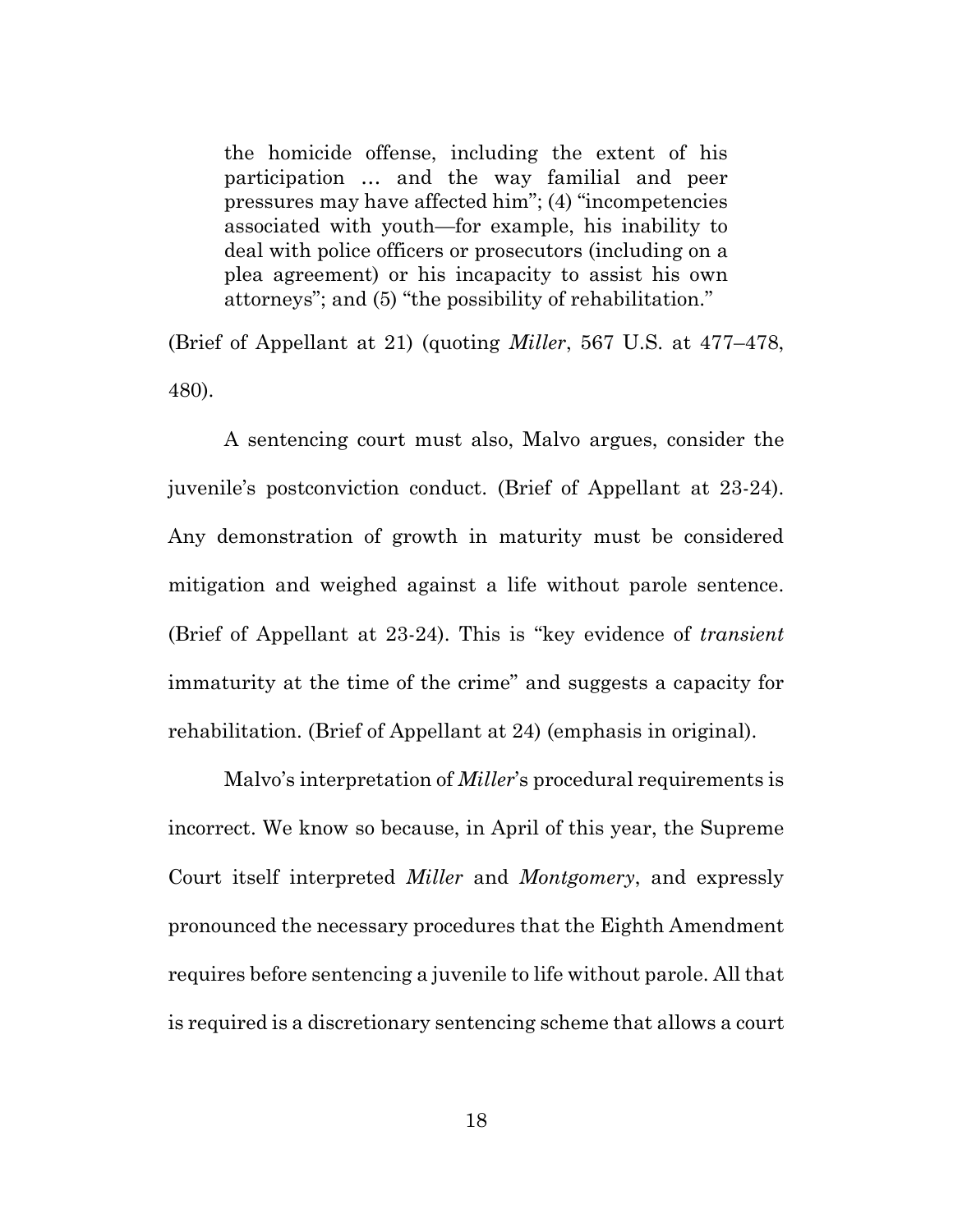to sentence a juvenile offender to less than life without parole. *Jones*, 141 S.Ct. at 1313.

Jones murdered his grandfather when he was 15 years old. *Id*. at 1312. He was sentenced to mandatory life without parole in 2006. *Id*. at 1312. After *Miller* was decided, the Supreme Court of Mississippi ordered that Jones be resentenced so the sentencing court could consider Jones's youth and exercise discretion in imposing sentence. *Id*. at 1312-13. At the resentencing, Jones was once again sentenced to life without parole. *Id*. at 1313.

Jones appealed, arguing that the sentencing court was required to make a separate finding of permanent incorrigibility, or at least an on-the-record explanation that serves as an implicit finding of permanent incorrigibility, in order for a life without parole sentence to be constitutional. *Id*. The Supreme Court granted certiorari to consider the procedural requirements necessary before sentencing a juvenile to life without parole. *Id*.

The Supreme Court held that the Eighth Amendment requires only a discretionary sentencing scheme that allows the sentencing court to take into consideration youth and its attendant characteristics. *Id*. at 1315-16. "In a case involving an individual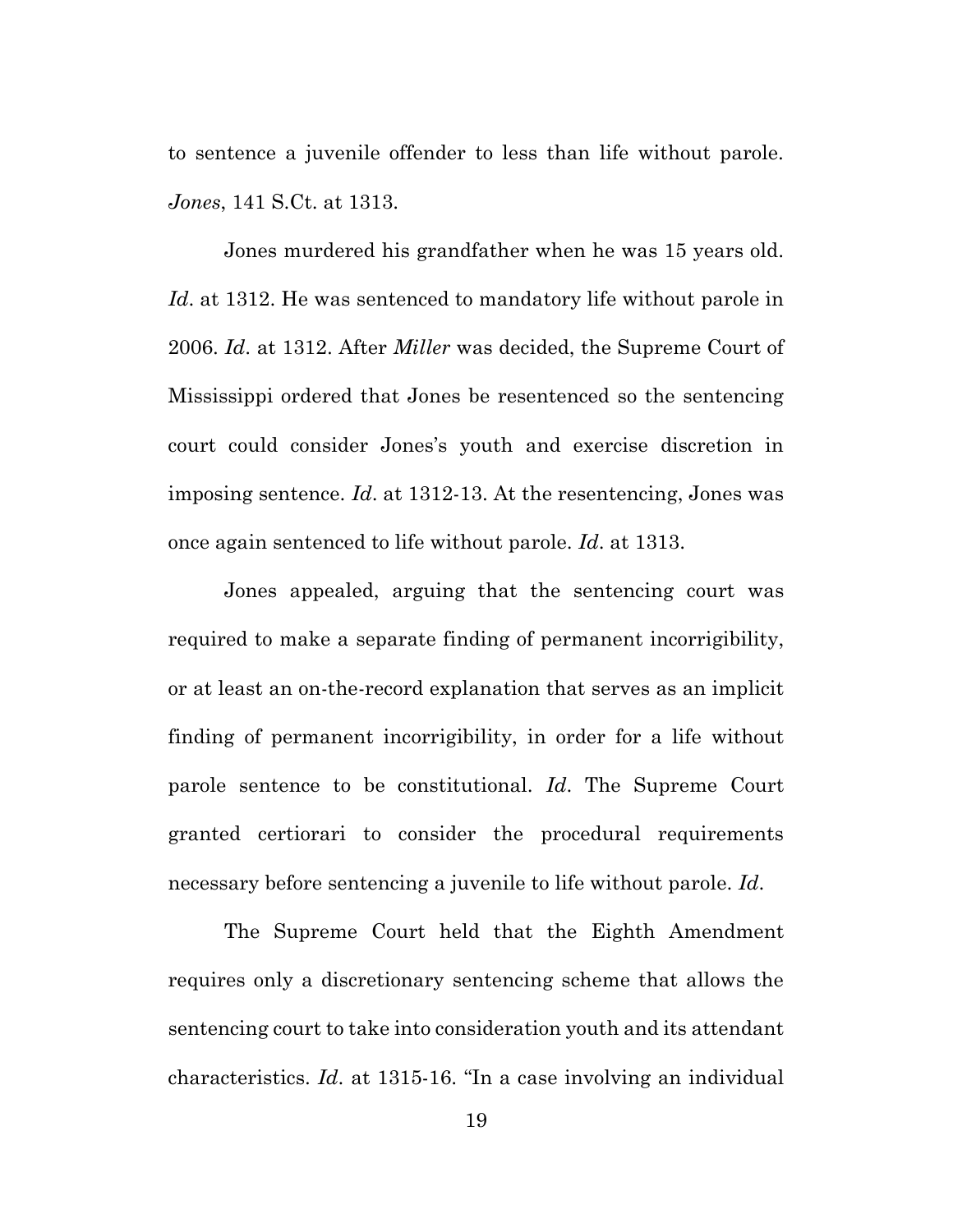who was under 18 when he or she committed a homicide, a State's discretionary sentencing system is both constitutionally necessary and constitutionally sufficient.[]" *Id*. at 1313.

*Miller*, the *Jones* Court held, required neither a separate factual finding of incorrigibility nor an on-the-record explanation of the sentence imposed. *Id*. at 1317, 1321. *Miller* cited *Roper v. Simmons*, 543 U.S. 551 (2005), and *Graham v. Florida*, 560 U.S. 48 (2010), for the proposition that "[y]outh matters in sentencing." *Jones*, 141 S.Ct. at 1316. "[B]ecause youth matters," the *Jones* Court said, a sentencing court "must have discretion to consider youth before imposing a life-without-parole sentence." *Id*. at 1316. But nothing more is required. *Accord United States v. Grant*, 9 F.4th 186, 193 (3d Cir. 2021) (en banc) (explaining that in *Miller*  and *Jones*, "[t]he Court has guaranteed only a sentencing procedure in which the sentence must weigh youth as a mitigating factor.").

Malvo acknowledges *Jones*, and concedes that he was sentenced under a discretionary sentencing scheme, but argues that his life without parole sentences are nevertheless illegal because he was sentenced pre-*Miller* and, therefore, Judge Ryan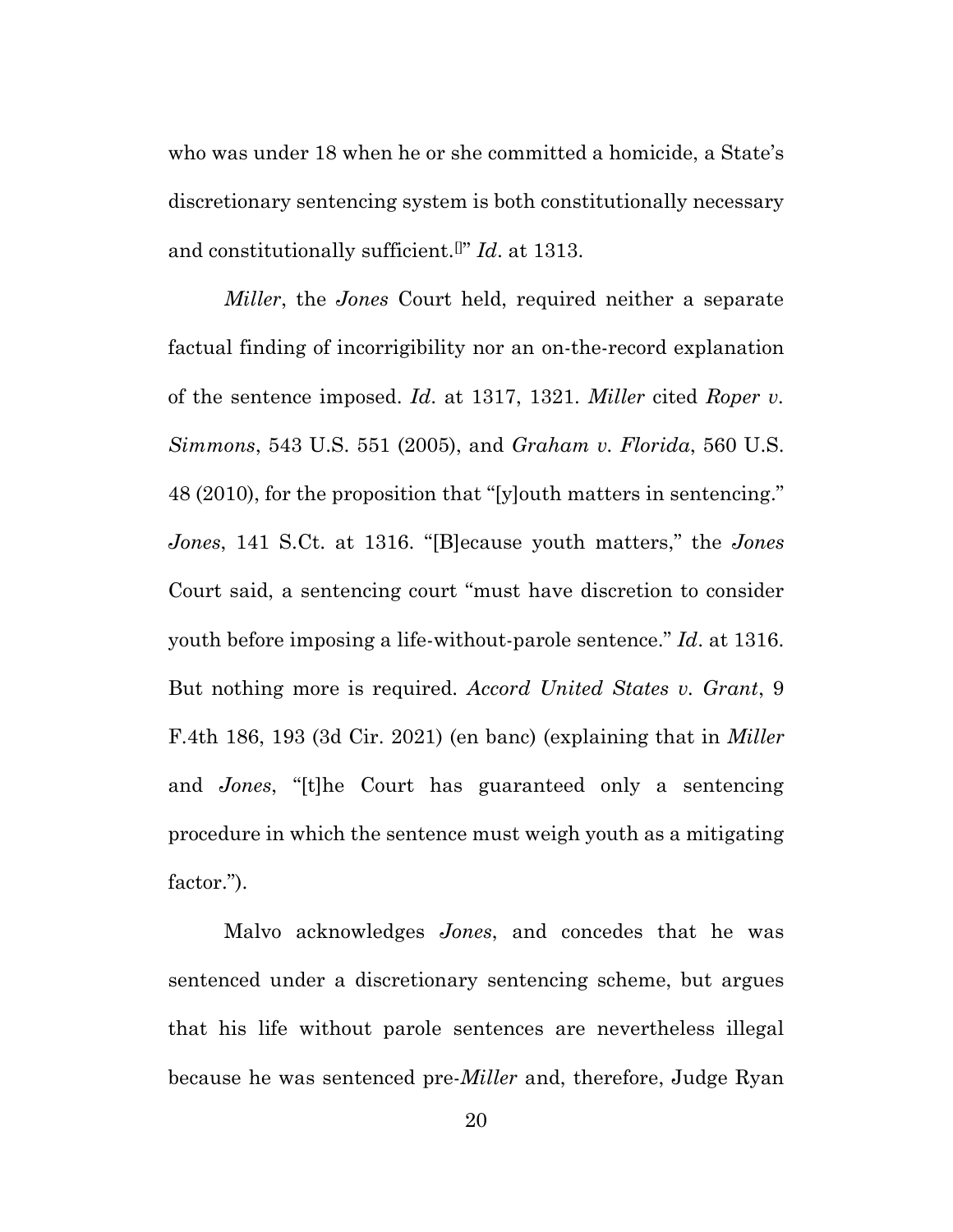would not have known to consider "how the distinctive attributes of youth counsel against life without parole[.]" (Brief of Appellant at 30-32). The *Jones* Court noted, however, that so long as the sentencer has the discretion to consider a defendant's youth, the "sentencer necessarily *will* consider the defendant's youth[.]" *Id*. at 1319. In fact, "[f]aced with a convicted murderer who was under 18 at the time of the offense and with defense arguments focused on the defendant's youth, it would be all but impossible for a sentencer to avoid considering that mitigating factor.[]" *Id*.

The Supreme Court was well aware in *Jones* that its explication of *Miller*'s requirements would apply to defendants sentenced both before and after *Miller*. The Court granted review in *Jones* in order to resolve uncertainty as to the interpretation of both *Miller* and *Montgomery*—in which the Court had held that *Miller* applies retroactively. *Montgomery*, 577 U.S. at 206. The *Jones* Court expressly did "not disturb that holding." 141 S.Ct. at 1321. Yet it also did not suggest that the "discretionary sentencing procedure" *Miller* requires applies any differently to pre-*Miller* cases. To the contrary, the Court recognized that in applying *Miller*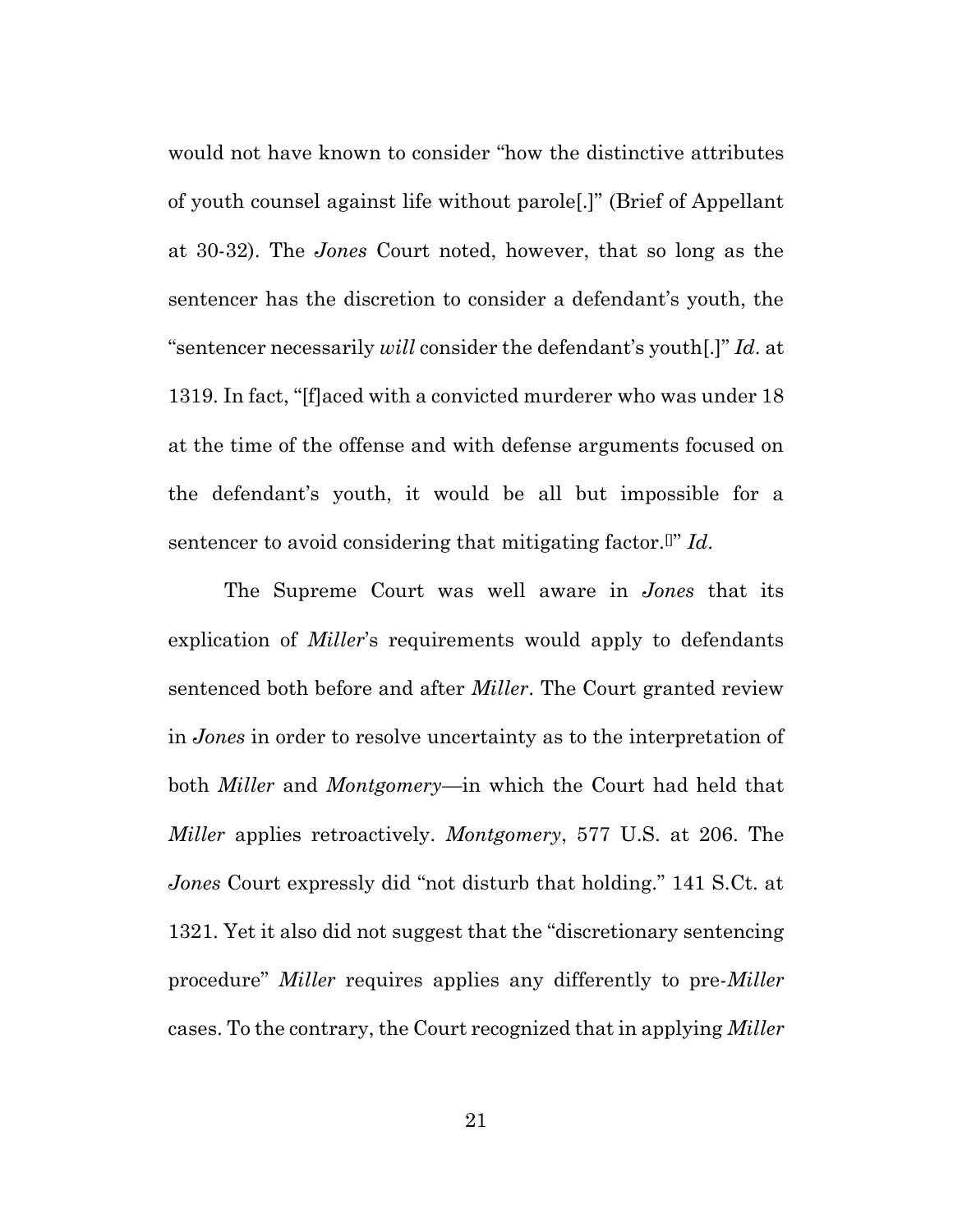retroactively, *Montgomery* did not "impose new requirements not already imposed by *Miller*." *Id.* at 1317.

In any event, while Judge Ryan did not have the benefit of the Supreme Court's decisions in *Miller* or *Graham*, he did have the benefit of *Roper*, which was decided 18 months before Malvo's sentencing. *Roper* identified three differences between juveniles and adults: 1) juveniles lack maturity and a sense of responsibility; 2) juveniles are "more vulnerable and susceptible to negative influences and outside pressures"; and 3) a juvenile's personality traits "are more transitory, less fixed." *Roper*, 543 U.S. at 569-70.

The *Roper* Court then went on to discuss why these differences "render suspect any conclusion that a juvenile falls among the worst offenders." *Id*. at 570. It concluded that the penological justifications for capital punishment, "retribution and deterrence," apply "with lesser force" to juveniles than adults. *Id*. at 570-71. Although *Roper* did not address life without parole, it provided Judge Ryan a blueprint for how to consider youth as a mitigating factor in sentencing.

Judge Ryan had the discretion to consider Malvo's youth and its attendant characteristics when deciding whether to impose life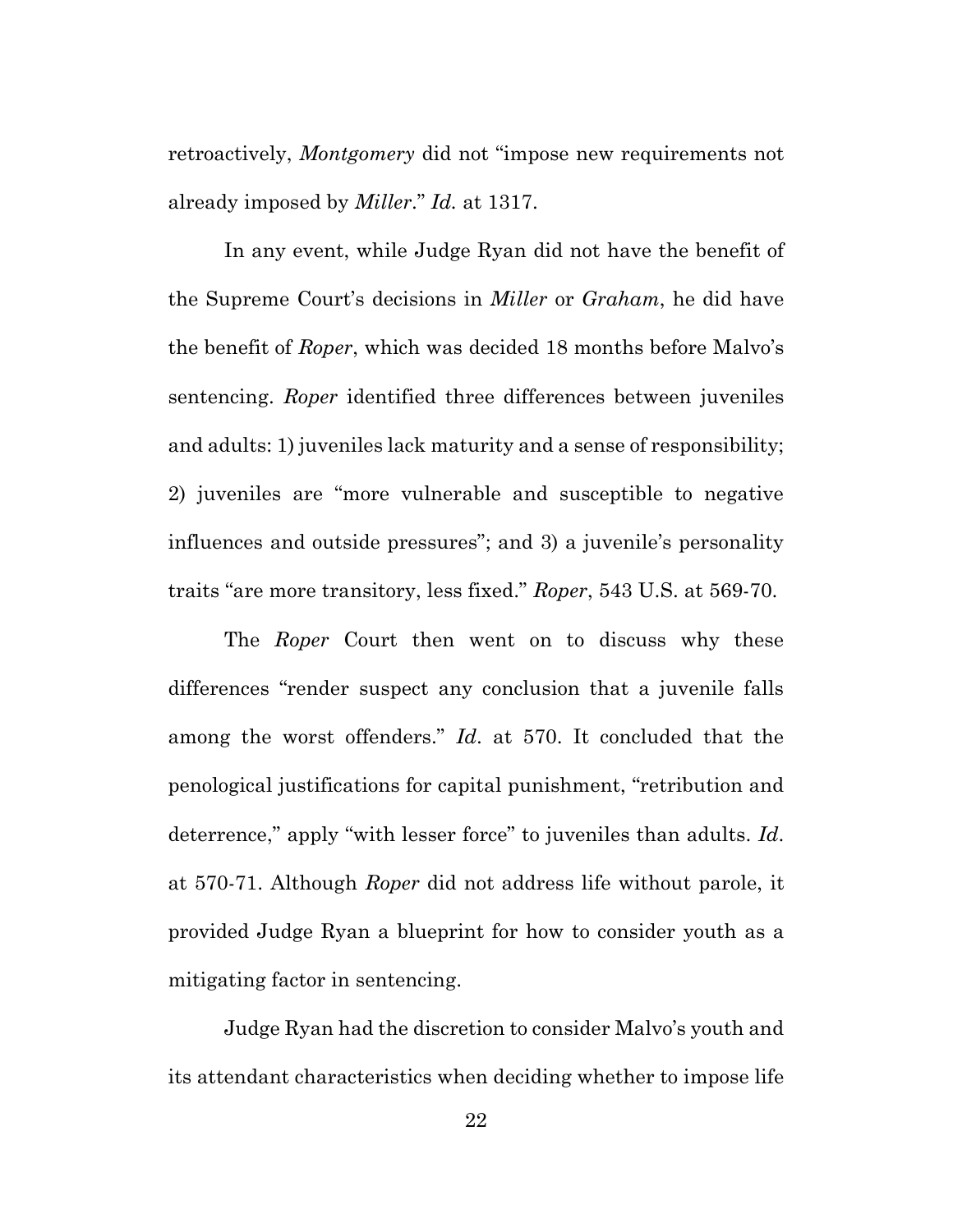without parole for any or all of Malvo's six murder convictions. That is all the procedure necessary for Malvo's sentences to be procedurally compliant with *Miller* and *Jones*. Even if a procedural defect in sentencing could render Malvo's sentences illegal, there was no defect here.

#### 2. *Malvo's sentence is not disproportionate under the Eighth Amendment.*

Malvo next claims that his sentences of life without parole are unconstitutional as applied to him because they are a disproportionate penalty. (Brief of Appellant at 34-43). Malvo argues that life without parole sentences imposed for crimes committed as juveniles should be subject to a different constitutional disproportionality test than usually applied. (Brief of Appellant at 38-41). Rather than the "narrow proportionality" principle explained in *Harmelin v. Michigan*, 501 U.S. 957, 996- 1001 (1991) (Kennedy, J. concurring in part and concurring in the judgment), which forbids only "grossly disproportionate sentences," Malvo asks this Court to hold that the "substantive rule" in *Miller* should govern a proportionality challenge for juvenile life without parole sentences. (Brief of Appellant at 38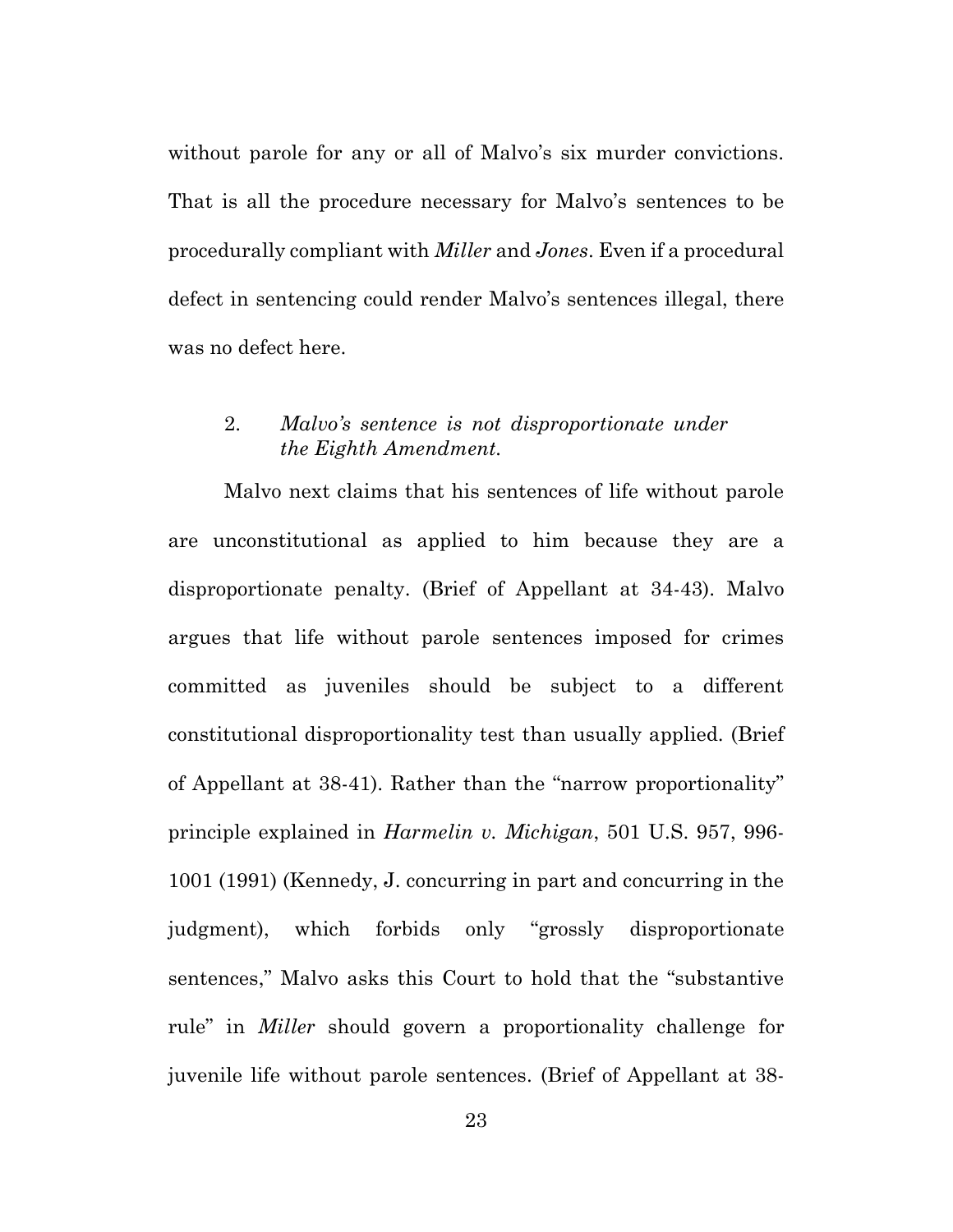41). That is, a life without parole sentence is disproportionate "for corrigible juveniles." (Brief of Appellant at 39-40).

This Court need not decide the appropriate test for asapplied challenges to juveniles serving life without parole for two reasons: 1) the passage of JUVRA provides a meaningful opportunity for release for all juveniles serving life without parole sentences in Maryland; and 2) even if JUVRA does not provide Malvo an adequate opportunity for release, Judge Ryan did not make an implicit finding of corrigibility that would violate *Miller*'s substantive rule.

> i. No court has opined on the appropriate test for an as-applied proportionality challenge in juvenile life without parole cases.

Whether a different proportionality test exists for juveniles sentenced to life without parole is an open question. To be sure, Justice Sotomayor, in her *Jones* dissent joined by Justices Breyer and Kagan, said that "such a claim should be controlled by [the Supreme] Court's holding that sentencing 'a child whose crime reflects transient immaturity to life without parole . . . is disproportionate under the Eighth Amendment.'" *Jones*, 141 S.Ct.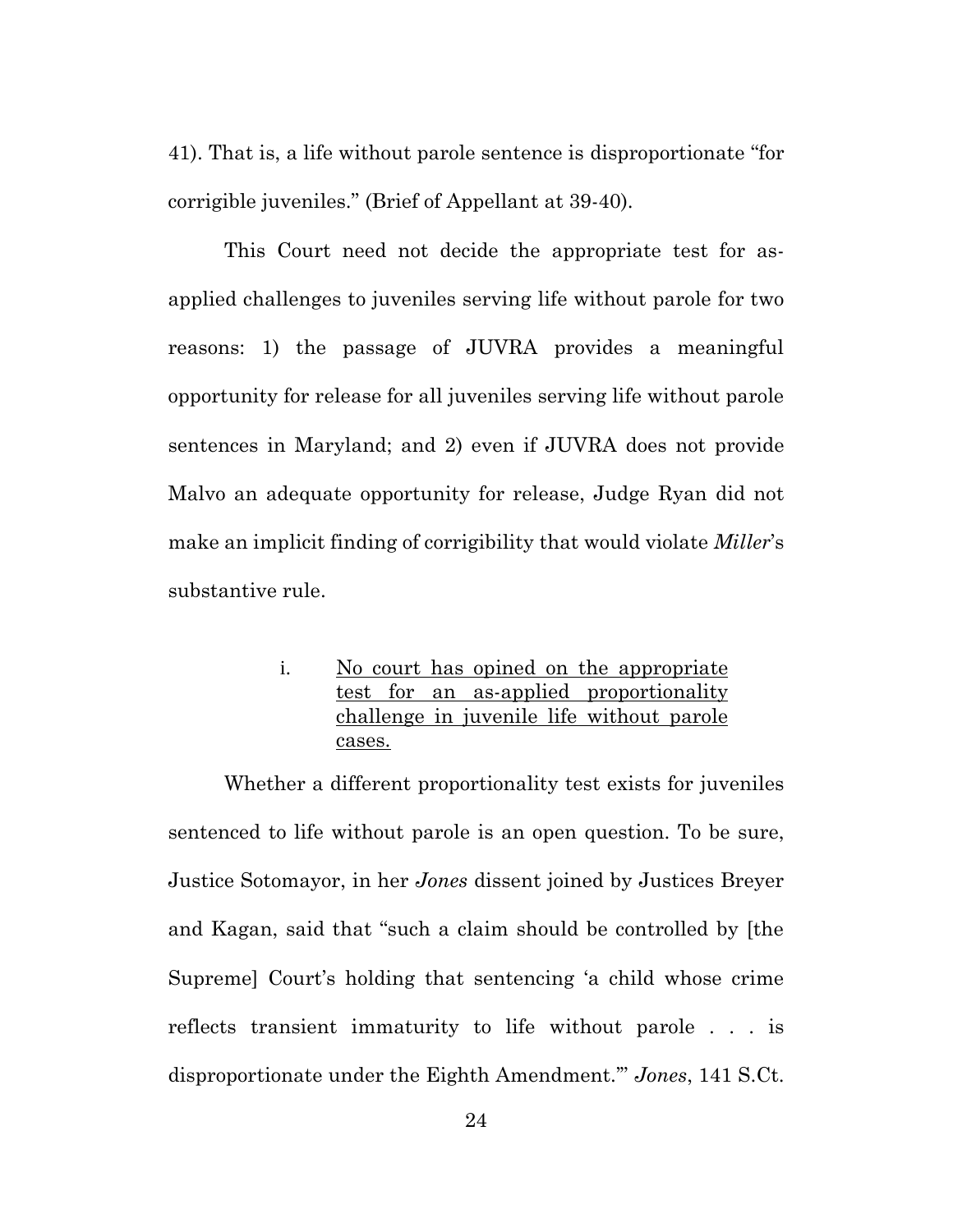at 1337 n.6 (Sotomayor, J., dissenting) (quoting *Montgomery*, 577 U.S. at 211). The Third Circuit, in *Grant*, noted in dicta that "[i]f a sentencer imposes *de jure* or *de facto* LWOP after finding gratuitously—that a defendant is corrigible, the vehicle for challenging the sentence is an as-applied Eighth Amendment claim based on disproportionality of the punishment to the crime and criminal." *Grant*, 9 F.4th at 197. And at least one legal commentator is advocating for a different proportionality standard for "special" cases—death penalty cases and juveniles sentenced to life without parole.**<sup>5</sup>**

On the other hand, the Supreme Court in *Jones* expressly did not consider an as-applied Eighth Amendment claim of disproportionality. In declining to consider a disproportionality claim, the Court cited Justice Kennedy's concurrence in *Harmelin*, which synthesized the "grossly disproportionate" test. *Jones*, 141 S.Ct. at 1322. Chief Justice Roberts, in his concurrence in *Graham*, applied the "narrow proportionality" test when concurring in the

**<sup>5</sup>** Berry, William, *The Evolving Standards, As-Applied*, 74 Fla. L. Rev. \_\_\_\_ (forthcoming 2022) (manuscript available at https://papers.ssrn.com/sol3/papers.cfm?abstract\_id=3887823#).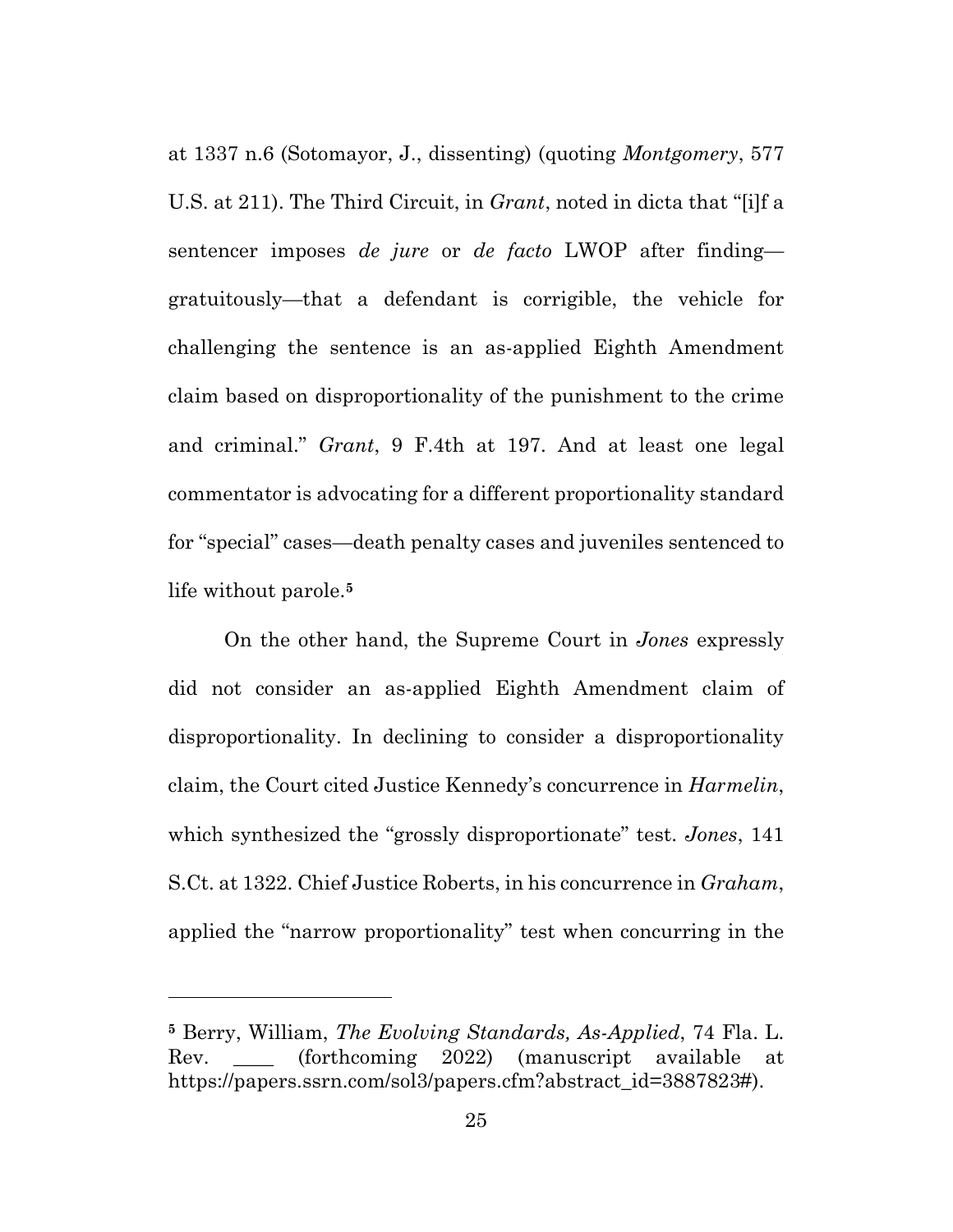judgment that life without parole for juveniles in non-homicide cases violates the Eighth Amendment. *Graham*, 560 U.S. at 86-90.

Fortunately for this Court, it need not wade into these muddy waters because JUVRA provides a meaningful opportunity for release, and even if it does not, Judge Ryan did not make a finding of corrigibility, so Malvo's claim fails even under his proposed test.

### ii. JUVRA provides the meaningful opportunity for release that *Miller* requires.

In April of this year, the General Assembly passed JUVRA, which prospectively abolishes life without parole for juveniles and provides persons sentenced for crimes committed as juveniles prior to October 1, 2021, an opportunity to seek a modification of their sentence after they have served 20 years' incarceration. *See*  Juvenile Restoration Act, 2021 Md. Laws Ch. 61 (S.B. 494). This legal development resolves Malvo's claim that his sentence is illegal because it provides a meaningful opportunity for release.

Codified in pertinent part as  $\S$  8-110 of the Criminal Procedure Article, JUVRA allows an individual convicted before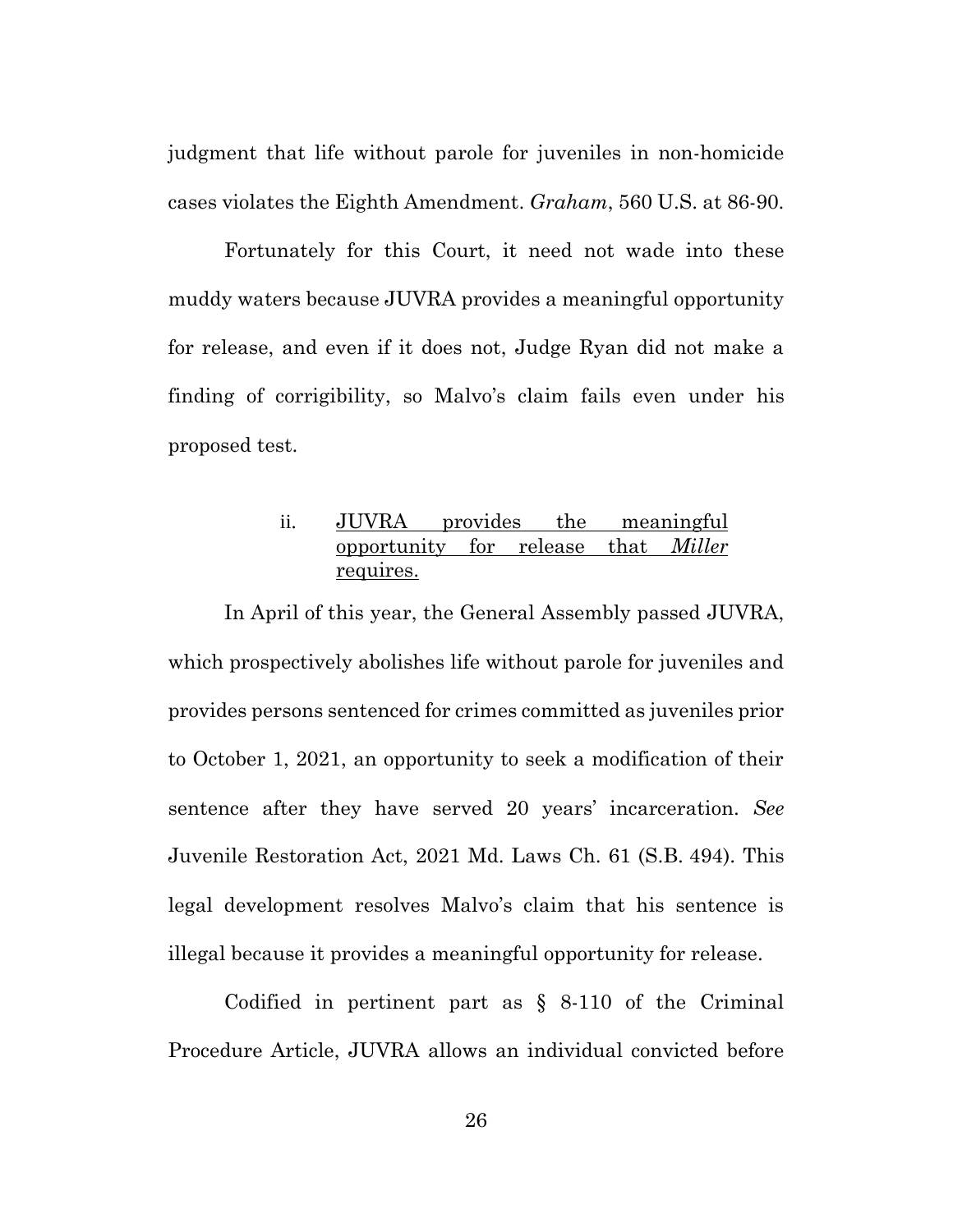October 1, 2021 for an offense committed as a juvenile to move for a modification of sentence after the individual has been imprisoned for 20 years for the offense. Md. Code Ann., Crim. Pro. Art., § 8- 110 (LexisNexis 2021). The statute requires a court to hold a hearing on a motion under § 8-110, where the inmate and the State can introduce evidence, and dictates that a court "shall" consider the following factors when determining whether to modify a sentence:

(1) the individual's age at the time of the offense;

(2) the nature of the offense and the history and characteristics of the individual;

(3) whether the individual has substantially complied with the rules of the institution in which the individual has been confined;

(4) whether the individual has completed an educational, vocational, or other program;

(5) whether the individual has demonstrated maturity, rehabilitation, and fitness to reenter society sufficient to justify a sentence reduction;

(6) any statement offered by a victim or a victim's representative;

(7) any report of a physical, mental, or behavioral examination of the individual conducted by a health professional;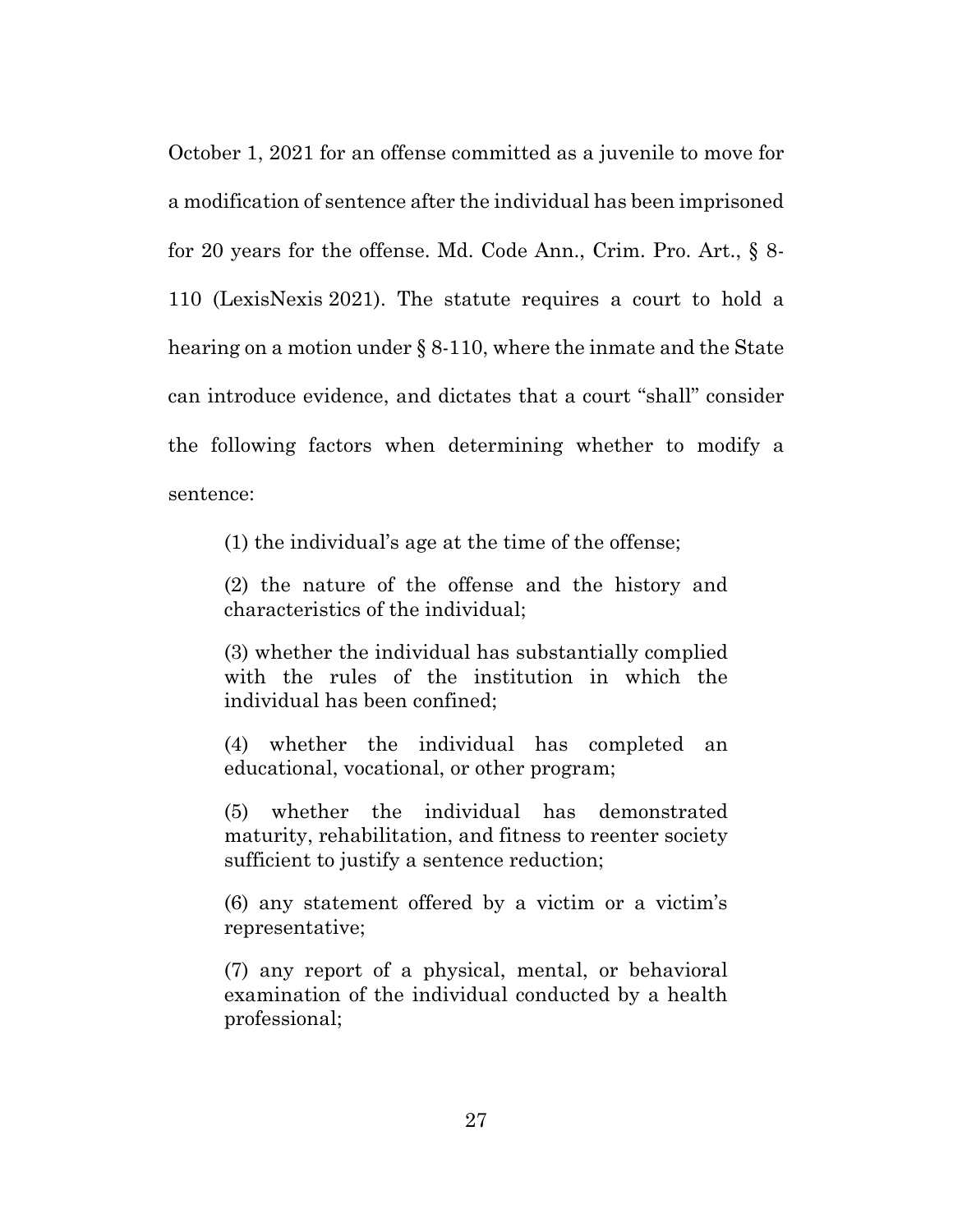(8) the individual's family and community circumstances at the time of the offense, including any history of trauma, abuse, or involvement in the child welfare system;

(9) the extent of the individual's role in the offense and whether and to what extent an adult was involved in the offense;

(10) the diminished culpability of a juvenile as compared to an adult, including an inability to fully appreciate risks and consequences; and

(11) any other factor the court deems relevant.

Md. Code Ann., Crim. Proc., § 8-110(d).

The court may modify an individual's sentence where, upon consideration of the above factors, the court determines that the individual is not a danger to the public, and a reduced sentence will "better serve[]" the "interests of justice." *Id*. at (c). The court must issue its decision on the motion in writing and must address the mandatory factors in its decision. *Id*. at (e). A qualifying individual has the right file three separate motions for modification no less than three years apart.

Consideration for resentencing under JUVRA constitutes a meaningful opportunity for release. As this Court has recognized, the potential infirmity under the Eighth Amendment of a sentence of life imprisonment that is formally or effectively without parole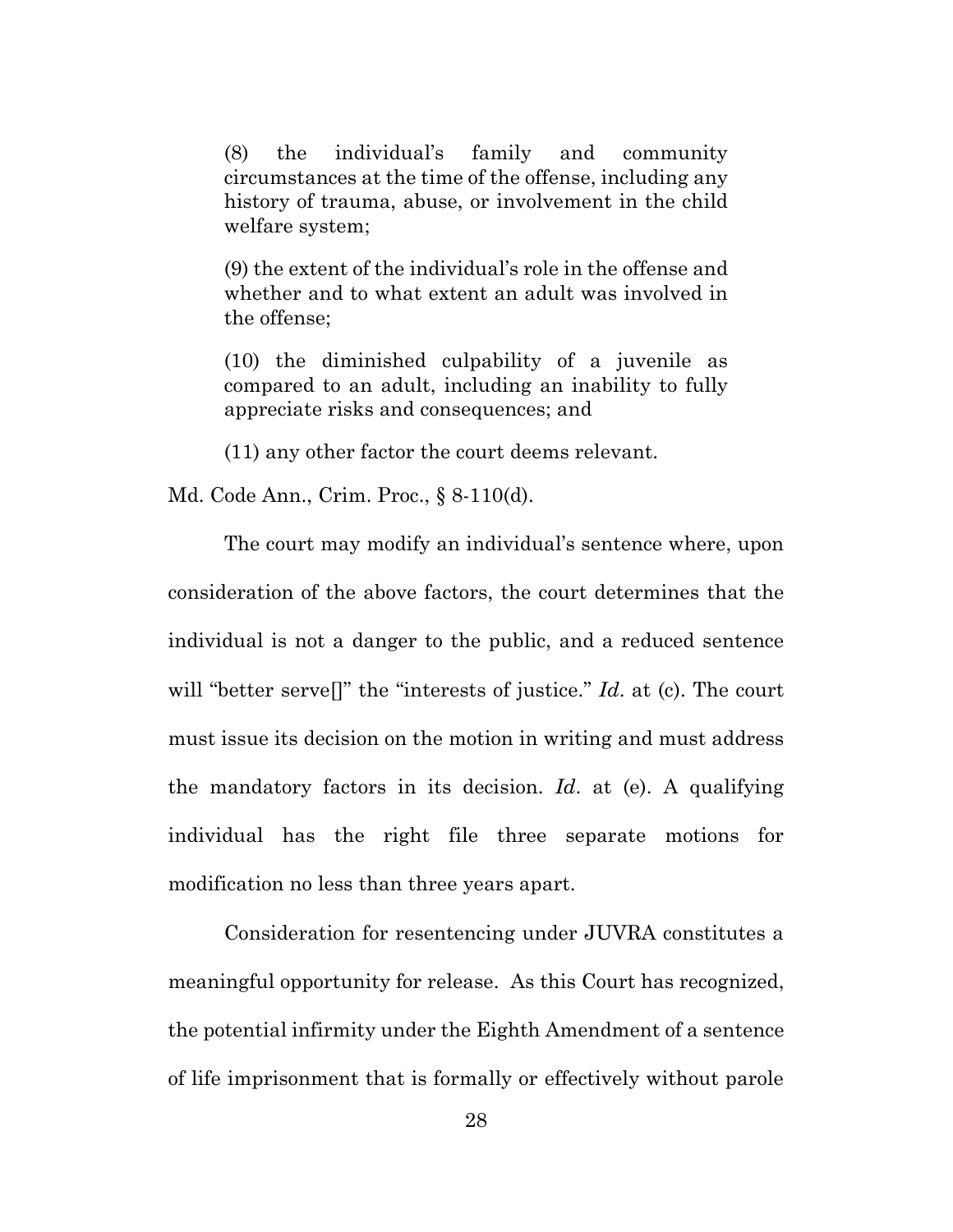is that such a sentence would lack "a 'meaningful opportunity to obtain release based on demonstrated maturity or rehabilitation'—by parole *or otherwise*[.]" *Carter v. State*, 461 Md. 295, 340 (2018) (emphasis added) (quoting *Miller*).**<sup>6</sup>** "It is for the State, in the first instance, to explore the means and mechanisms for compliance." *Graham*, 560 U.S. at 75. One way of providing such a meaningful opportunity is "by permitting juvenile homicide offenders to be considered for parole, rather than by resentencing them." *Montgomery*, 577 U.S. at 212. But that is not the only way. *See Carter*, 461 Md. at 318 ("There is no constitutional requirement that a state have a parole system *per se*, so long as the state provides a meaningful opportunity for release based on demonstrated maturity and rehabilitation.") (citing *Graham*).

The factors that a court must consider when considering a motion to modify under JUVRA effectively encompass the same criteria that the Parole Commission and the Governor consider (by

**<sup>6</sup>** *Carter* was decided before *Jones* and, to the extent that it interpreted *Miller* and *Montgomery* as requiring resentencing or parole eligibility for inmates serving life without parole for crimes committed as juveniles, it is no longer good law. Its discussion of what constitutes a meaningful opportunity for release, however, is unaffected by *Jones*.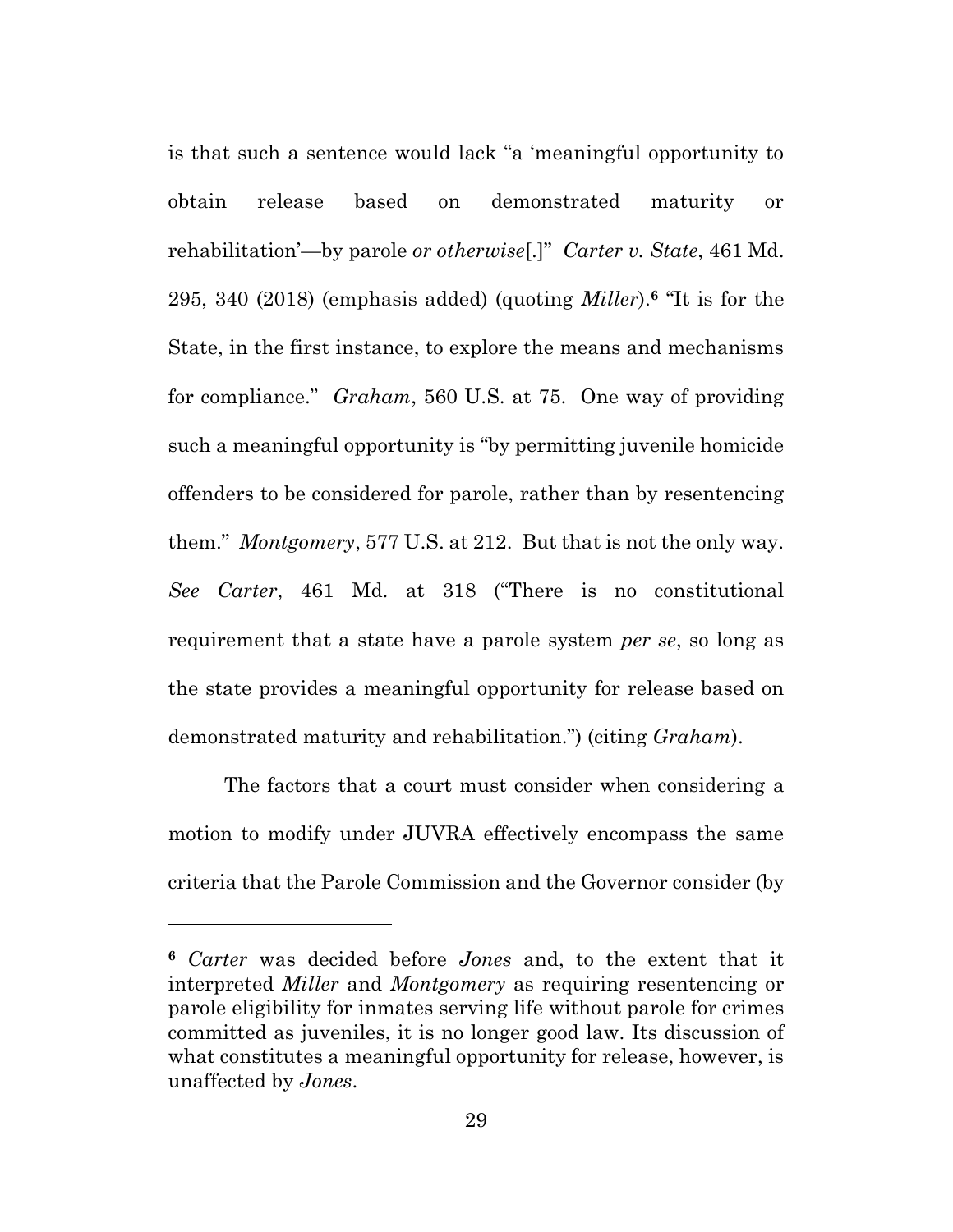regulations and executive order, respectively) when deciding whether to grant an inmate parole. *See Carter*, 461 Md. at 320–23 (listing criteria). Consideration of those criteria, the Court held in *Carter*, "provides a juvenile offender serving a life sentence with [the] 'meaningful opportunity to obtain release based on demonstrated maturity and rehabilitation'" that the Eighth Amendment requires.**<sup>7</sup>** *Id.* at 365.

Malvo claims that JUVRA is not sufficient to provide a meaningful opportunity for parole to any juvenile offender because it does not mandate that a court consider the juvenile-specific factors as mitigating, it does not require that a court grant a motion to modify to those offenders who demonstrate sufficient maturity, and the "interests of justice" standard vests too much discretion in the courts. (Brief of Appellant at 59, 62-65). First,

**<sup>7</sup>** Comparison to a conventional motion for modification of sentence under Rule 4-345(e) is instructive. A Rule 4-345(e) motion, unlike a JUVRA motion, is committed entirely to the sentencing judge's unguided discretion, *Brown v. State*, 470 Md. 503, 551 (2020), may be denied without a hearing or explanation, *Franklin v. State*, 470 Md. 154, 195 (2020), and "[i]f the motion is denied, the defendant is finished—he or she may not file another motion for reconsideration." *Greco v. State*, 347 Md. 423, 436 (1997) (emphasis in original).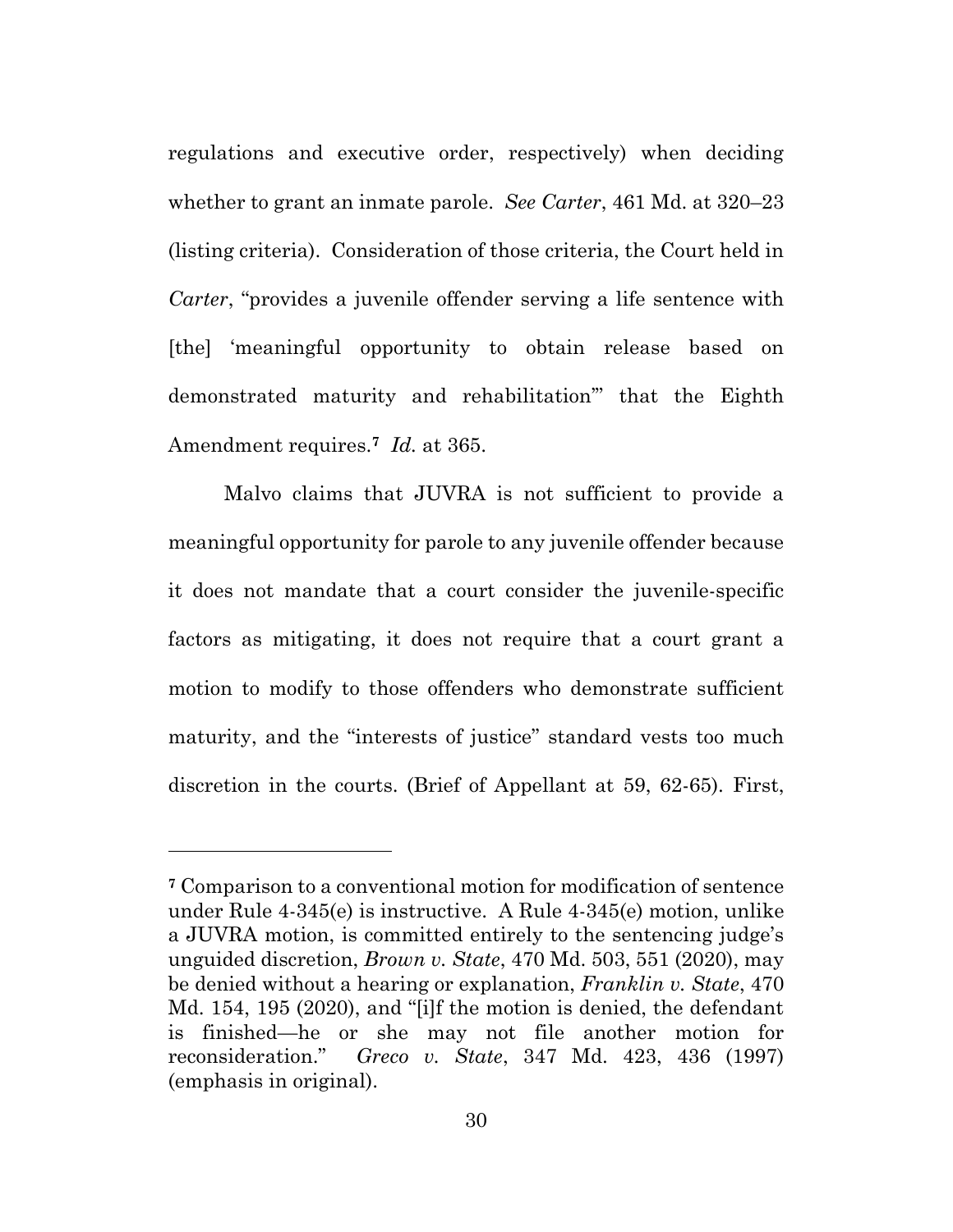courts are presumed to know the law and apply it correctly, *Medley v.* State, 386 Md. 3, 7 (2005), which, in this case, means considering the juvenile-related factors as mitigation and properly exercising discretion when considering the interests of justice. **8**

Second, contrary to Malvo's contention, (Brief of Appellant at 62), nothing in the regulations governing parole consideration, or the executive order relating to the Governor's consideration of a parole recommendation, *mandates* release if an inmate demonstrates maturity and rehabilitation. For inmates who committed crimes as juveniles, the regulations direct the Parole Commission to consider "[w]hether the inmate has adequately demonstrated maturity and rehabilitation since commission of the crime[,]" and to consider certain "mitigating factors, to which it affords appropriate weight," including "[t]he individual's level of

**<sup>8</sup>** Although the right to appeal a motion to modify under § 8-110 has not been litigated, and need not be decided here, if, in the written order explaining the denial of a motion to modify, a court were to make clear that it did not consider the mandatory factors or considered the mandatory factors improperly, that decision would likely be appealable based upon a mistake of law. *Cf. Brown v. State*, 470 Md. 503, 546–53 (2020) (discussing the appealability of motions to modify under Md. Rule 4-345(e) and the Justice Reinvestment Act).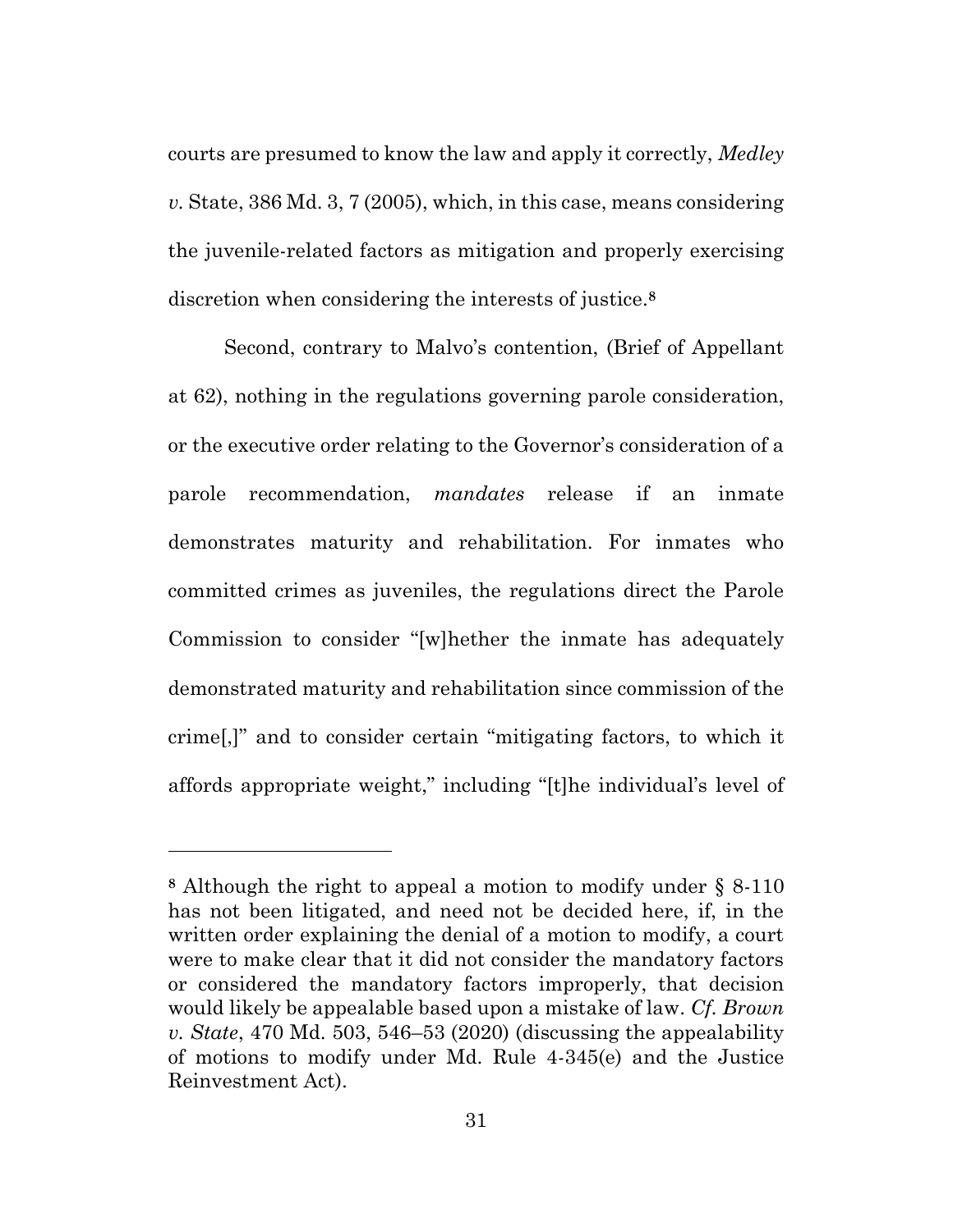maturity and sense of responsibility at the time of the crime was committed[,]" and "[w]hether the prisoner's character developed since the time of the crime in a manner that indicates the prisoner will comply with the conditions of release[.]" COMAR 12.08.01.18(A)(3)-(4).

Executive Order 01.01.2018.06 requires the Governor to consider "[t]he juvenile offender's age at the time the crime was committed and the lesser culpability of juvenile offenders as compared to adult offenders[,]" "[t]he degree to which the juvenile offender has demonstrated maturity since the commission of the crime[,]" and "[t]he degree to which the juvenile offender has demonstrated rehabilitation since the commission of the crime[,]" when deciding whether to approve a recommendation of parole for an inmate who was a juvenile at the time of the crime. COMAR 01.01.2018.06. Neither of those regulations require release for any inmate who meets any particular criteria or demonstrates a particular level of maturity or rehabilitation. Yet this Court held that they were sufficient to provide a meaningful opportunity for release. *Carter*, 461 Md. at 365.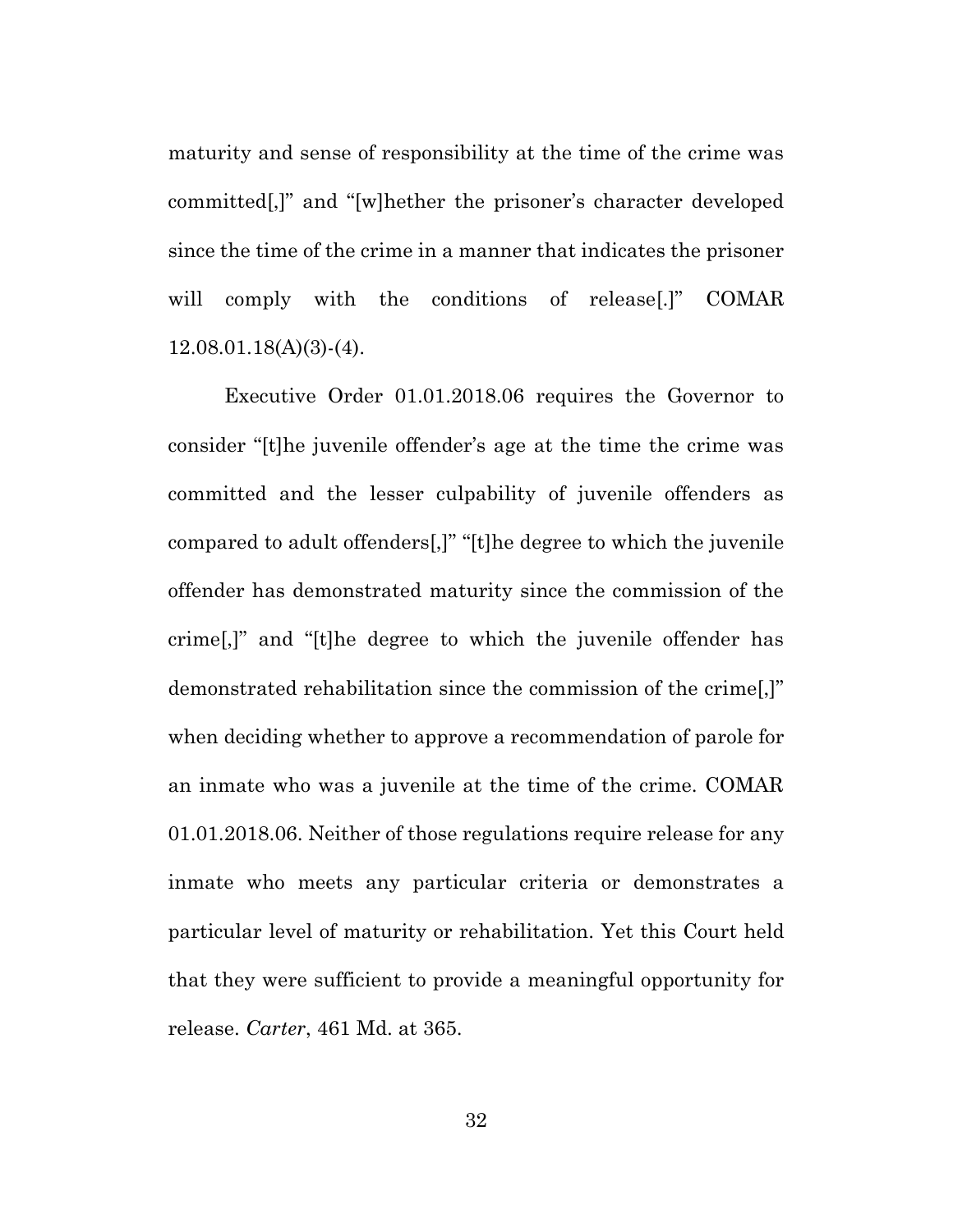Finally, one further powerful (albeit contextual) indication that JUVRA constitutes a meaningful opportunity for release bears mention: in April 2021, the same month that the General Assembly overrode the Governor's veto to pass JUVRA into law, the Office of the Public Defender launched a new project, the "Decarceration Initiative," with the exclusive focus of "reduc[ing] mass incarceration in Maryland by providing representation to people eligible to file motions to reduce their sentences under the newly-enacted [JUVRA]."**9** This investment of resources reflects an expectation that the opportunity for release offered by JUVRA is meaningful.

Malvo also claims that JUVRA does not provide *him* a meaningful opportunity for release because he is not currently serving his Maryland sentences and, unless he is granted parole in Virginia, never will. (Brief of Appellant at 59-60). Even if he does begin serving his Maryland sentences, he continues, it is unclear what the effect of his "stacked sentence" would have on his ability

**<sup>9</sup>** OPD, The Decarceration Initiative, https://www.opd.state .md.us/decarceration-initiative.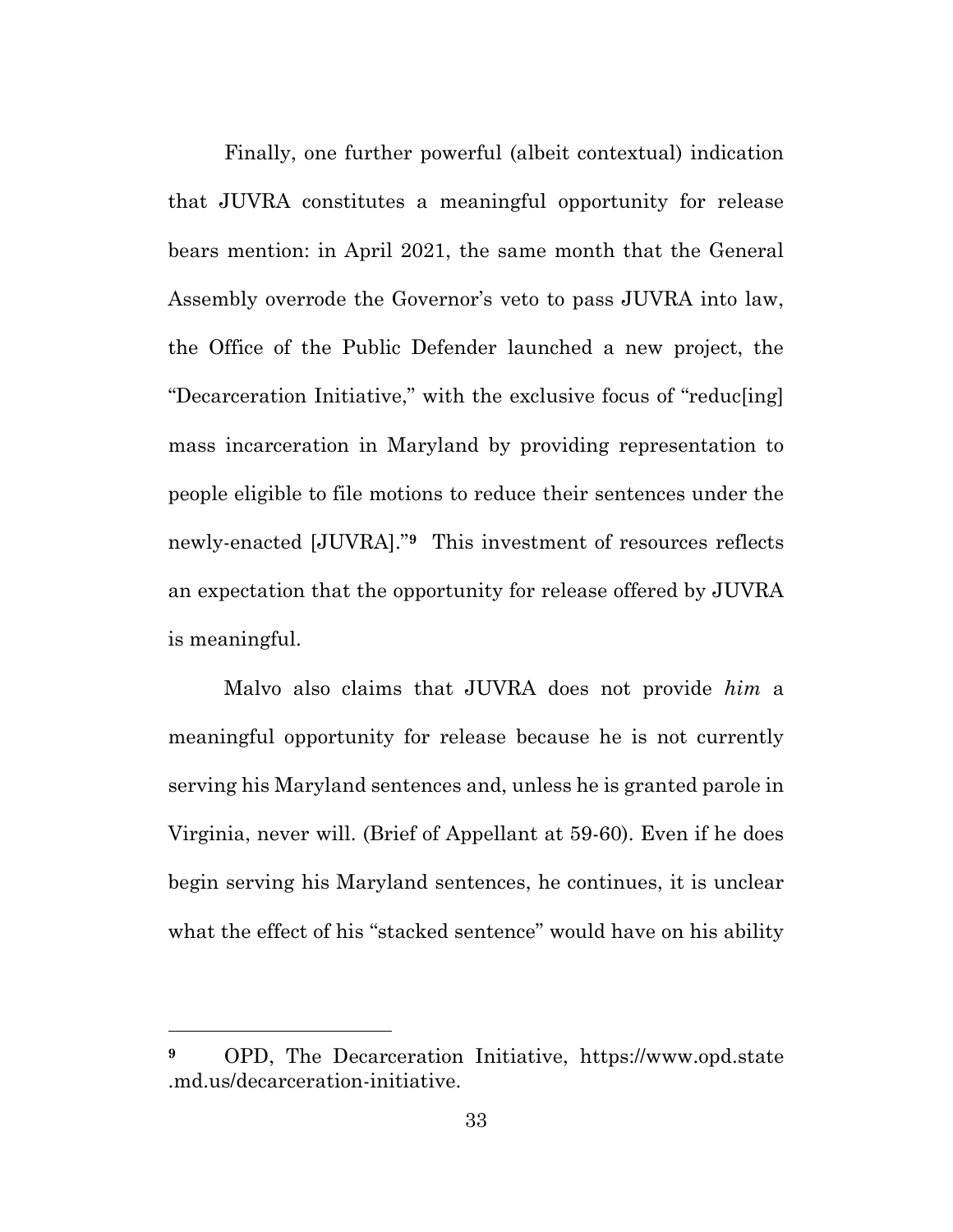to seek modification of all six life-without-parole sentences. (Brief of Appellant at 60-62).

Malvo is serving four life sentences in Virginia because he killed three people and wounded a fourth in four separate incidents in Virginia. The fact that he was convicted and sentenced for murdering people in another jurisdiction has no effect on the legality of his sentence in Maryland. Had Malvo limited his crime spree to Maryland, he would be eligible to move for modification (at least with regard to his first sentence) in October 2022, when he is 37 years old.

The State has a similar response to Malvo's argument that the effect of his "stacked sentence" is unclear. Malvo received six life-without-parole sentences because he murdered six people during six separate incidents at six different locations. Assuming, *arguendo*, that under JUVRA he would be required to serve 20 years for each life-without-parole sentence before he could seek a modification of that sentence, these 20-year terms should not be considered cumulatively as one *de facto* life sentence.

This Court in *Carter* described the spectrum on which cases involving multiple sentences fall and when the sentences should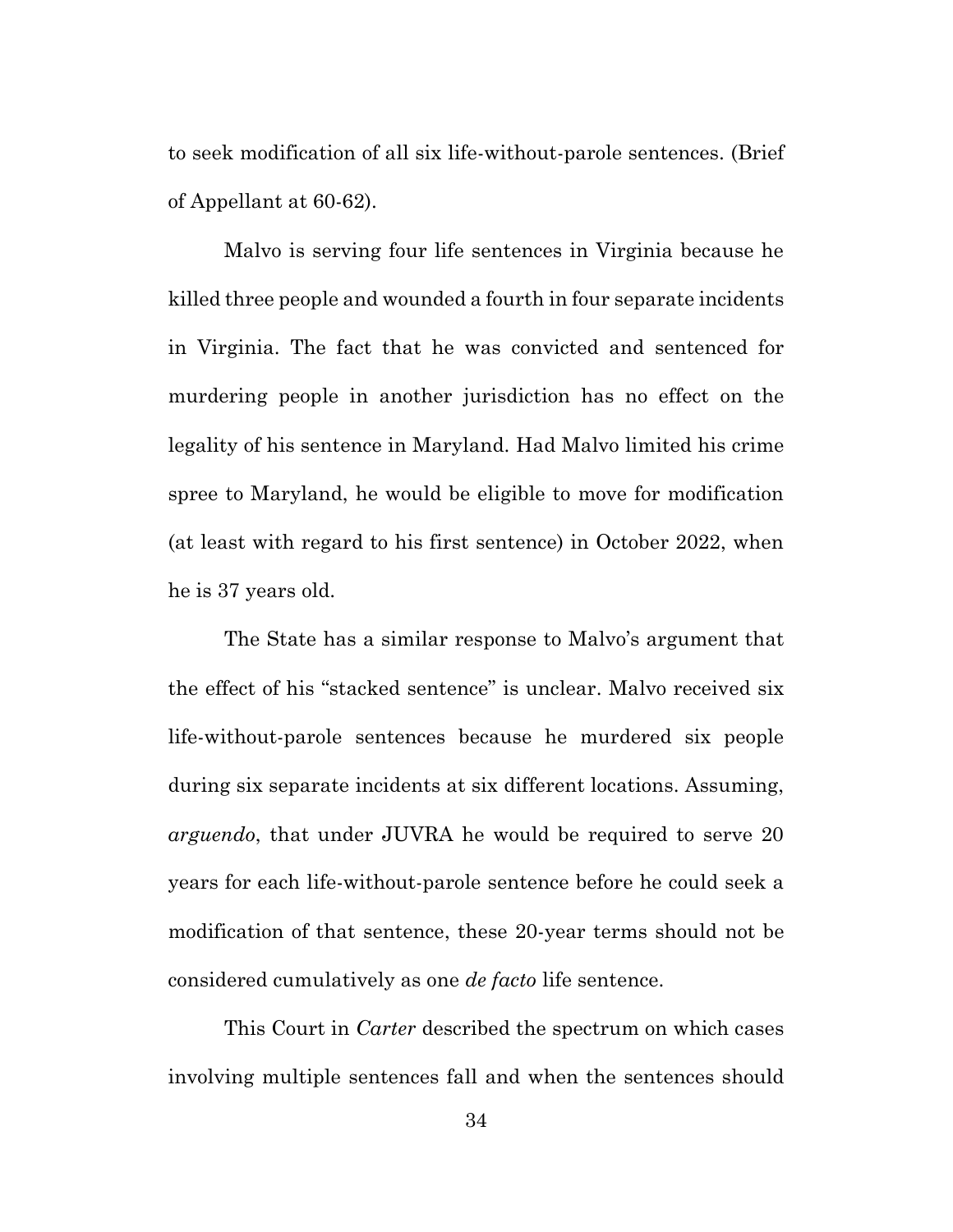be considered in the aggregate. *Carter*, 461 Md. at 356-57. At one end of the spectrum is a juvenile who "is involved in one event or makes one bad decision" that results in several convictions that do not merge. *Id*. The argument to aggregate those sentences and treat them as a single *de facto* life sentence is strongest. *Id*. In such a circumstance, there is little "opportunity to reflect upon or abandon the underlying conduct between individual offenses." This counsels for considering the sentence cumulatively and treating it the same as a lengthy sentence for a single criminal offense. *Id*. At the other end of the spectrum is a juvenile who "embark[s] on a serious crime spree" involving a series of serious crimes over days, weeks, or months. *Id*. "These circumstances are least likely to warrant the aggregate sentence being treated as a *de facto* life sentence." *Id*. at 357.

Malvo's case is far to the latter end of the *Carter* spectrum. The six murders that he was convicted of committing in Montgomery County took place over a period of 20 days. Although four of the murders took place on October 3, 2002, they took place at different locations miles apart, and each murder required planning, set up, and forethought. Malvo had incalculable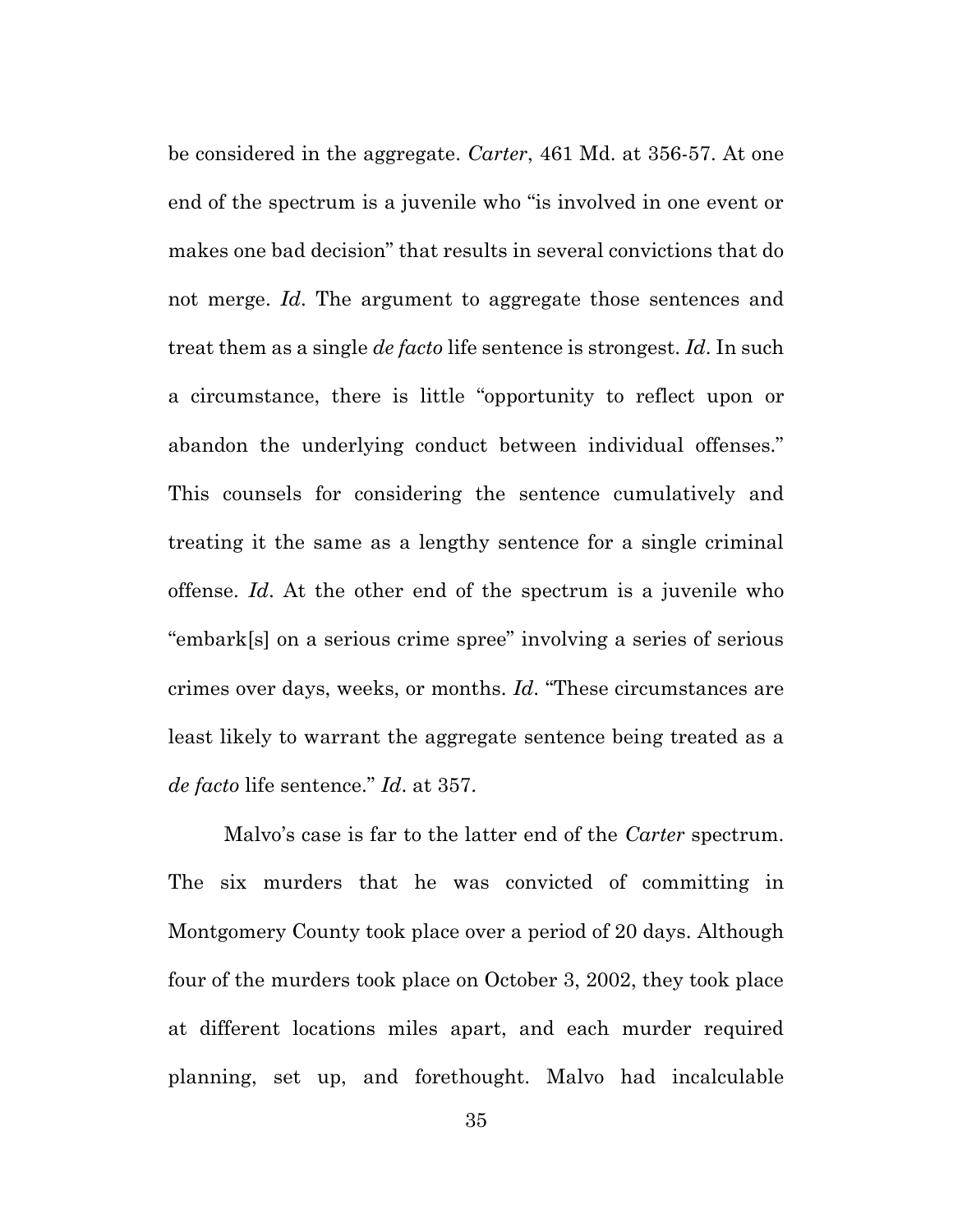opportunities for reflection over the 20 days and could have abandoned the plan to execute innocent people at any point during that time. Malvo's six sentences are not the result of a single impulsive decision. They are the result of a meticulously planned, weeks-long killing spree designed to extort millions of dollars from the government.

The only reason that the cumulative time that Malvo may have to serve exceeds his life expectancy is because he committed so many crimes. *See Vasquez v. Commonwealth*, 781 S.E.2d 920, 926 (Va. 2016) (remarking that the only reason Vasquez's stacked sentence exceeded his life expectancy was because he committed 18 separate robberies, burglaries, and sexual offenses). For each of Malvo's Maryland sentences, should he actually begin serving them, he will be afforded a meaningful opportunity for release under JUVRA. This satisfies his as-applied proportionality claim.

# iii. Judge Ryan did not make an implicit finding of corrigibility.

Malvo's proportionality claim fails for a second, independent reason. Contrary to Malvo's claim, Judge Ryan did not make an implicit finding that Malvo was reparable or corrigible. (Brief of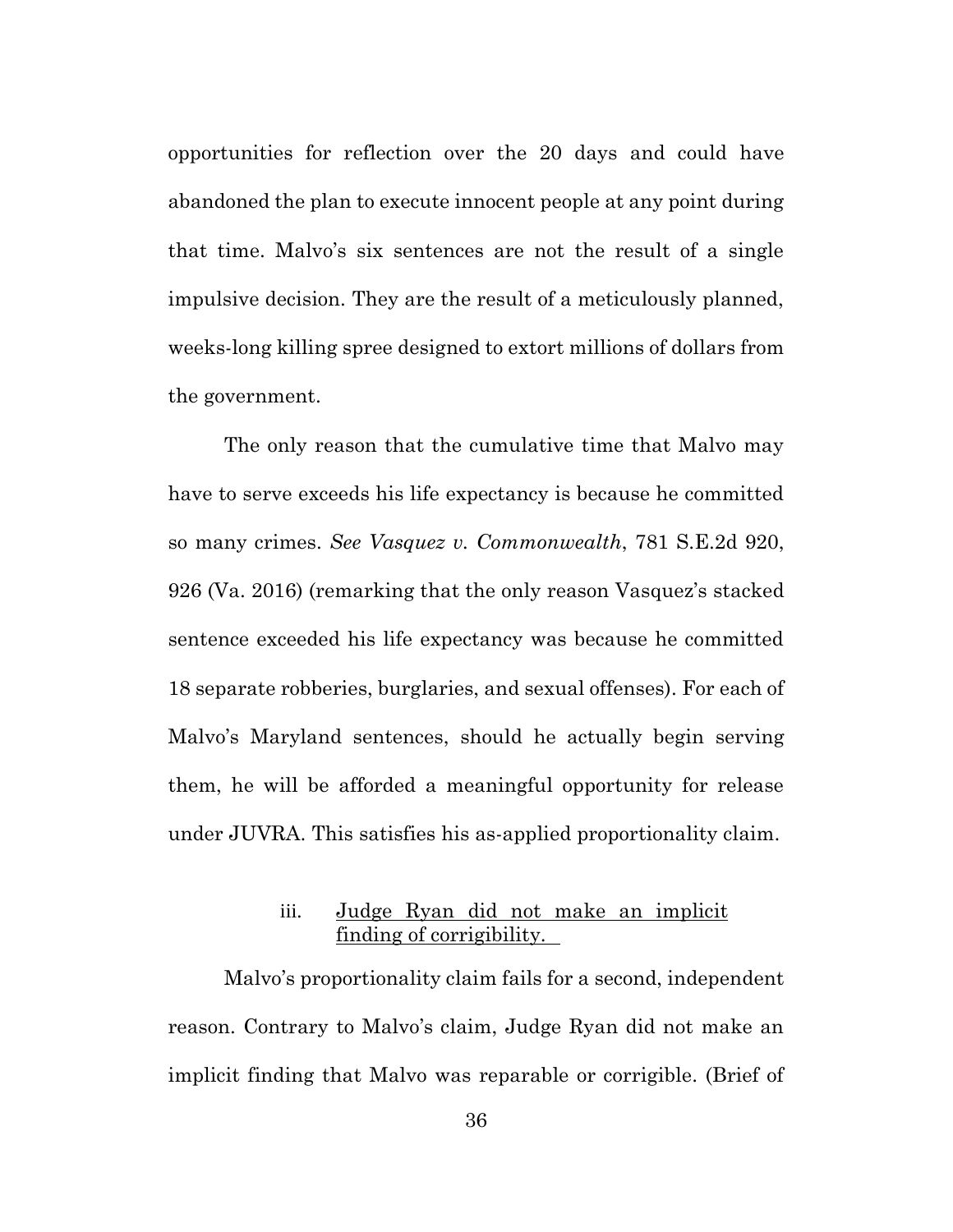Appellant at 41-43). Malvo cites the prosecutor's and Judge Ryan's remarks about the changes in Malvo's behavior in the four years between his arrest and sentencing as evidence that both found Malvo to be capable of rehabilitation. (Brief of Appellant at 41-43). That conclusion, however, does not flow from the court's remarks.

The prosecutor and Judge Ryan did comment upon Malvo's change of heart with regard to cooperating with the prosecution and expressing remorse for his actions. (E. 120-22, 127-28). But the prosecution also emphasized that Malvo committed the murders "as a cognizant, thinking, and deliberate 17-year-old" "without mental defect." (E. 120-21). And Judge Ryan noted that Malvo "*could have been* somebody different[,]" "*could have been* better," but instead was a convicted murderer who "knowingly, willingly, and voluntarily participated in the cowardly murders of innocent, defenseless human beings." (E. 128) (emphasis added).

While the prosecutor and Judge Ryan both said Malvo had changed, neither said anything to suggest that Malvo could change or mature to the point that he would be rehabilitated and no longer a danger to society. And while both acknowledged that Muhammad had a detrimental effect on Malvo, both said that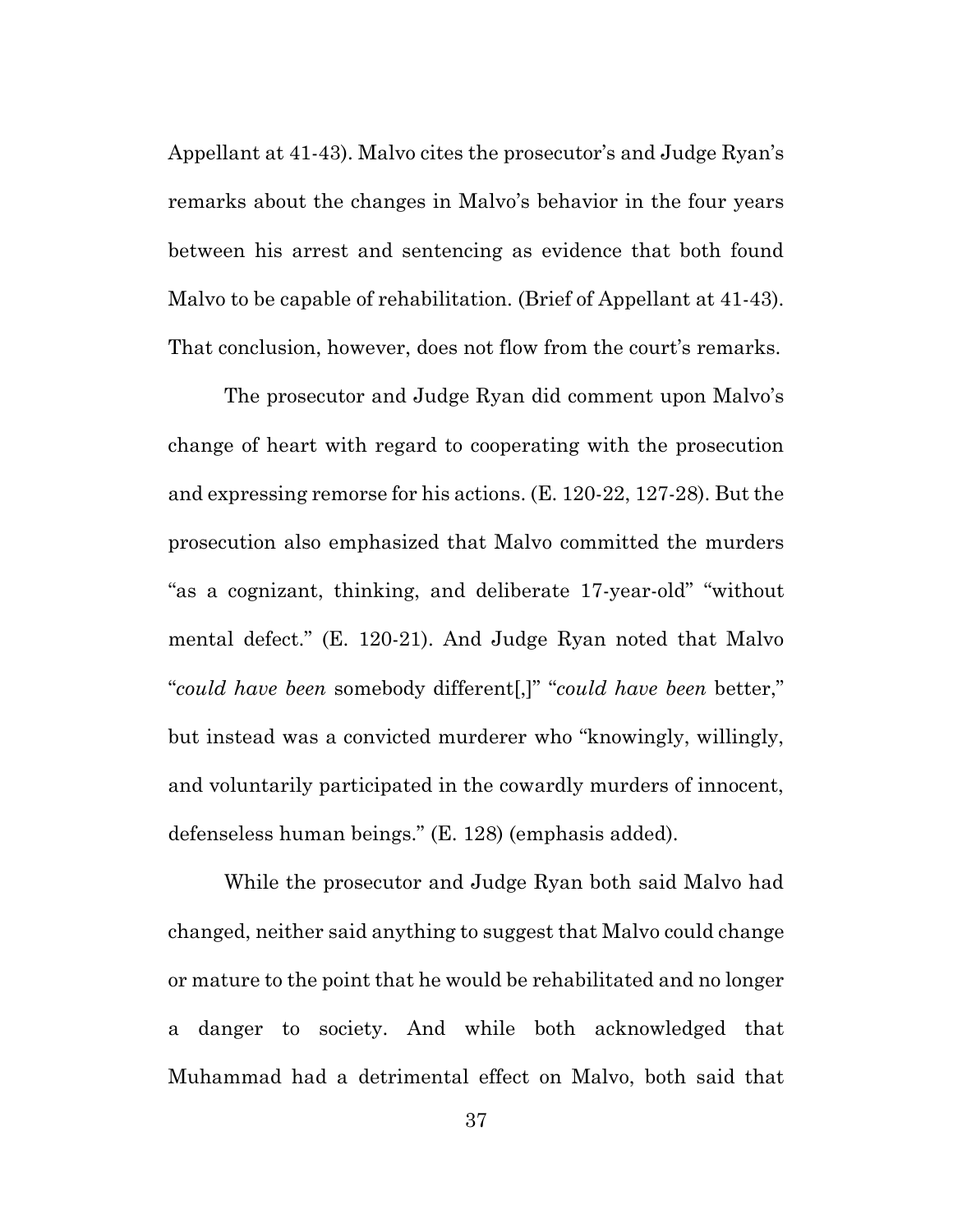Malvo knowingly, willfully, and voluntarily participated in an elaborate plan to execute multiple innocent people over a period of weeks. Nothing about these comments show that Judge Ryan believed Malvo was reparable.

Even if this Court does not find that JUVRA provides Malvo a meaningful opportunity for release, because Judge Ryan never found Malvo to be corrigible, his claim that his life-without-parole sentences are disproportionate must fail nonetheless.

#### **B. Malvo's sentences are not illegal because they do not violate Article 25.**

Malvo claims that Article 25 of the Maryland Declaration of Rights "independently resolves this case" because it provides greater protection than the Eighth Amendment. (Brief of Appellant at 44-50). Malvo also argues that, post-JUVRA, life without parole for juveniles is no longer consistent with Maryland's community standards and no longer satisfies any legitimate penological purpose. (Brief of Appellant at 50-54). In the absence of a penological purpose, life without parole for juveniles is cruel, Malvo argues. (Brief of Appellant at 50). It is also unusual, he claims, because approximately 12 people are currently serving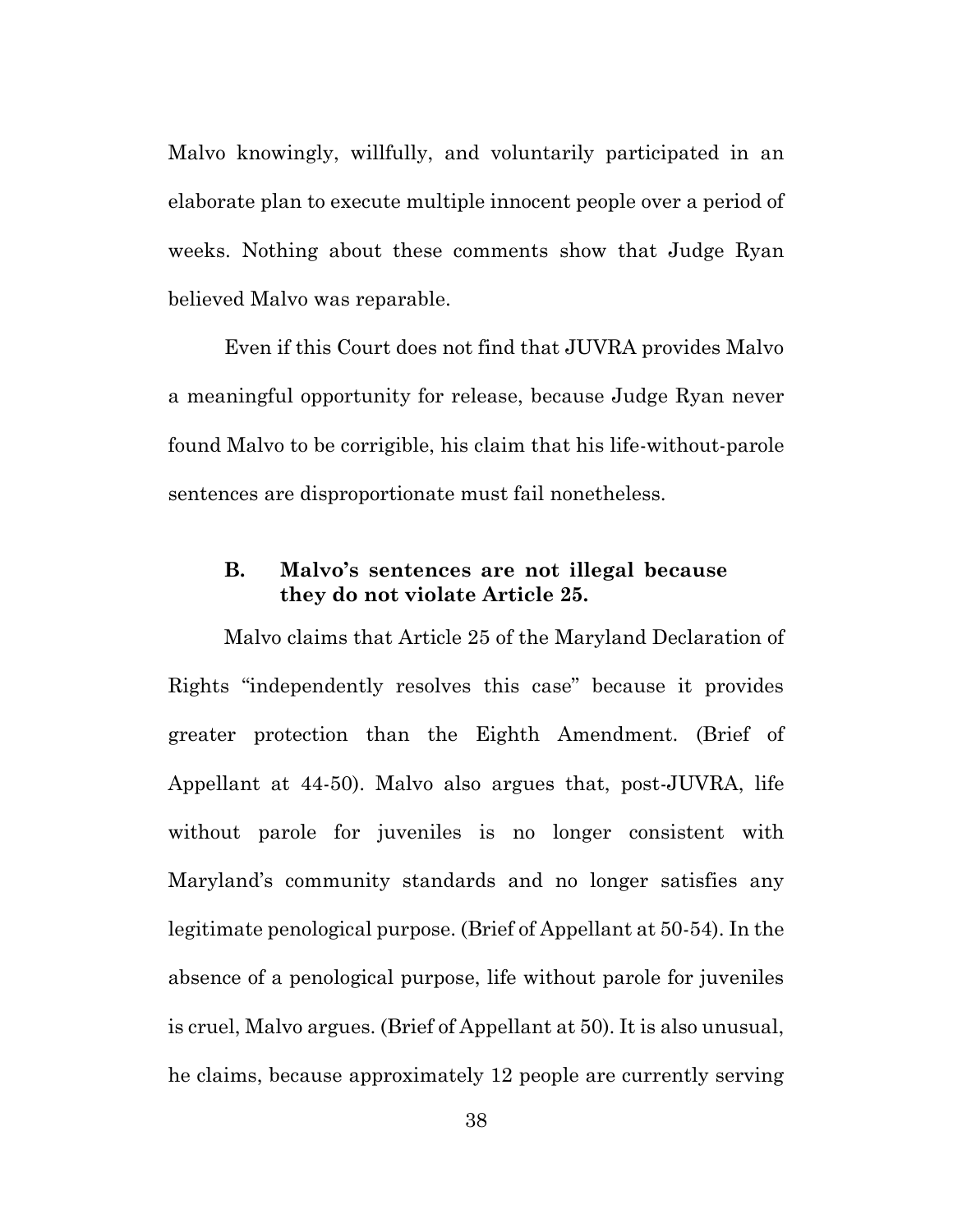life without parole sentences in Maryland for crimes committed as juveniles.**<sup>10</sup>** (Brief of Appellant at 52-53). Finally, Malvo argues, his sentence violates Article 25 because Judge Ryan implicitly found him corrigible. (Brief of Appellant at 55-56).

Malvo's Article 25 claim fares no better than his Eighth Amendment claim. First, JUVRA provides a meaningful opportunity for release that defeats Malvo's Article 25 claim. Second, even if JUVRA does not resolve Malvo's Article 25 claim, this Court has never held that Article 25 provides broader protections than the Eighth Amendment and should not do so now. Third, the prospective prohibition on juvenile life without parole does not affect the constitutionality of the remaining life without parole sentences. Fourth, Judge Ryan did not make an implicit finding that Malvo was corrigible.

#### 1. *JUVRA provides a meaningful opportunity for release that defeats Malvo's Article 25 claim.*

For all the reasons discussed in Section A(2)(ii), above, the passage of JUVRA resolves Malvo's Article 25 claim. After

**<sup>10</sup>** This number does not include Malvo, who is not serving his Maryland sentences.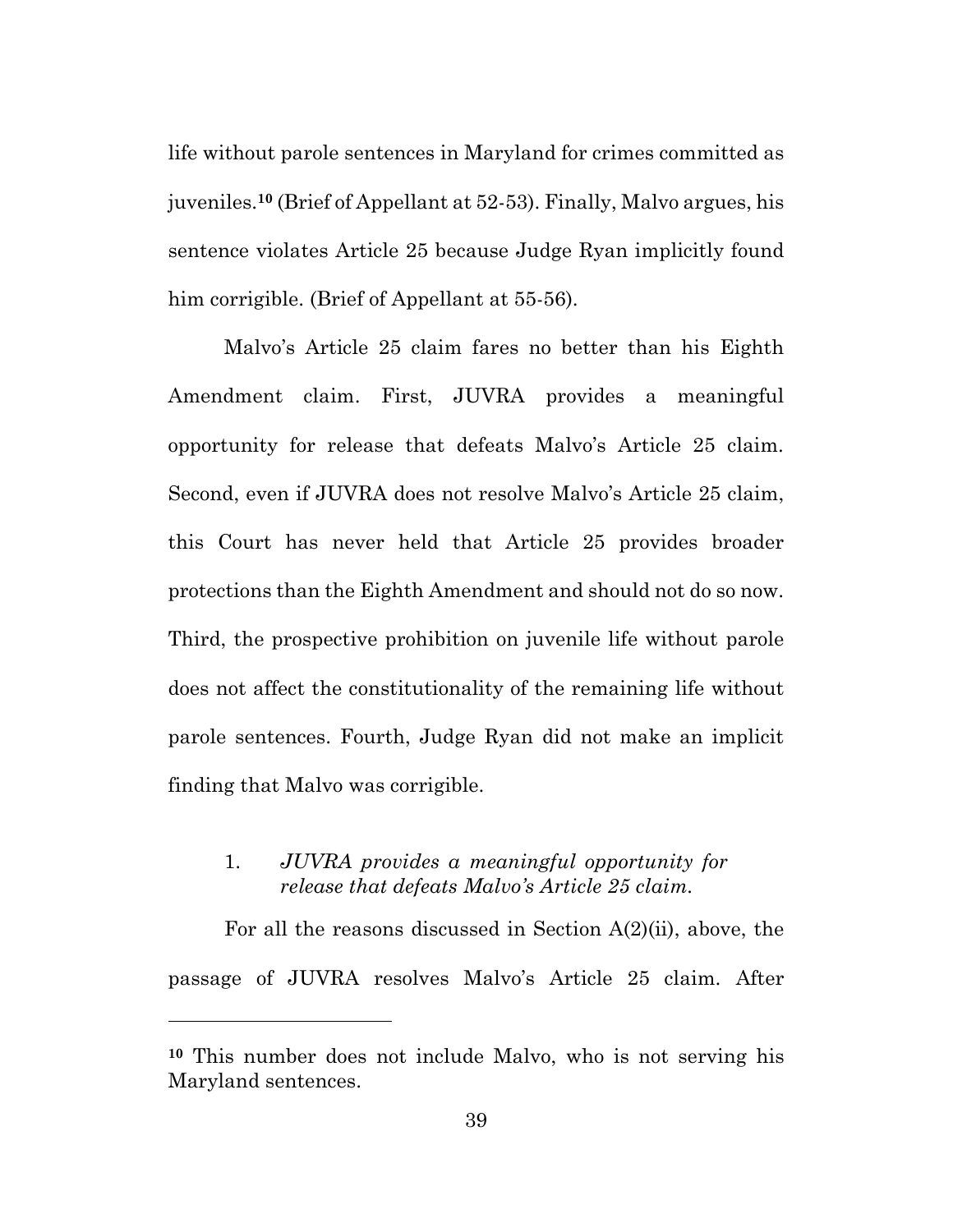October 1, 2021, everyone in Maryland who is serving a sentence for crimes committed as a juvenile has a meaningful opportunity to be released on that sentence. If and when Malvo begins serving his six life-without-parole sentences, each one will be eligible for a JUVRA motion to modify. As noted above, the fact that Malvo may never have an opportunity to serve his Maryland sentences is irrelevant to whether those sentences are legal. Equally irrelevant is Malvo's stacked sentences. Just as these sentences should not be considered cumulatively for Eighth Amendment purposes, neither should they be considered cumulatively for Article 25 purposes. "Juvenile defendants convicted of multiple offenses are not entitled to a volume discount on their aggregate sentence." *Detwiler v. State*, 449 P.3d 873, 875 (Okla. Crim. App. 2019) (cleaned up).

#### 2. *Article 25 does not provide broader protections than the Eighth Amendment.*

This Court need not consider Malvo's Article 25 claim beyond holding that JUVRA provides him a meaningful opportunity for release and, therefore, his sentence satisfies Article 25. If, however, this Court considers Malvo's claim that Article 25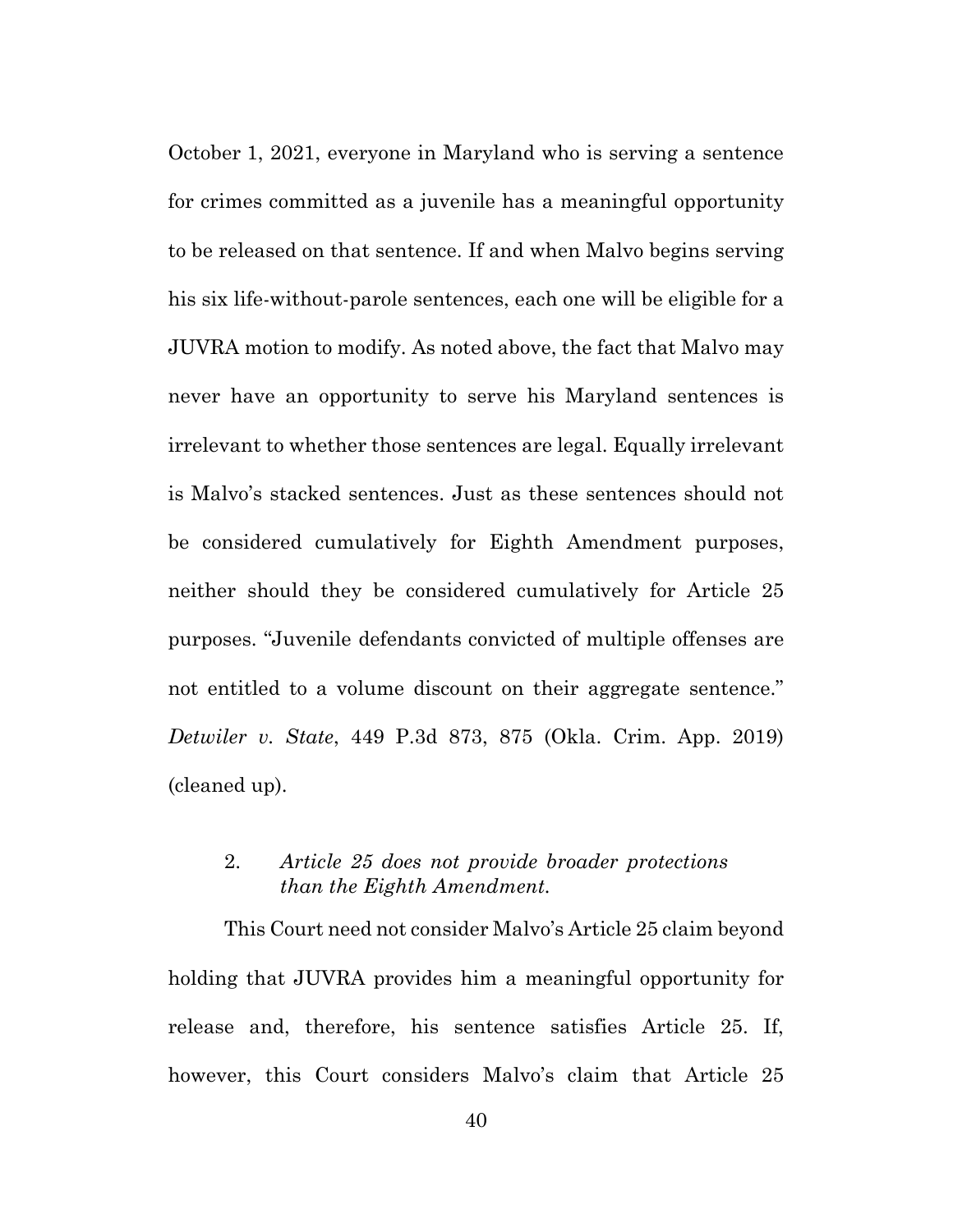provides him broader protections than the Eighth Amendment, it should be rejected.

Malvo relies first on the disjunctive phrasing of Article 25, which bars "cruel *or* unusual punishment," to argue that it provides more protection than the Eighth Amendment. (Brief of Appellant at 45-47). This Court, however, has dismissed that argument. *Thomas v. State*, 333 Md. 84, 103 n.5 (1993). While first noting that support exists for a potential difference between "cruel *and* unusual" and "cruel *or* unusual" punishment, this Court went on to say that its "cases interpreting Article 25 of the Maryland Declaration of Rights have generally used the terms 'cruel and unusual' and 'cruel or unusual' interchangeably." *Id*. Moreover, this Court noted the Court of Special Appeals' conclusion that "'the adjective "unusual" adds nothing of constitutional significance to the adjective "cruel" which says it all, standing alone.'" *Id*. (quoting *Walker v. State*, 53 Md. App. 171, 193 n.9 (1982)). *See also Aravanis v. Somerset County*, 339 Md. 644, 656 (1995) ("Article 25 is, textually and historically, substantially identical to the Eighth Amendment. Indeed, both of them were taken virtually verbatim from the English Bill of Rights of 1689.").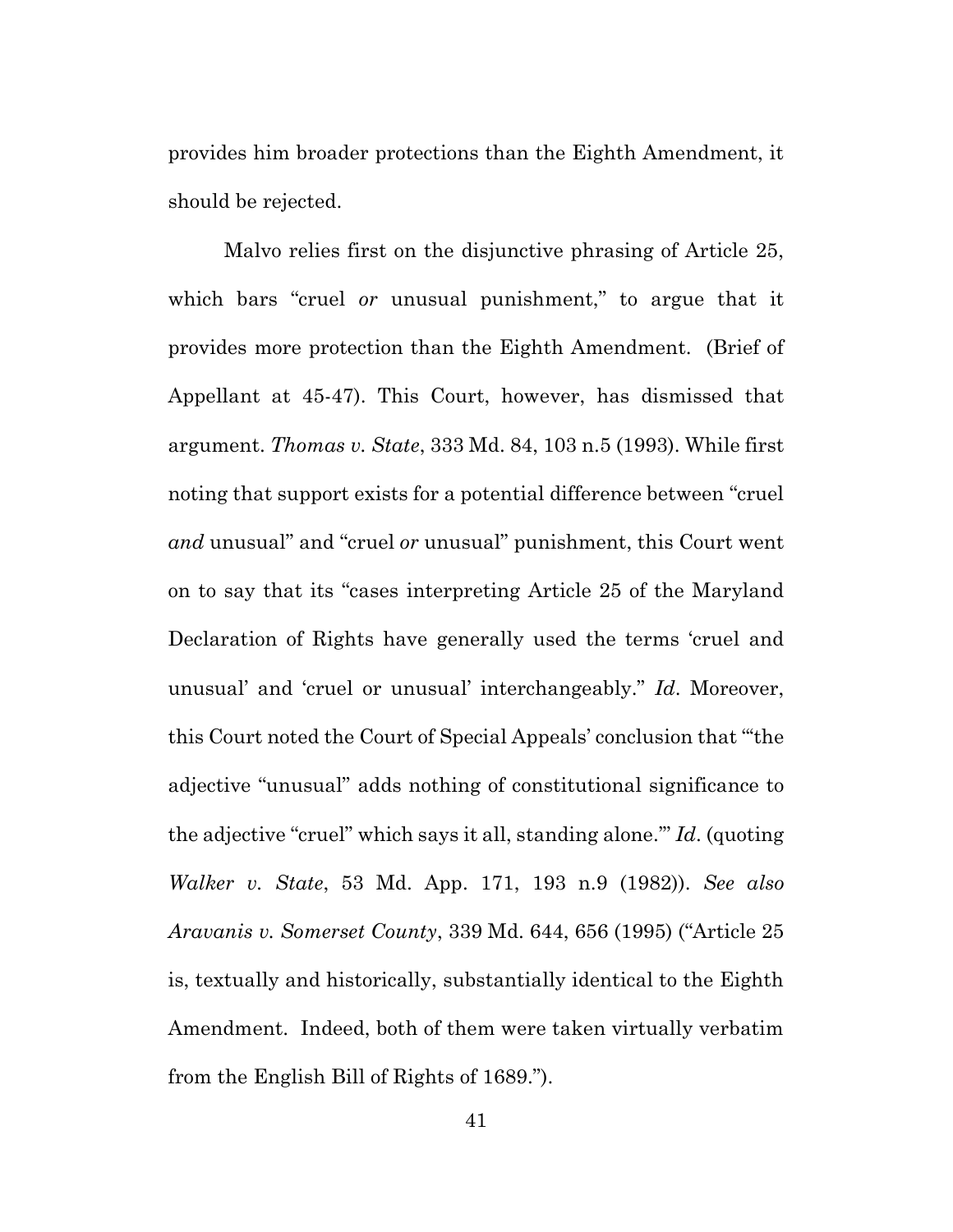More recently, the Court of Special Appeals, in a case involving a claim of *de facto* life without parole for a juvenile, again dismissed the idea that there is any substantive difference between "cruel and unusual" and "cruel or unusual":

The "cruel or unusual punishments" clause of Article 25 of the Maryland Declaration of Rights has long been construed to have the same meaning as the Cruel and Unusual Punishments Clause of the Eighth Amendment. *See, e.g.*, *Thomas*, 333 Md. at 103 n.5 ("[W]e perceive no difference between the protection afforded by [the Eighth Amendment] and by the 25th Article of our Declaration of Rights"); *Walker v. State*, 53 Md. App. 171, 183 (1982) (Eighth Amendment and Article 25 are construed to have the same meaning because "both of them were taken virtually verbatim from the English Bill of Rights of 1689"). Accordingly, there is no basis for the appellant's argument that he is afforded greater protections by Article 25 of the Maryland Declaration of Rights than by the Eighth Amendment.

*McCullough v. State*, 233 Md. App. 702, 747-48 n.34 (2017), *rev'd on other grounds sub nom.*, *Carter*, 461 Md. 295 (parallel citations omitted).

While this Court reversed *McCullough* on other grounds, it did not disavow the Court of Special Appeals' comments about Article 25. In fact, this Court noted that, although it has acknowledged the existence of "some textual support" for finding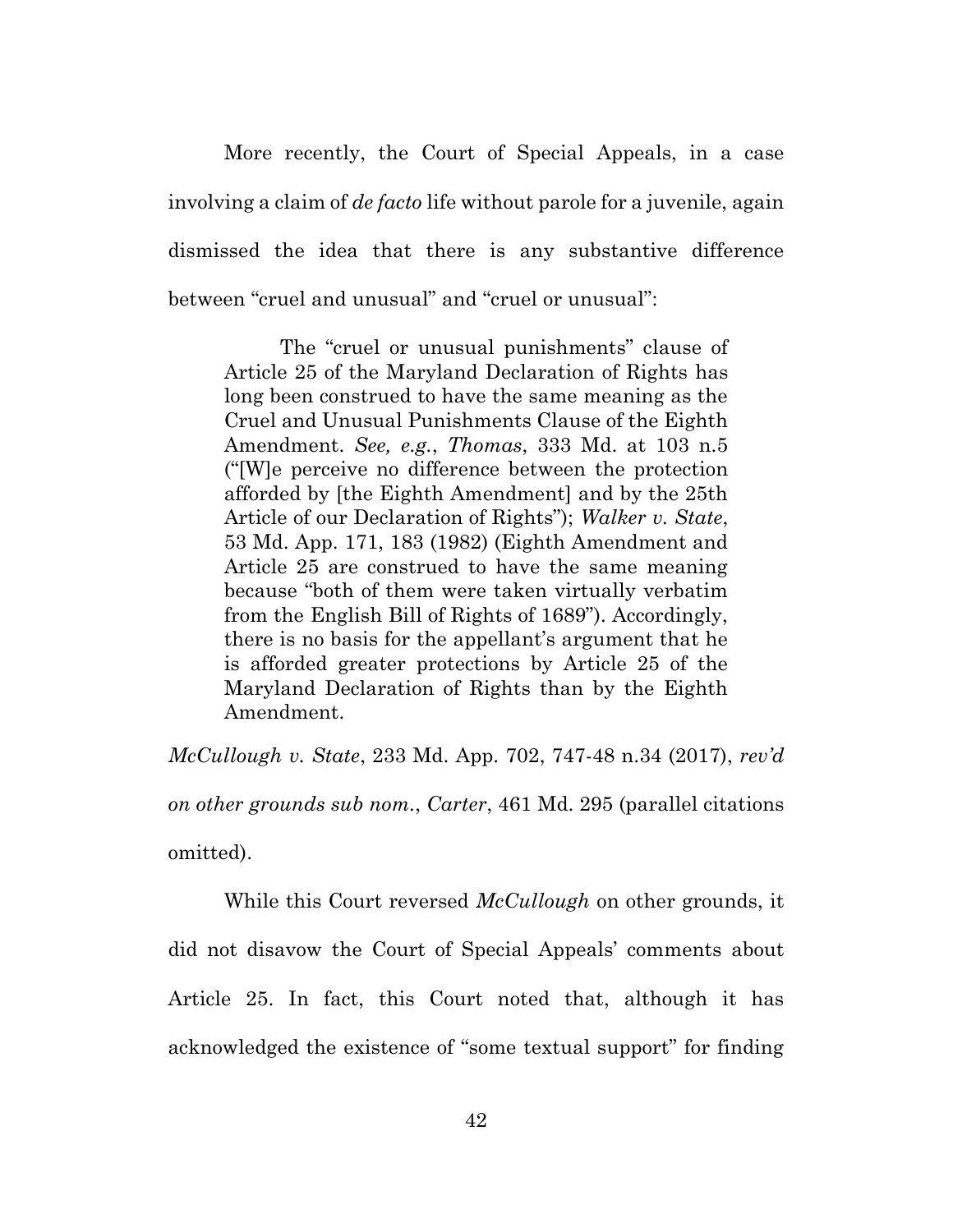greater protection in Article 25, it has "usually been construed to provide the same protection as the Eighth Amendment[.]"**<sup>11</sup>** *Id*. at 308 n.6. *See also* Ronald J. Mann, *The Individualized-Consideration Principle and the Death Penalty As Cruel and Unusual Punishment*, 29 Hous. L. Rev. 493, 496 n.8 (1992) (explaining that the history of the phrase "cruel and unusual" "suggests that the word 'unusual' may have no independent meaning," and noting that the "text readily could bear a reading, consistent with the [Supreme] Court's tradition, that bars both cruel punishments and unusual punishments").

Equally unpersuasive is Malvo's argument that, because Maryland has a "distinctive" tradition of "shielding juvenile offenders from adult punishments," this Court should find his

**<sup>11</sup>** This footnote in *Carter* undermines Malvo's claim that this Court has not considered Article 25 in the context of a juvenile offender. Of course, Malvo's own footnote also undermines this claim. (Brief of Appellant at 50 n.11). As he acknowledges, in *Trimble v. State*, 300 Md. 387, 435 (1984), this Court held that imposing the death penalty on juveniles does not violate the Eighth Amendment. The Court added, "[w]e further see no obstacle presented by . . . our state constitution, or the Declaration of Rights to prevent the imposition of the death penalty on account of [Trimble's] age." *Id*. With this sentence, the Court implicitly found that Article 25 provided Trimble no additional protections.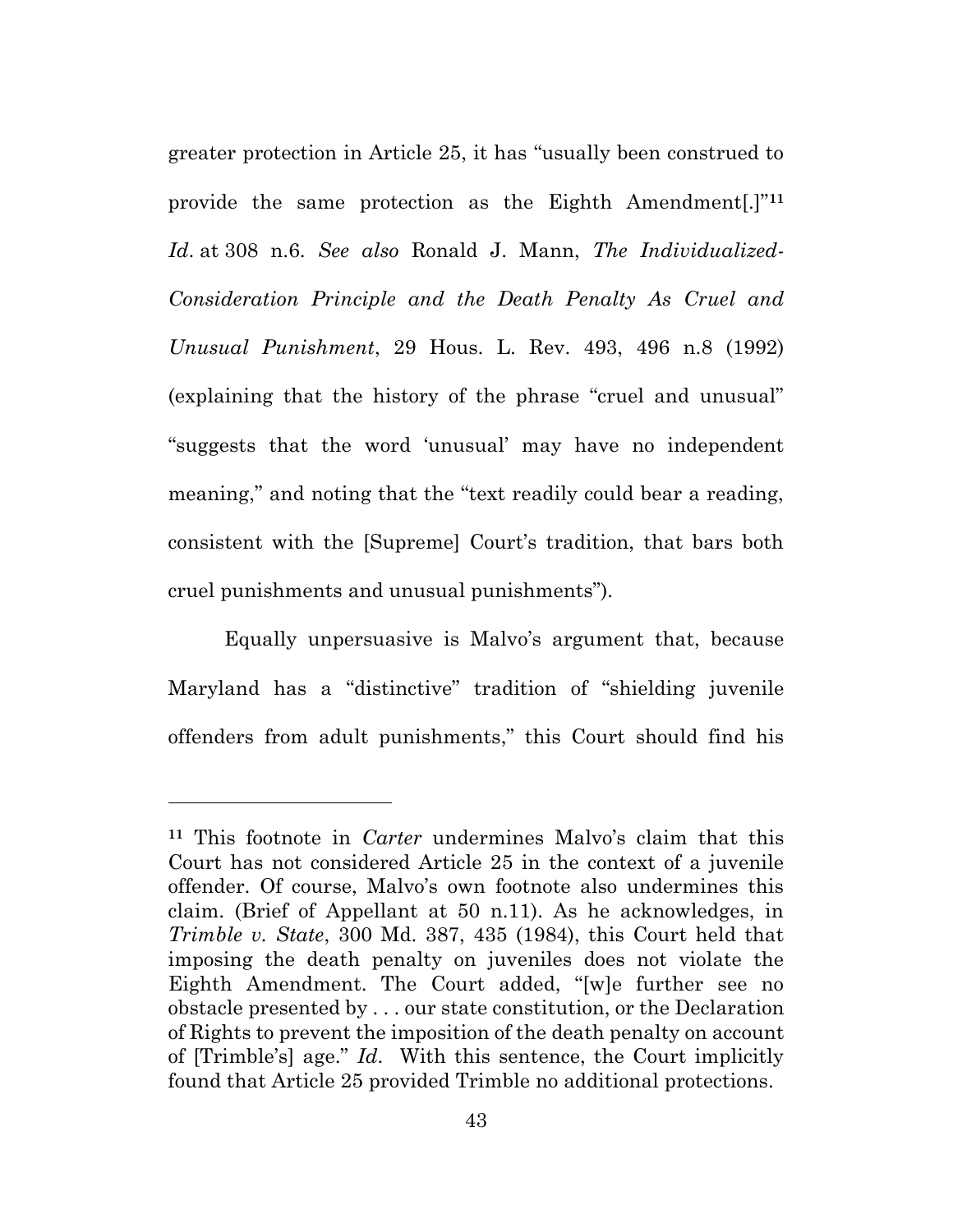sentences illegal under Article 25. (Brief of Appellant at 48). This logic does not follow. That Maryland has placed limitations on when and how juveniles can be charged and convicted as adults does not mean that every conceivable limitation is constitutionally required. Moreover, the examples Malvo provides are all legislative enactments. The legislature has spoken with regard to juvenile life without parole and determined that the appropriate response is to ban juvenile life without parole prospectively and allow individuals serving long prison terms for crimes committed as juveniles to seek modification of the sentence. *See* Section B(3), *infra*.

This Court need not consider the merits of Malvo's Article 25 claim because JUVRA provides a meaningful opportunity for release for all individuals sentenced in Maryland for crimes committed as juveniles. If this Court does consider Malvo's claim, it should decline to find that Article 25 provides him more protections than the Eighth Amendment.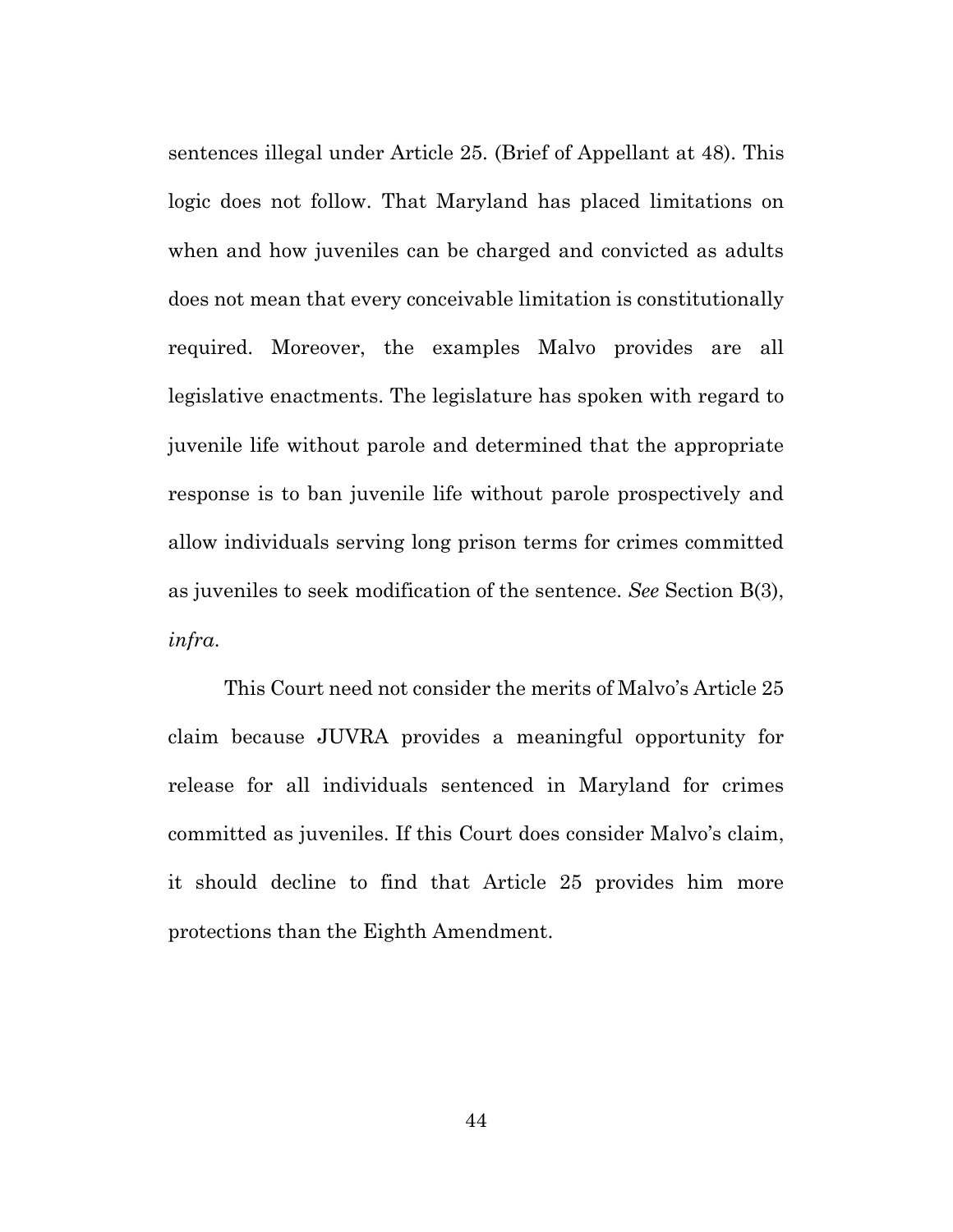#### 3. *Juvenile life-without-parole sentences are not cruel or unusual post-JUVRA.*

Malvo next claims that Article 25 requires that all juvenile life-without-parole sentences be invalidated because postprohibition they are cruel or unusual.**<sup>12</sup>** (Brief of Appellant at 50-54). Life without parole serves no legitimate penological purpose, Malvo claims, because it provides no deterrent effect, the case for retribution is "weak" at best, and it '"forswears altogether the rehabilitative ideal."' (Brief of Appellant at 54). Malvo also says that, since the General Assembly has decided that life without parole for juveniles is not necessary to protect public safety, "there is no legitimate basis to permanently incapacitate juveniles sentenced before the repeal." (Brief of Appellant at 54).

The obvious response to Malvo's last point is that, thanks to JUVRA, no juvenile is permanently incapacitated on any sentence. Every person imprisoned for an offense committed as a juvenile before October 1, 2021, may seek a modification of the sentence

**<sup>12</sup>** For purposes of this argument, the State adopts Malvo's approach of applying the Supreme Court's two-step test for Eighth Amendment categorical challenges to his categorical challenge under Article 25. (Brief of Appellant at 51); *see also Trimble*, 300 Md. at 420-21.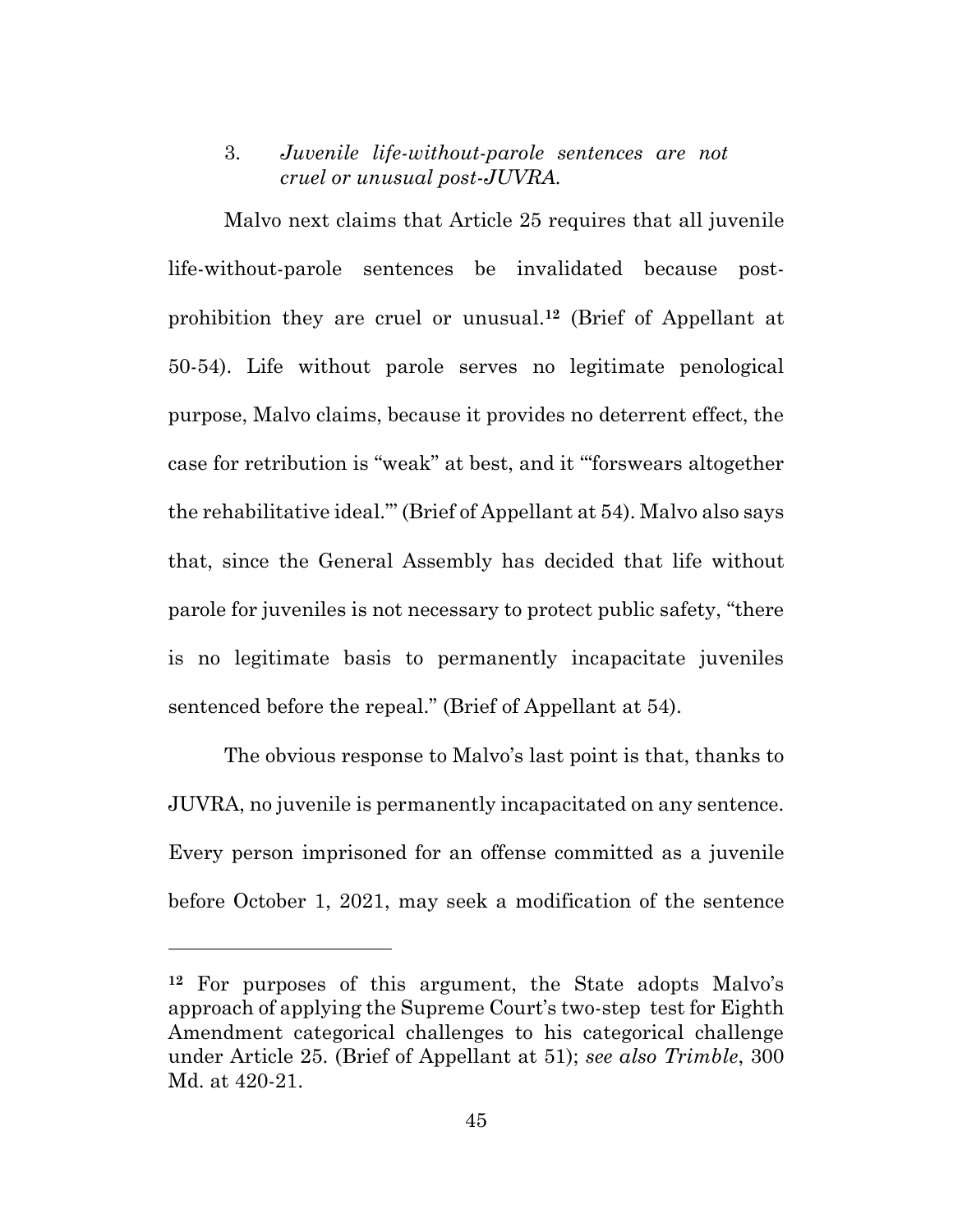after serving 20 years for the offense. Md. Code Ann., Crim. Pro. § 8-110. Because of this opportunity for modification, these sentences serve the penological goal of rehabilitation. Inmates have an incentive to comply with institutional rules, complete "educational, vocational, or other program[s]," and demonstrate "maturity, rehabilitation, and fitness to reenter society," three of the factors a judge must consider when deciding whether to grant a JUVRA motion for modification.**<sup>13</sup>** Md. Code Ann., Crim. Pro. § 8-110.

Just as juvenile life without parole is not cruel post-JUVRA, it is also not unusual in the constitutional sense of the word. That approximately 12 inmates are currently serving life without parole sentences in Maryland for crimes committed as juveniles is not persuasive. The Supreme Court said that life without parole "is a disproportionate sentence for all but the rarest of children[.]" *Montgomery*, 577 U.S. at 195. The fact that only a handful of people

**<sup>13</sup>** Requiring inmates to serve 20 years on each sentence before being eligible for modification also serves the penological purposes of retribution and deterrence.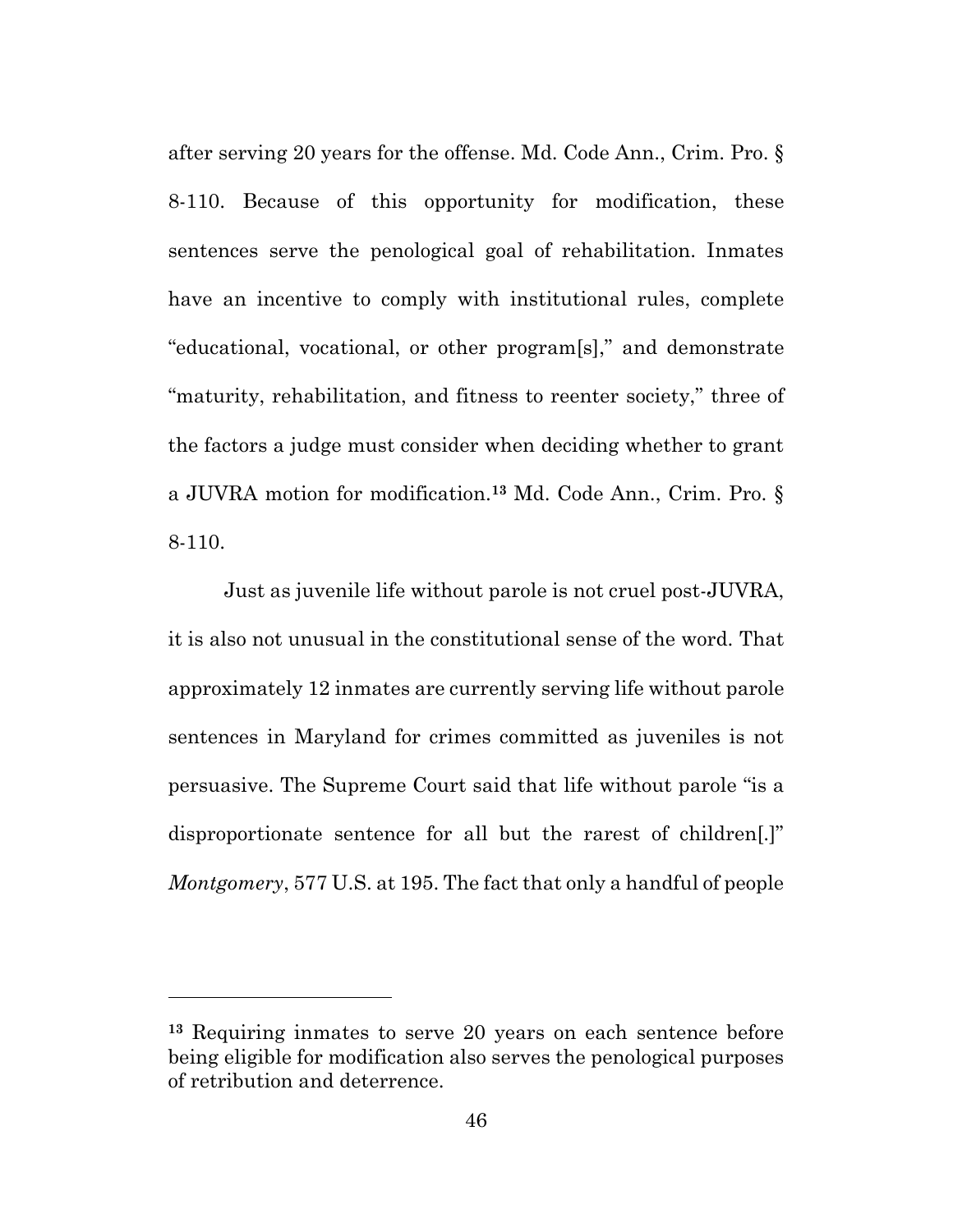are serving this sentence in Maryland means that it is being deployed constitutionally.

The suggestion that Article 25 might compel a "retroactive categorical ban" on life-without-parole sentences for juvenile offenders, due to the legislature's decision to abolish such sentences prospectively—thereby allegedly rendering them "unusual"—is unsound for an additional reason. In enacting JUVRA, the legislature made a considered choice to abolish formal sentences of life without parole for juveniles only prospectively. Courts do not "presume that the Legislature intended to enact unconstitutional legislation[.]" *Harrison-Solomon v. State*, 442 Md. 254, 287 (2015). The opposite presumption applies. *In re Adoption/G'ship of Dustin R.*, 445 Md. 536, 579 (2015) ("enactments of the General Assembly are presumed to be constitutionally valid") (cleaned up).

All the more so here, where the legislature did not simply prospectively eliminate life-without-parole sentences while overlooking existing sentences and leaving them untouched. Rather, the legislature addressed existing sentences with the other provisions of JUVRA which establish a detailed and robust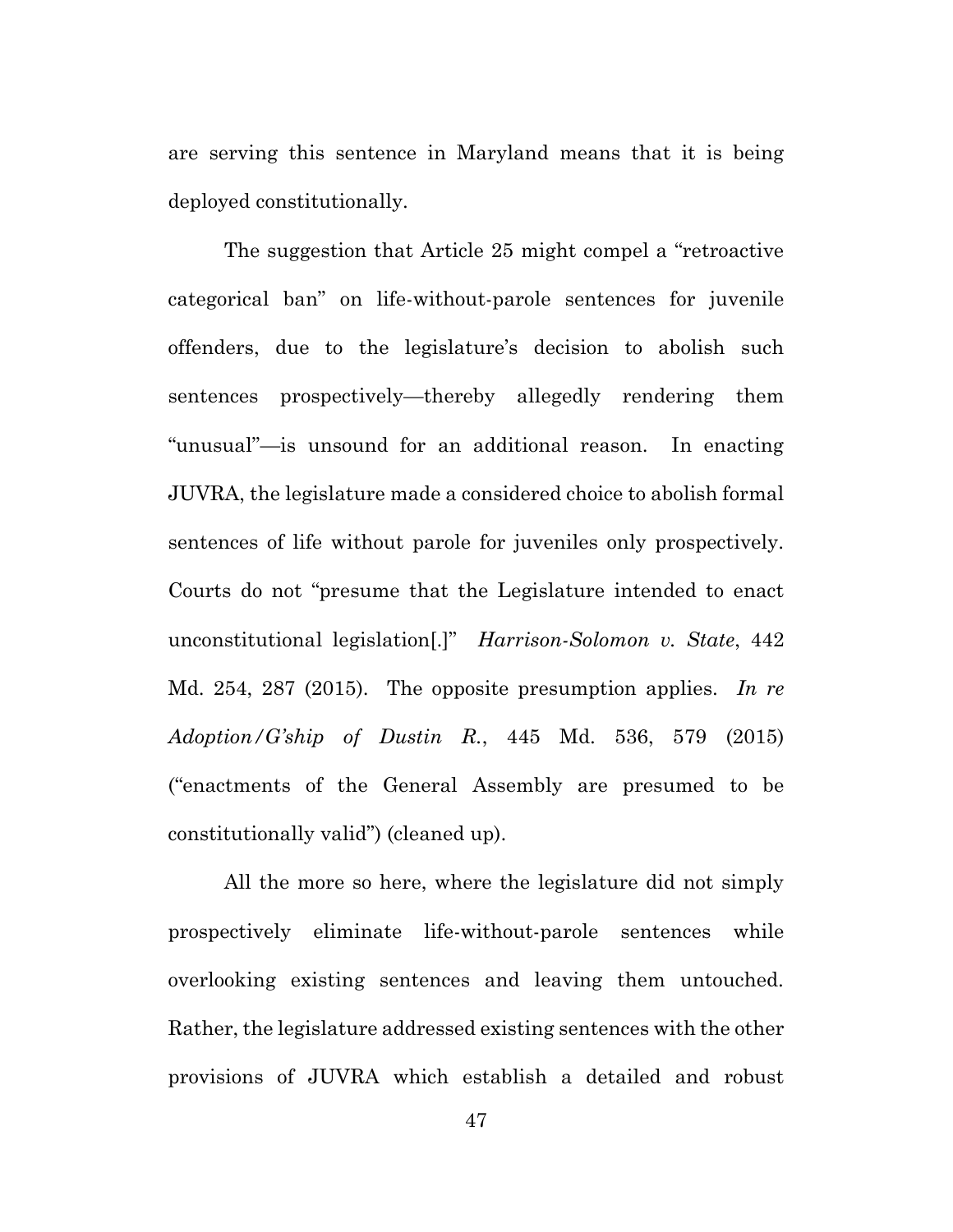sentence-modification procedure. The General Assembly thus chose to address both existing and future sentences, but in distinct ways. Indeed, the fact that the sentence-modification provisions apply only to sentences imposed before JUVRA takes effect is a further clear indication of the comprehensive and deliberate nature of the legislature's judgment.

Beginning October 1, 2021, every person serving a sentence for crimes committed as a juvenile has a meaningful opportunity for release from that sentence. If Malvo ever begins to serve his Maryland sentences, he will have an opportunity to seek modification of those sentences at the appropriate time. Just as Malvo's sentences do not violate the Eighth Amendment, they do not violate Article 25.

#### 4. *Judge Ryan did not implicitly determine that Malvo was corrigible.*

Malvo asks this Court to consider his as-applied proportionality claim separately under Article 25 and find that his sentence violates Article 25 because Judge Ryan implicitly found that Malvo was corrigible. (Brief of Appellant at 55). For the reasons explained in Section A(2)(iii), above, Judge Ryan made no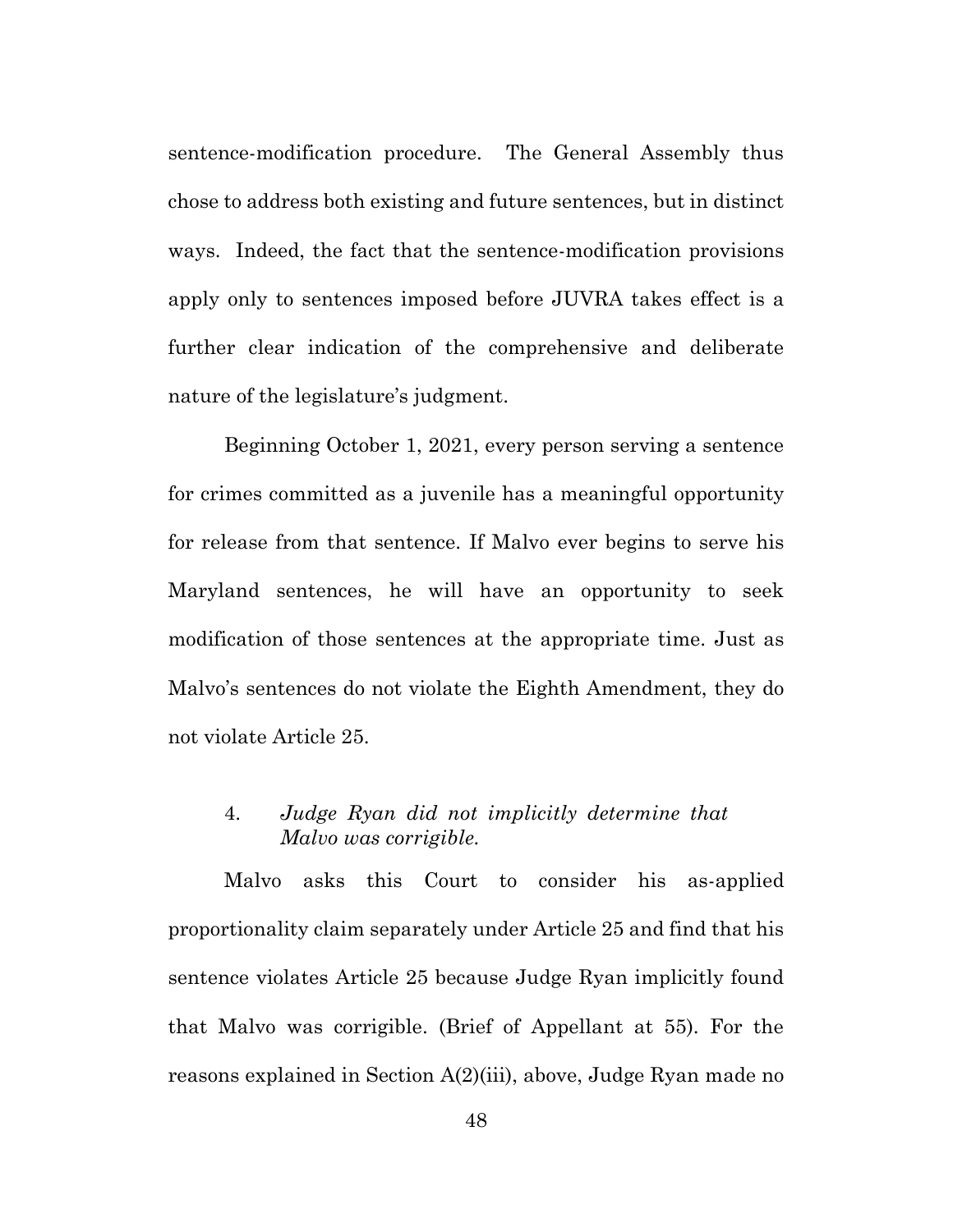such finding. Moreover, even if he did, JUVRA provides a reasonable opportunity for release.

5. *Post-JUVRA, this Court need not consider whether Article 25 requires a finding of permanent incorrigibility in order to impose life without parole.*

Finally, Malvo asks this Court to find that Article 25 requires a finding of permanent incorrigibility before sentencing a juvenile to life without parole. (Brief of Appellant at 56-57). Maryland no longer has life without parole for crimes committed as juveniles, so this Court need not consider whether Article 25 requires such a finding. Even if it did, and even if Judge Ryan failed to follow the procedural requirements of Article 25, that would not render Malvo's sentence illegal. *See Colvin*, 450 Md. at 725 ("A sentence does not become 'an illegal sentence because of some arguable procedural flaw in the sentencing procedure.'").

The circuit court correctly denied Malvo's motion to correct an illegal sentence. None of Malvo's six sentences of life without parole, imposed for six separate murders, violate the Eighth Amendment. Even if a procedural violation were grounds for a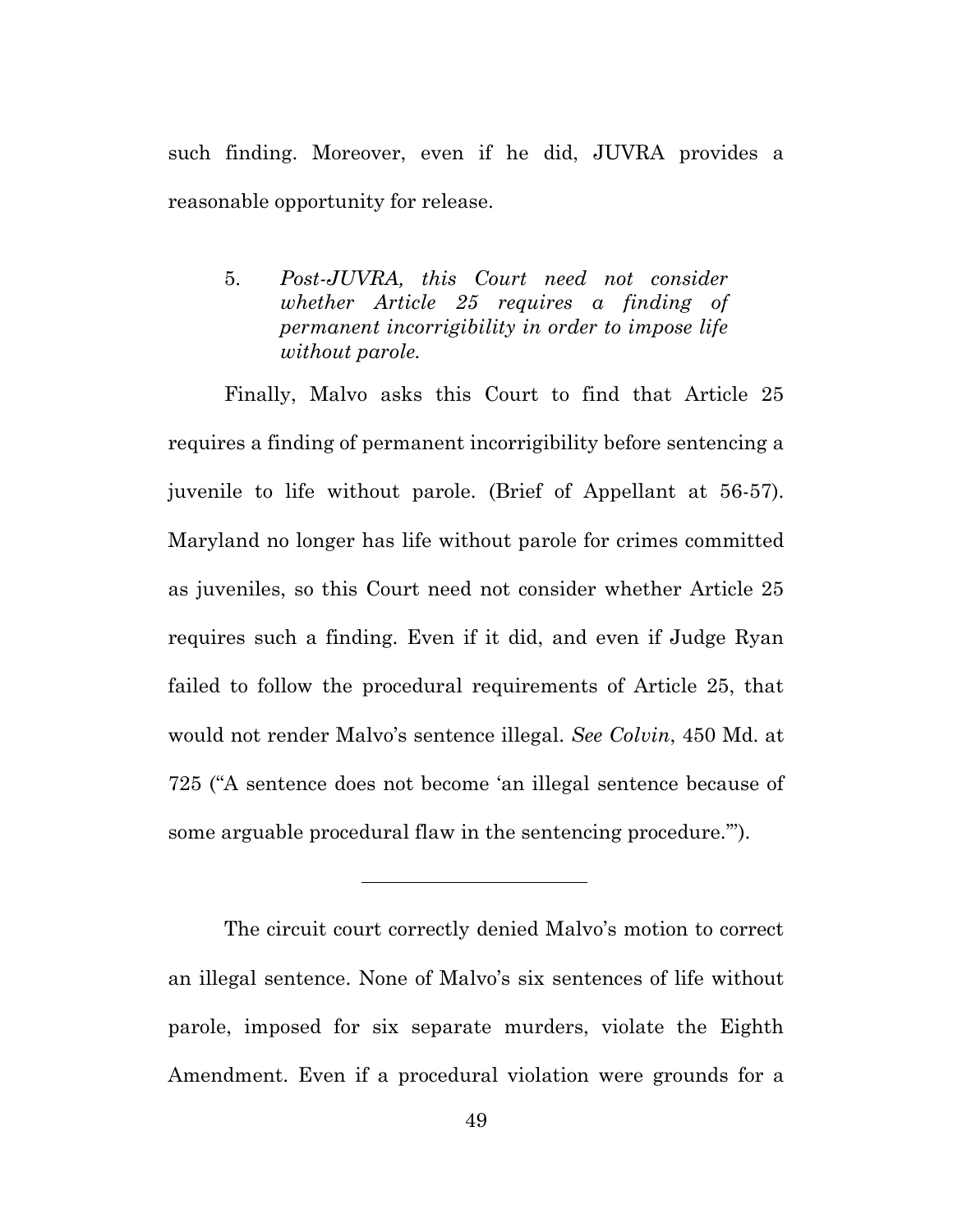motion to correct an illegal sentence, *Jones* makes clear that the Eighth Amendment requires no more than a discretionary sentencing scheme where youth can be considered. Malvo's disproportionality claim must also fail. Assuming that *Miller*'s incorrigibility rule is the appropriate test to apply when determining whether a juvenile life without parole sentence is disproportionate, Judge Ryan did not implicitly find Malvo corrigible and, regardless, JUVRA provides the meaningful opportunity for release that *Miller* requires.

This Court need not consider Malvo's claim that Article 25 provides more protections than the Eighth Amendment because the passage of JUVRA means that all inmates serving life without parole sentences for crimes committed as juveniles will have the opportunity to seek a modification of sentence after serving 20 years on that sentence. This provides a meaningful opportunity for release on all those sentences, including Malvo's. Malvo's sentences are not illegal under Article 25.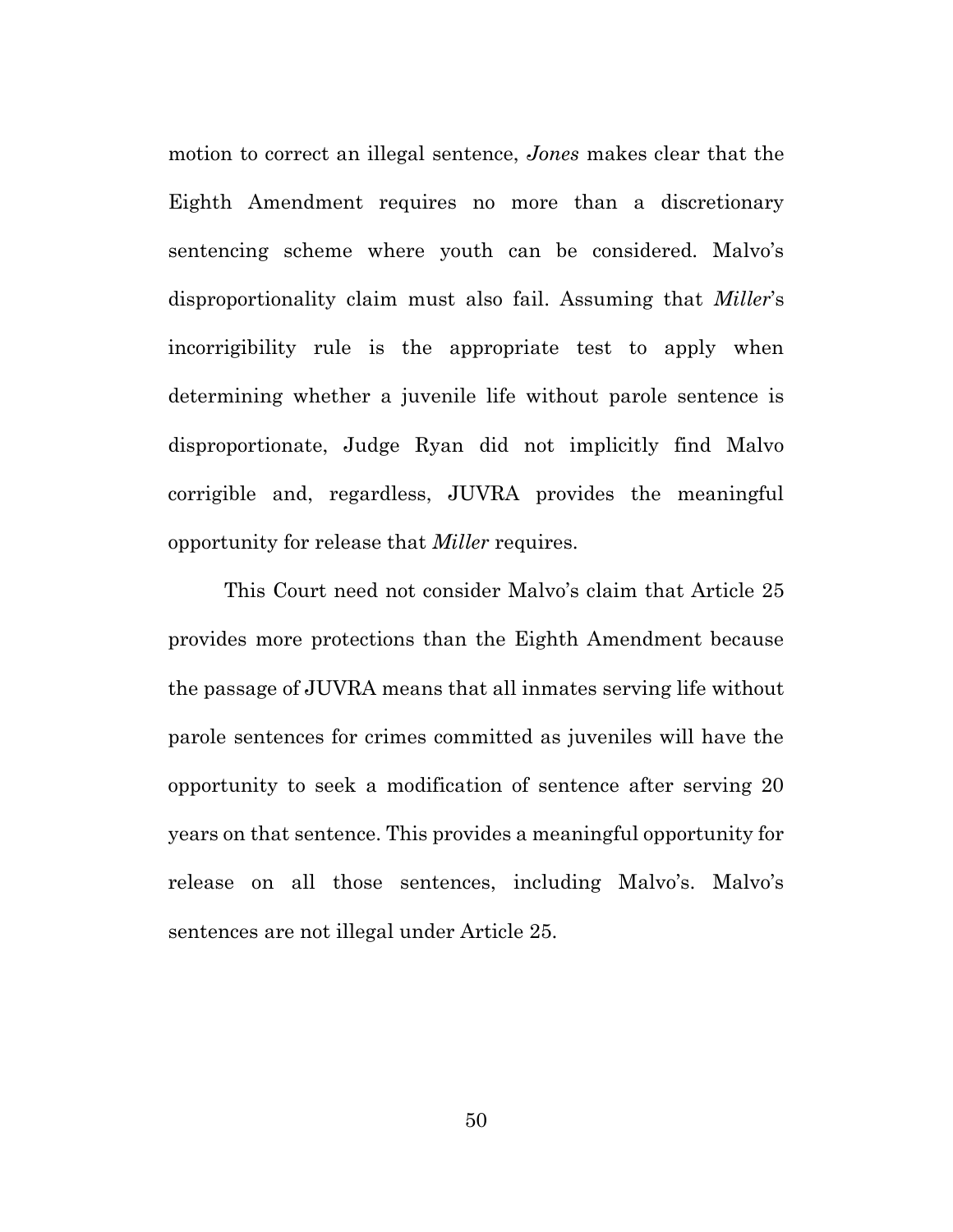## **CONCLUSION**

### The State respectfully asks the Court to affirm the judgment

of the circuit court.

Dated: December 6, 2021 Respectfully submitted,

BRIAN E. FROSH Attorney General of Maryland

CARRIE J. WILLIAMS Assistant Attorney General Attorney No. 0312170241

Counsel for Appellee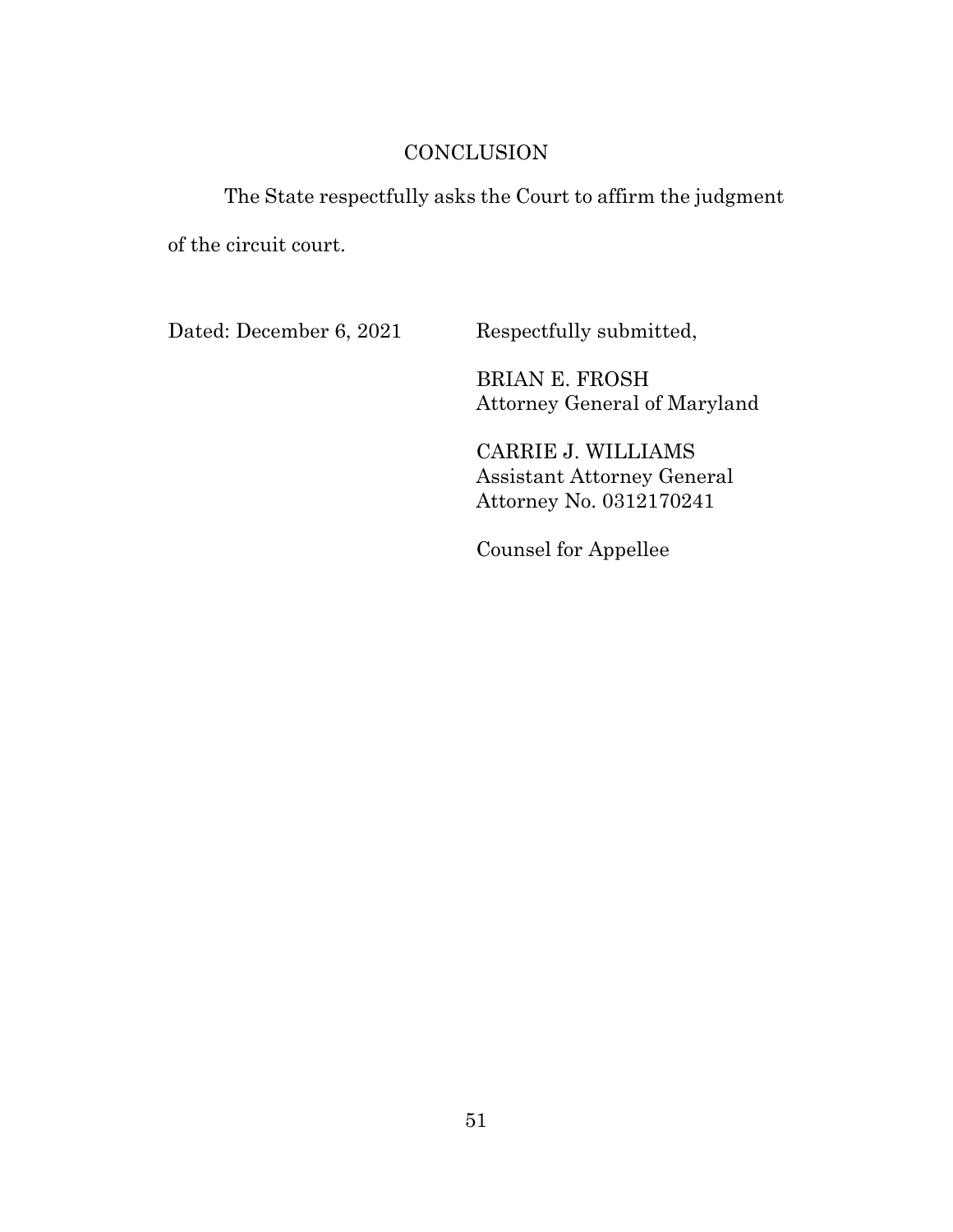### CERTIFICATION OF WORD COUNT AND COMPLIANCE WITH THE MARYLAND RULES

This filing was printed in 13-point Century Schoolbook font; complies with the font, line spacing, and margin requirements of Maryland Rule 8-112; and contains 9,216 words, excluding the parts exempted from the word count by Maryland Rule 8-503.

*/s/ Carrie J. Williams*

CARRIE J. WILLIAMS Assistant Attorney General Attorney No. 0312170241

Counsel for Appellee

G:\Crim\Williams.carrie\Appellate Case Files\COA Cases\Malvo, Lee Boyd\Malvo Lee Boyd Brief of Appellee No. 29 Sept. Term 2021.FINAL.FILED.docx